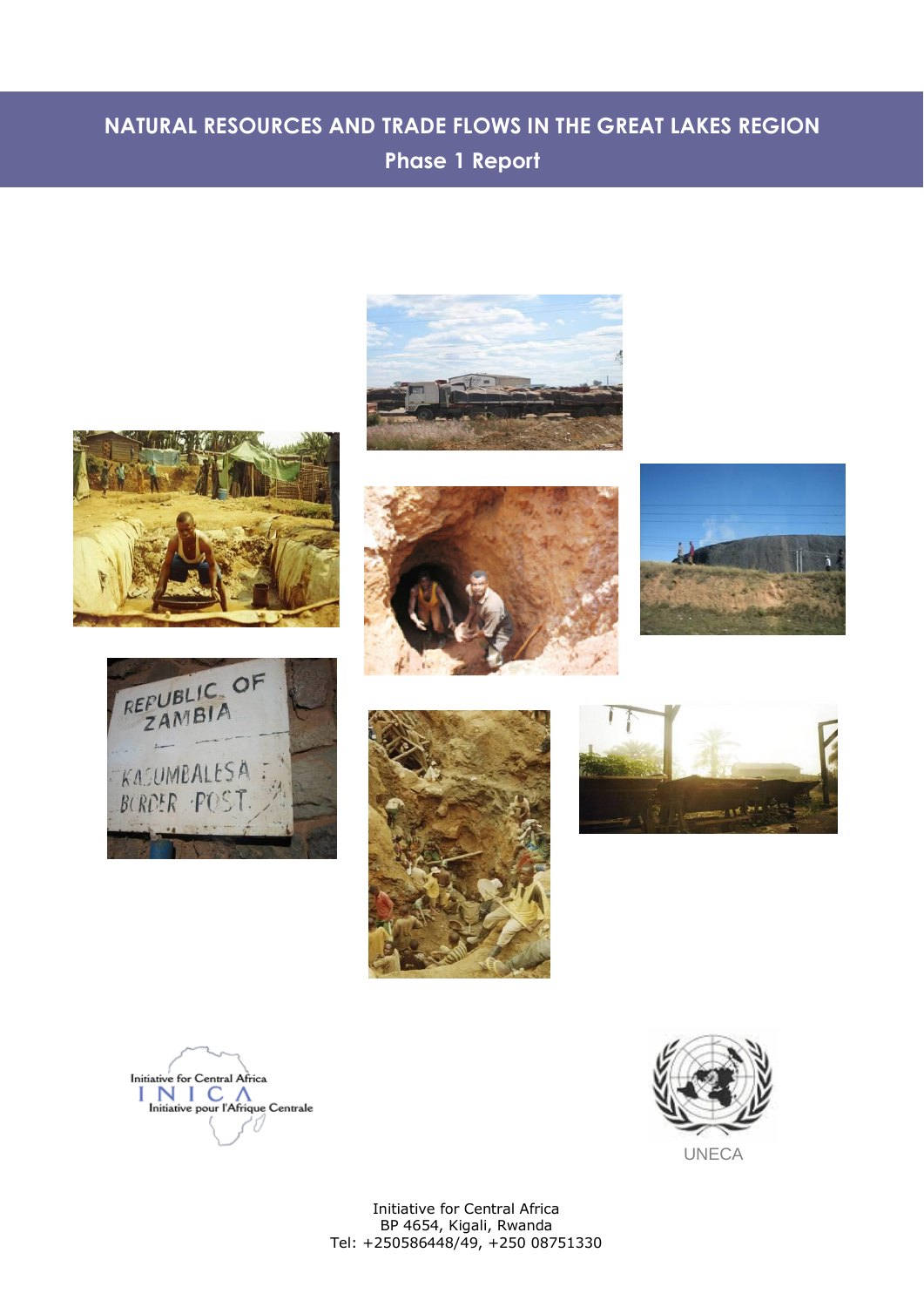

## **EXECUTIVE SUMMARY**

The following report highlights the major findings of INICA's six month survey on natural resource exploitation and trade in the Great Lakes region. The study was carried out in the context of UK Department for International Development research and analysis on Natural Resources and Trade Flows in the Great Lakes Region with a view to building security and reducing poverty within the region. Part II of the report presents major policy objectives and deliverables for Phase II of the project. The aim of the study was to: (1) Review, analyze and quantify trade at four main border areas; (2) Analyze the mechanisms of exploitation in the hinterland of the border areas for cassiterite, coltan, gold, copper and cobalt and (3) Review regional transport and transit corridors and issues in the main transit countries (Burundi, Rwanda, Uganda and Zambia).

The study's main focus was the Democratic Republic of Congo's key natural resource exporting provinces, the Kivus and Katanga, and the regional and international trade corridors through which these resources are exported. In North and South Kivu the predominant configuration is the triad cassiterite-coltan-gold. In the Katanga, however, natural resource exploitation is dominated by the coupling of cobalt and copper. The Kivus are characterized by traditional ownership rights while in Katanga mineral ownership is dominated by large public and private companies. Transportation of natural resources in the Kivu combines road (porters and trucks) with air. Insecurity and the poor state of roads make air the most common type of transport. Katanga has a good road network which runs in parallel with the railroad track. Therefore, transportation costs are relatively low compared to the Kivus. Nevertheless, transport costs in the DRC are some of the highest in the world.

The many years of economic decline and conflict have led to a sharp decline in accumulated assets of households (tools, agricultural inputs, housing, livestock etc). The response seems to have been largely the same in all three areas: (1) a shift into activities that require very few assets and are risk adverse in terms of infrastructure (artisanal mining, forestry, petty commerce) and (2) a shift out of more complex activities requiring assets and infrastructure (agriculture/livestock). At USD 167 per month, the average income for a miner amounts to about three times that of a professional or civil servant in DRC. However, in view of the high costs of living near mining sites and the high physical risks involved in the activity it is not clear that this income is sufficient to permanently increase living standards for the miner and his household.

The DRC's New Mining code has had little impact on improving the livelihoods of artisanal miners. It is generally not accepted by traditional leaders (i.e. chefs de collines) and few are fully aware of their rights and obligations under the code. Provisions are often not adapted to artisanal mining. For example, in order to obtain a mining card, without which they cannot legally work, miners must pass a written test. Consequently, very few artisanal miners have the card. Thus providing opportunities for racketeering as those who have cards use them to assert their authority in the mine. Clauses for the protection of artisanal miners are not enforced by the government, as industrial mining contracts are much more lucrative.

In areas where industrial mining is practiced (Katanga), the degree of ethnic specialization tends to be smaller than where artisanal miners operate under customary rights (the Kivus). However, as the economic and security risks of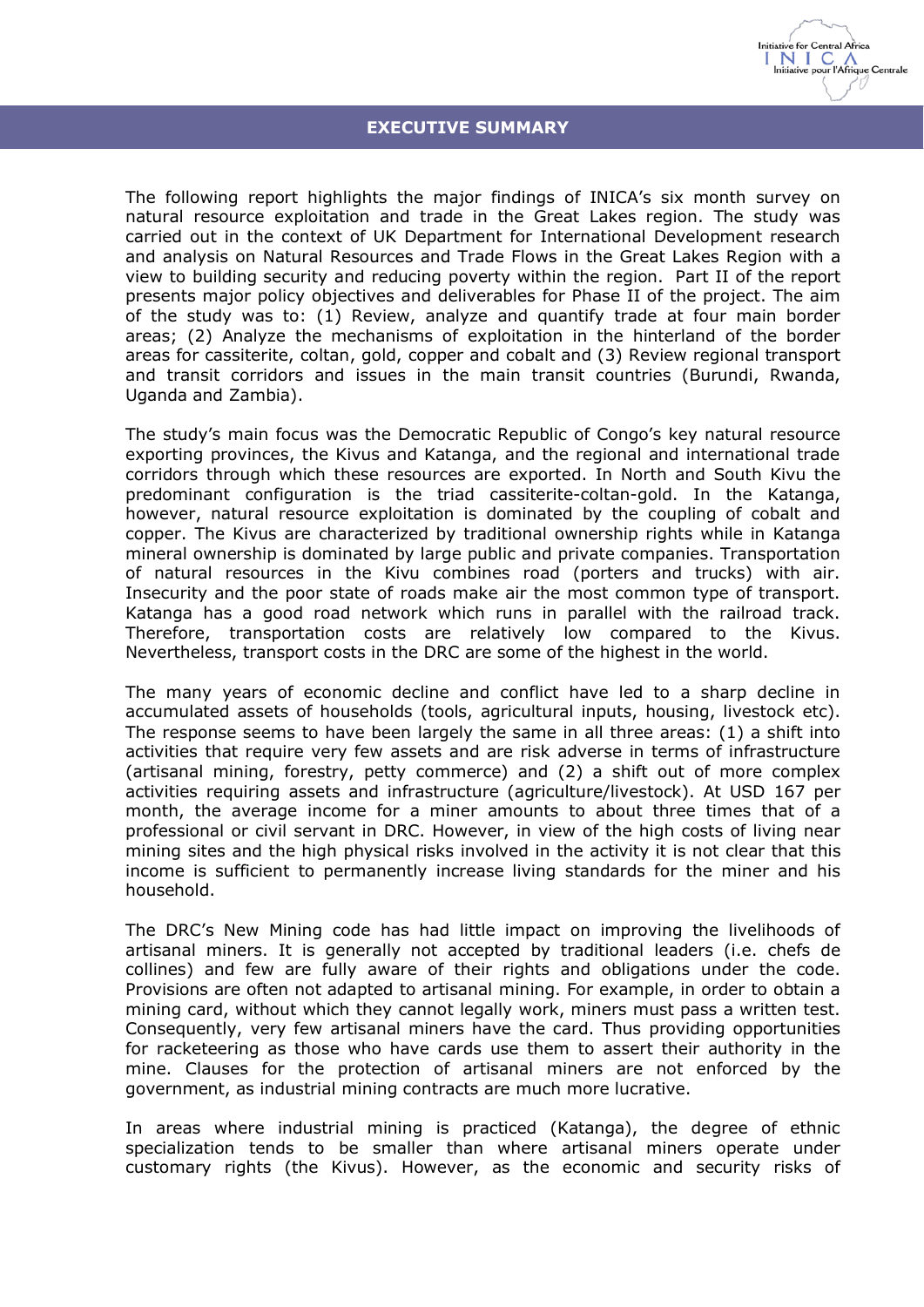**Initiative for Central Africa** NICA<br>Initiative pour l'Afrique Centrale

engaging in natural resource exploitation and trade decline and barriers to entry are reduced, ethnic specialization is likely to diminish and new actors will emerge. A young generation of traders is also emerging that is more open to relationships outside of ethnic affinities and actively seeking regional/international business partners as a means of expanding their operations. Incentives for business relationships with foreigners are: (1) the absence a functioning banking sector means that traders cannot really function without a foreign link; (2) there is a lack of business information in country so co-operation with foreign business people gives traders access to information on international prices, potential clients, conditions, forecasts, etc.

Natural resources have provided a motivation and the means for perpetuating conflict in the Great Lakes. An institutionalized system for accumulating wealth developed, with the rationale for conflict focusing on accessing natural resources and controlling their production and trade in DRC around 2000. These systems of military commercialism comprised networks of businessmen, government officials and military actors, especially from Rwanda and Uganda, as well as the DRC. Many of the people who operated in Congolese minerals trades at the height of the conflict continue to operate today. The lack of substantial benefits from NR exploitation and trade to the grassroots level is a key risk factor for renewed conflict. Competition over scarce resources and especially land in certain areas of the Great Lakes Region has caused conflict and upheaval for decades. The time bomb is still ticking and new sectors need to be opened by expanding upstream and downstream service sectors to natural resource exploitation without the necessity of direct access to land.

The future potential of transforming natural resources exploitation and trade into revenue generation capable of bringing significant numbers of people out of poverty can only be realized if redistribution mechanisms are improved and producers at the bottom of the value chain receive a better share of the final sales price of their goods. Another important factor is attracting value-adding investments and pooling resources and capacities across the region. For mining activities to contribute more to the Congolese economy the DRC will have to sit down with its neighbours and work out fiscal and sector policies that do not encourage fraud and ideally that would encourage joint investments in minerals processing.

With the restoration of peace and state control over much of the Congolese territory, a priority should be given to negotiating with neighbours on how to cooperate in a way where value added from minerals is shared. This will require inter-governmental negotiations around production and export corridors. Despite recent improvements, particularly around the Northern and Southern corridors, these corridors are currently characterised by: major infrastructure gaps, numerous formal and informal checkpoints, and a lack of streamlined and automated customs clearance (except Southern Corridor).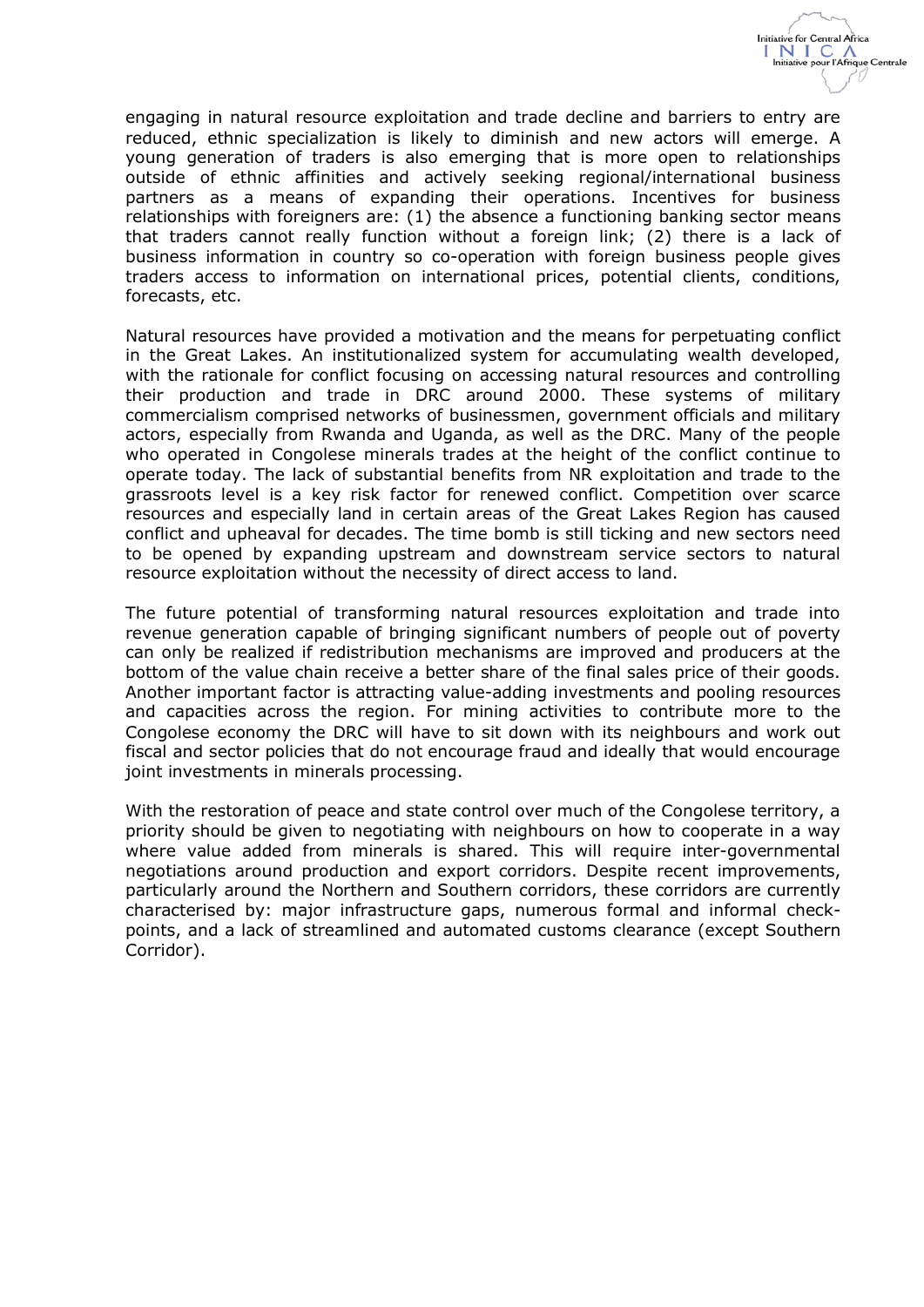

# **TABLE OF CONTENTS**

# **PART I - MAJOR FINDINGS AND WORKING HYPOTHESES**

**TABLE OF CONTENTS**

| Ι. |    |                                                                                                                                |
|----|----|--------------------------------------------------------------------------------------------------------------------------------|
|    |    |                                                                                                                                |
|    |    | B. The general business environment in the Great Lakes Region 13                                                               |
| П. |    | Methods of Mineral Exploitation in the DRC Hinterland and the<br>Potential for Minerals-Based Regional Economic Integration 20 |
|    |    |                                                                                                                                |
|    |    |                                                                                                                                |
|    | C. |                                                                                                                                |
|    |    | D. The informal economy of natural resources of in Katanga and the                                                             |
|    | Е. | DRC Mining code - opportunities and constraints for artisanal miners 32                                                        |
|    | F. | Principal border crossings and their potential for becoming                                                                    |
|    |    |                                                                                                                                |
|    |    |                                                                                                                                |
|    |    |                                                                                                                                |
|    |    |                                                                                                                                |
|    |    | BART IT. THE WAY FORWARD, BOLIGIES AND BROSBANS TO BE                                                                          |

#### **PART II – THE WAY FORWARD: POLICIES AND PROGRAMS TO BE DELIVERED IN THE NEXT PHASE**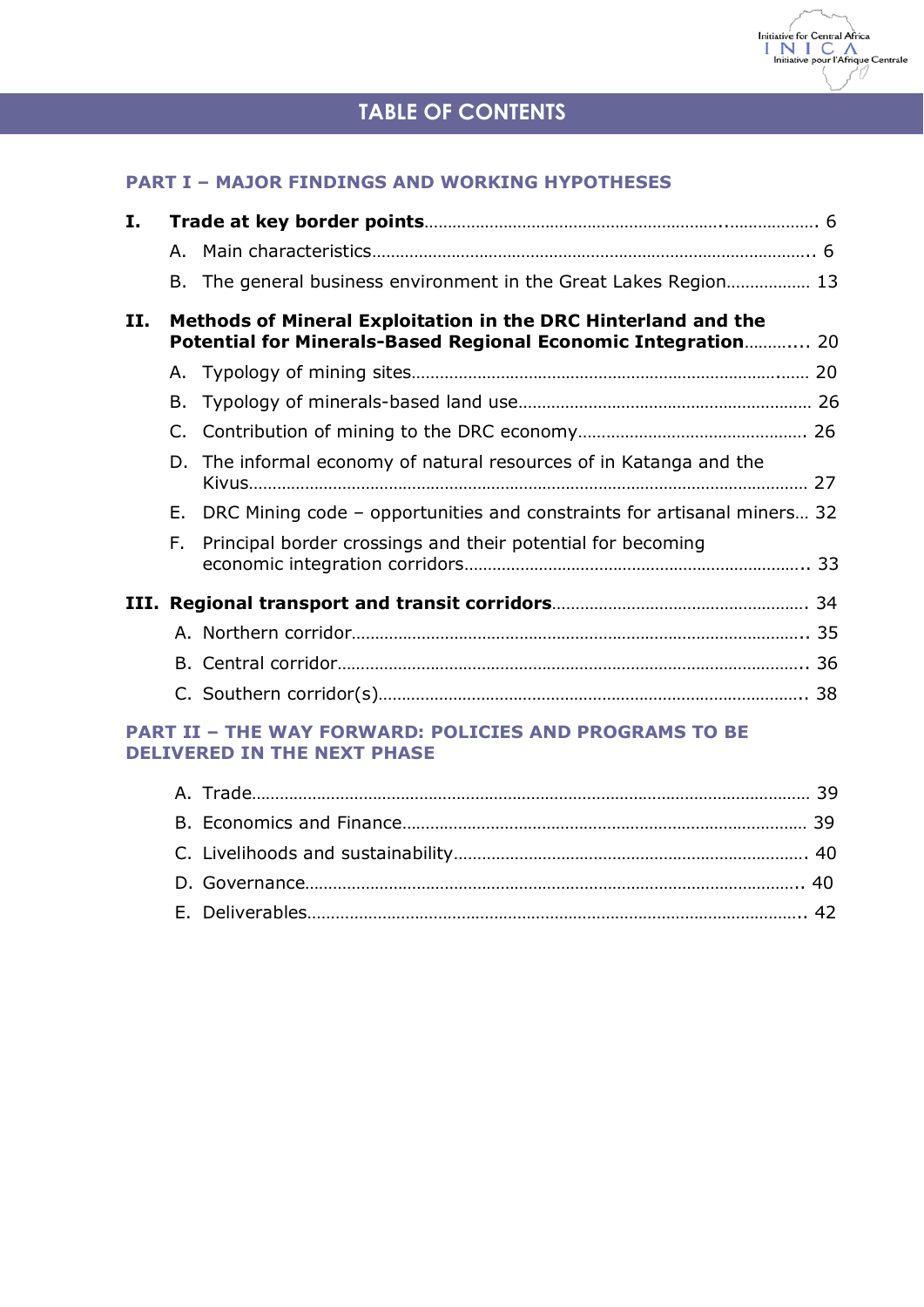$\begin{array}{l} \mbox{Initative for Central Africa} \\ \mid \hspace{0.1cm} \mid \hspace{0.1cm} \mid \hspace{0.1cm} \bigcirc \hspace{0.1cm} \wedge \\ \mbox{Initative pour l'Affique Centre} \end{array}$ Đ

## **ACRONYMS**

| AU               | <b>African Union</b>                                               |
|------------------|--------------------------------------------------------------------|
| <b>BCC</b>       | Banque Centrale du Congo / Congo Central Bank                      |
| <b>CBC</b>       | Canadian Broadcasting Corporation                                  |
| <b>CEEC</b>      | Centre d'Evaluation, d'Expertise et de Certification / in EN       |
| <b>CEPGL</b>     | Economic Community of the Great Lakes Countries                    |
| <b>COMESA</b>    | Common Market for Eastern and Southern Africa                      |
| <b>CSO</b>       | Central Statistics Office, Zambia                                  |
| <b>DDR</b>       | Disarmament, Demobilisation, Reintegration                         |
| <b>DRC</b>       | Democratic Republic of Congo                                       |
| <b>EAC</b>       | <b>East African Community</b>                                      |
| <b>EITI</b>      | Extractive Industries Transparency Initiative                      |
| <b>EMAK</b>      | Exploitants Miniers Artisanaux du Katanga / Artisanal Miners'      |
|                  | Association of Katanga                                             |
| <b>ENRA</b>      | Ecole Nationale de Recherche Agronomique / National School for     |
|                  | Agronomic Research                                                 |
| <b>EU</b>        | European Union                                                     |
| <b>FDLR</b>      | Front Démocratique pour la Libération du Rwanda / Democratic Front |
|                  | for the Liberation of Rwanda                                       |
| <b>GECAMINES</b> | General des Carrières et des Mines                                 |
| <b>GDP</b>       | <b>Gross Domestic Product</b>                                      |
| <b>IMF</b>       | <b>International Monetary Fund</b>                                 |
| <b>INICA</b>     | Initiative for Central Africa                                      |
| <b>NCTTA</b>     | Northern Corridor Transport and Transit Authority                  |
| <b>NGO</b>       | Non-Governmental Organisation                                      |
| <b>NR</b>        | <b>Natural Resources</b>                                           |
| <b>OCC</b>       | Office de Contrôle Congolais/ Congolese Control? Office            |
| OECD             | Organisation for Economic Co-operation and Development             |
| OFIDA            | Office des Douanes et Accises/ Customs and (indirect) tax office   |
| <b>SADC</b>      | Southern Africa Development Community                              |
| SAKIMA           | Société Aurifère du Kivu et Maniema/ Kivu and Maniema Gold Society |
| SDI              | Spatial Development Initiative                                     |
| SOMINIKI         | Société Minière du Kivu/ Kivu Mining Society                       |
| <b>TRC</b>       | Tanzanian Railways Corporation                                     |
| UN               | <b>United Nations</b>                                              |
|                  |                                                                    |
| <b>UNECA</b>     | United Nations Economic Commission for Africa                      |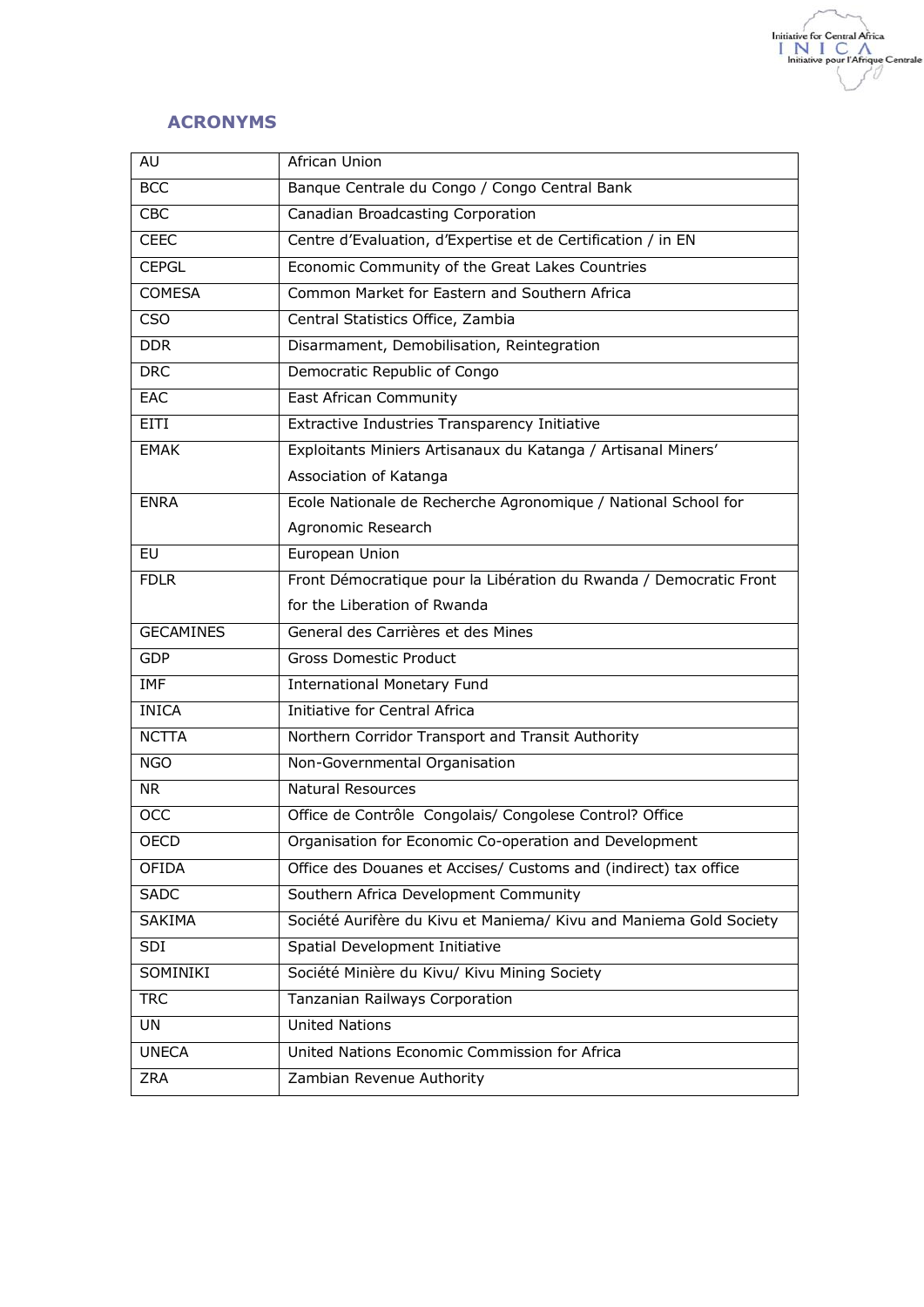

# **PART I ± MAJOR FINDINGS AND WORKING HYPOTHESES**

## **I. TRADE AT KEY BORDER POINTS**

## **A. MAIN CHARACTERISTICS**

## **1. DRC trade volumes**

Despite decades of economic decline, the DRC remains a significant player in external and regional trade as an exporter of natural resources, and importer of substantial amounts of food and manufactured products<sup>1</sup>. With an urbanization rate of 35-40 % and a concentration of urban centres near border areas, the DRC is a significant market for basic food and consumer goods. The deterioration of domestic infrastructure (including rural access roads) and security problems during the conflict period has increased the country's dependency on international transport corridors, which are maintained essentially by its neighbours. On the other hand, the DRC is a globally significant producer of minerals and timber given the mammon of natural resources with which it is endowed.

## a) *Main official exports and imports<sup>2</sup>*

#### *In 2005, DRC¶s main official exports (in volume) were*:

- Crude oil (1.2 million tons)
- Timber (146,000 tons and 37,800 cubic meters of timber-based products)
- Copper (26,400 tons of metal content)
- Zinc (15,100 tons)
- Palm oil (15,000 tons)

#### *In 2005, DRC¶s main official exports (in value) were:*

- Diamonds (USD 860 million) or 50 percent of total exports, of which 85 percent is produced artisanally
- Crude oil (USD 460 million)
- Cobalt (USD 60 million)
- Copper (USD 58 million)
- Timber (USD 32 million)

These products are exported to offshore markets. Together they account for about 75 percent of total exports.

## *In 2005, DRC¶s main official imports (in volume) were:*

- Petroleum products (1 million tons)
- Foodstuffs (440,000 tons)
- Chemical/industrial products (83,000 tons)
- Machinery and metals (73,000 tons)
- Vehicles (42,000)
- Textiles/clothing (36,000 tons)

#### **In 2005, DRC¶s main official imports (in value) were**:

- Petroleum products (USD 432 million or 37 percent of recorded imports)
- Foodstuffs (USD 196 million or 17 percent)

 $<sup>1</sup>$  See Annex I, Table 1, p3.</sup>

 $2$  See Annex I, Table 16, p17.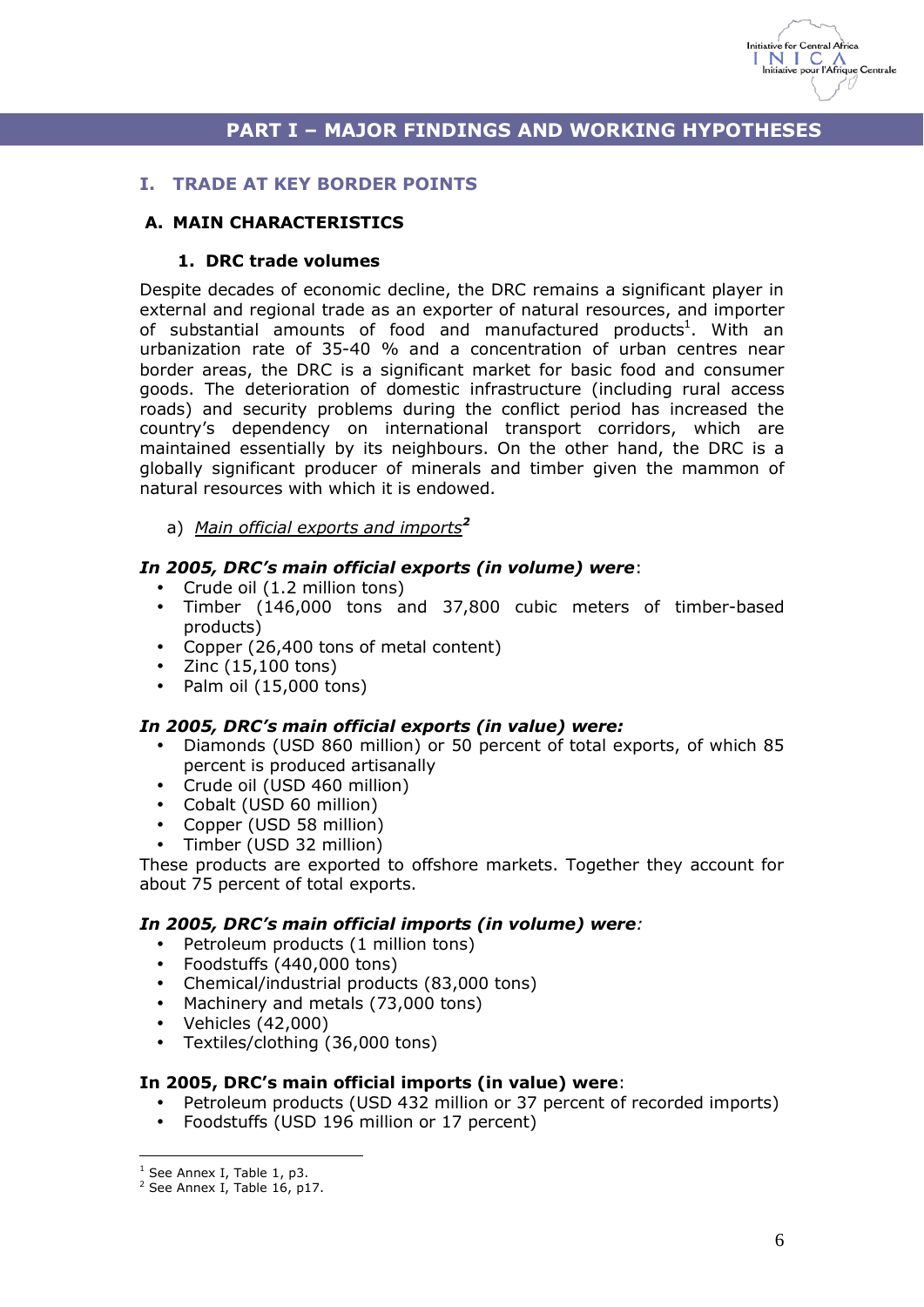Initiative for Central Africa INIC **NICA**<br>Initiative pour l'Afrique Centrale

- Machinery/metals (USD 187 million or 16 percent)
- Vehicles (USD 99 million or 8.5 percent)
- Chemical/cosmetic products (USD 99 million or 8.5 percent).

Together these five import categories account for 87 percent of recorded imports.

## *b) Official trends in DRC¶s exports and imports 2002-2006*

|                              | 2002   | 2003     | 2004    | 2005    | June<br>2005 | June<br>2006   | <b>Variation</b><br>June<br>06/05 |  |
|------------------------------|--------|----------|---------|---------|--------------|----------------|-----------------------------------|--|
| <b>Exports</b>               | 1131.7 | 1374.1   | 1917.2  | 2069.4  | 986          | 1052.3         | 6.7%                              |  |
| Gold                         | 18.2   | N/A      | N/A     | N/A     | N/A          | N/A            | N/A                               |  |
| Diamonds                     | 653.3  | 956.6    | 1009.1  | 1157.6  | 529.6        | 454.5          | $-14.2%$                          |  |
| Gécamines<br>Products        | 57.8   | 42.3     | 112.6   | 120.8   | 62.9         | 94.5           | 50.2%                             |  |
| Other mining<br>corporations | N/A    | N/A      | 356.8   | 250     | 131.7        | 126            | $-4.3%$                           |  |
| lCrude oil                   | 204.6  | 250.9    | 359.8   | 452.7   | 219.3        | 325.1          | 48.2%                             |  |
| Coffee                       | 14.2   | 12.4     | 18      | 8.1     | 4.2          | $\overline{4}$ | $-4.8%$                           |  |
| Timber                       | N/A    | N/A      | 29.3    | 45.4    | 22.4         | 18             | $-19.6%$                          |  |
| <b>lOthers</b>               | 183.6  | 111.9    | 31.6    | 34.8    | 16           | 30.2           | 88.8%                             |  |
|                              |        |          |         |         |              |                |                                   |  |
| Imports                      | 1080.9 | 1594.3   | 1975.1  | 2161    | 1000.1       | 1323.3         | 32.3%                             |  |
| Consumer<br>goods            | 176.4  | 220.3    | 312.4   | 510.2   | 243.3        | 285.6          | 17.4%                             |  |
| Raw<br>materials             | 65.1   | 71.8     | 74.4    | 113.1   | 56           | 64.2           | 14.6%                             |  |
| Capital goods                | 88.6   | 76.6     | 98.8    | 150.1   | 69.7         | 85.1           | 22.1%                             |  |
| Energy                       | 168.5  | 183.2    | 226.1   | 431     | 179.8        | 279.3          | 55.3%                             |  |
| <b>Others</b>                | 582.3  | 1042.4   | 1263.4  | 956.6   | 451.3        | 609.1          | 35.0%                             |  |
|                              |        |          |         |         |              |                |                                   |  |
| <b>Balance</b>               | 50.8   | $-220.2$ | $-57.9$ | $-91.6$ | $-14.1$      | $-271$         | 1822.0%                           |  |

 **Table 1: Evolution of DRC¶s Balance of Trade (Millions USD)**

#### *Source: Banque Centrale du Congo*

Exports and imports doubled in value between 2002 and 2006 (see Table 1). In terms of exports, this is explained by increasing world prices and production levels for diamonds. For crude oil, the trend reflects increasing world prices (table 4) with production levels remaining constant. Imports of, consumer goods and finished petroleum products have tripled while equipment/machinery imports have doubled.

## **2. DRC¶s trade dynamics**

The backbone of the trading system in the Great Lakes region is minerals and timber products, owing to the DRC's enormous amount of natural resources, the rising prices of raw materials on international markets and the proximity of certain natural resources to border areas. These minerals and timber products are exported to offshore markets that bring in revenue for the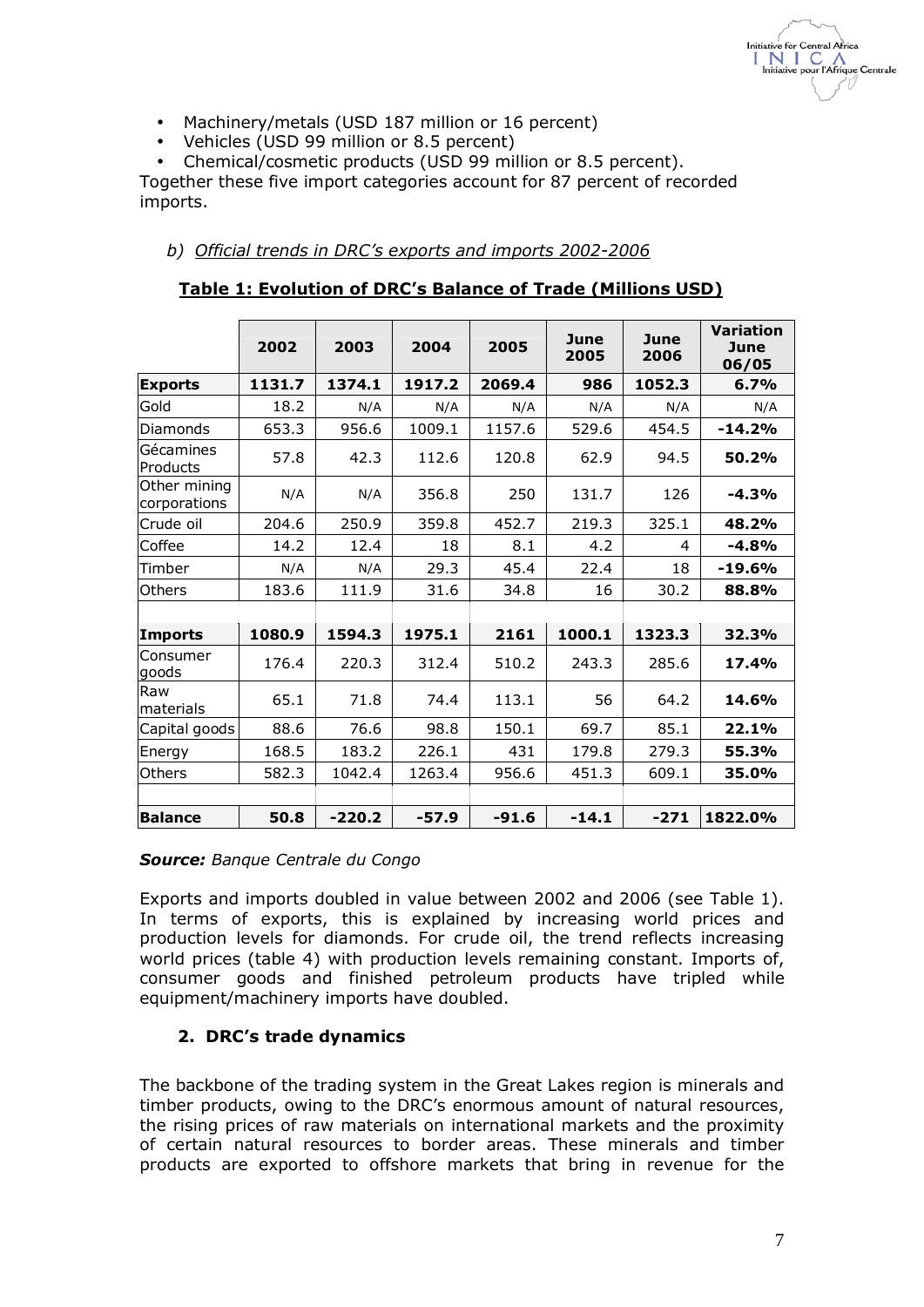

purchase of petroleum, food and basic manufactured goods from international and regional markets.

A decade of conflict and many years of economic decline have led to loss of infrastructure and agricultural extension services, and drops in stocks of agricultural inputs and plantation agriculture due to the pillaging of equipment and assets. This damage to the economy has all but eliminated short to medium term opportunities for Congolese farmers to sell agri-food products and export crops.

Consequently, many of the agri-food products consumed in Congolese border cities are in fact imported from neighbouring countries, most notably food stuffs from Zambia<sup>3</sup>. Despite the agricultural potential in Katanga (especially North Katanga), the DRC imported USD 15 million worth of food products from Zambia in 2005, comprising dried fish, maize, sugar, groundnuts, and tea, in decreasing order of importance (volume).

 Like much of Africa, the DRC has benefited from the falling prices of key consumer and manufactured goods, such as vehicles, due to the rising importance of trade links through Dubai and the increasing penetration of cheaper consumer goods from the Far East. As the DRC does not have a developed manufacturing sector it has not suffered from direct competition with these cheap imports and indeed has benefited from falling prices. Cheaper vehicle imports from Asia have significantly affected trade by decreasing both cargo and passenger transport costs, especially in and around secondary cities on the borders with Burundi, Rwanda, Uganda and Zambia. The number of vehicles operating in the area has risen considerably despite security and other risks involved, especially in Eastern DRC.

Most of the DRC's timber and mineral exports are sold with very little value added. These continue to be exported to OECD countries but Asia is quickly becoming an important destination.<sup>4</sup> There is virtually no processing in the DRC of the minerals from the Kivus (cassiterite, coltan and gold). With the upswing in industrial mining investments, a small percentage of Katangan copper and cobalt is processed locally with a larger share processed in Zambia.

The DRC is a very open economy. Even with undervalued official statistics, external trade amounts to about 56 percent of GDP.

## **3. Unrecorded versus recorded trade**

Unrecorded trade (other than tax evasion by fraudulent border crossings) probably accounts for a much larger share of Congolese exports than imports. This is because much of the imports are shipped through ports with bills of lading and so are recorded as transit destined for DRC before reaching Congolese borders. Exports on the other hand, leave the country unrecorded and hence are only picked up in the statistics as exports/imports originating from a neighbouring country. Based on the list of principal exported and imported products for 2005 we estimate the following percentages of undervaluation:

<sup>&</sup>lt;sup>3</sup> See Annex I, Table 3, p7.

<sup>4</sup> See Annex I, Table 9, p13.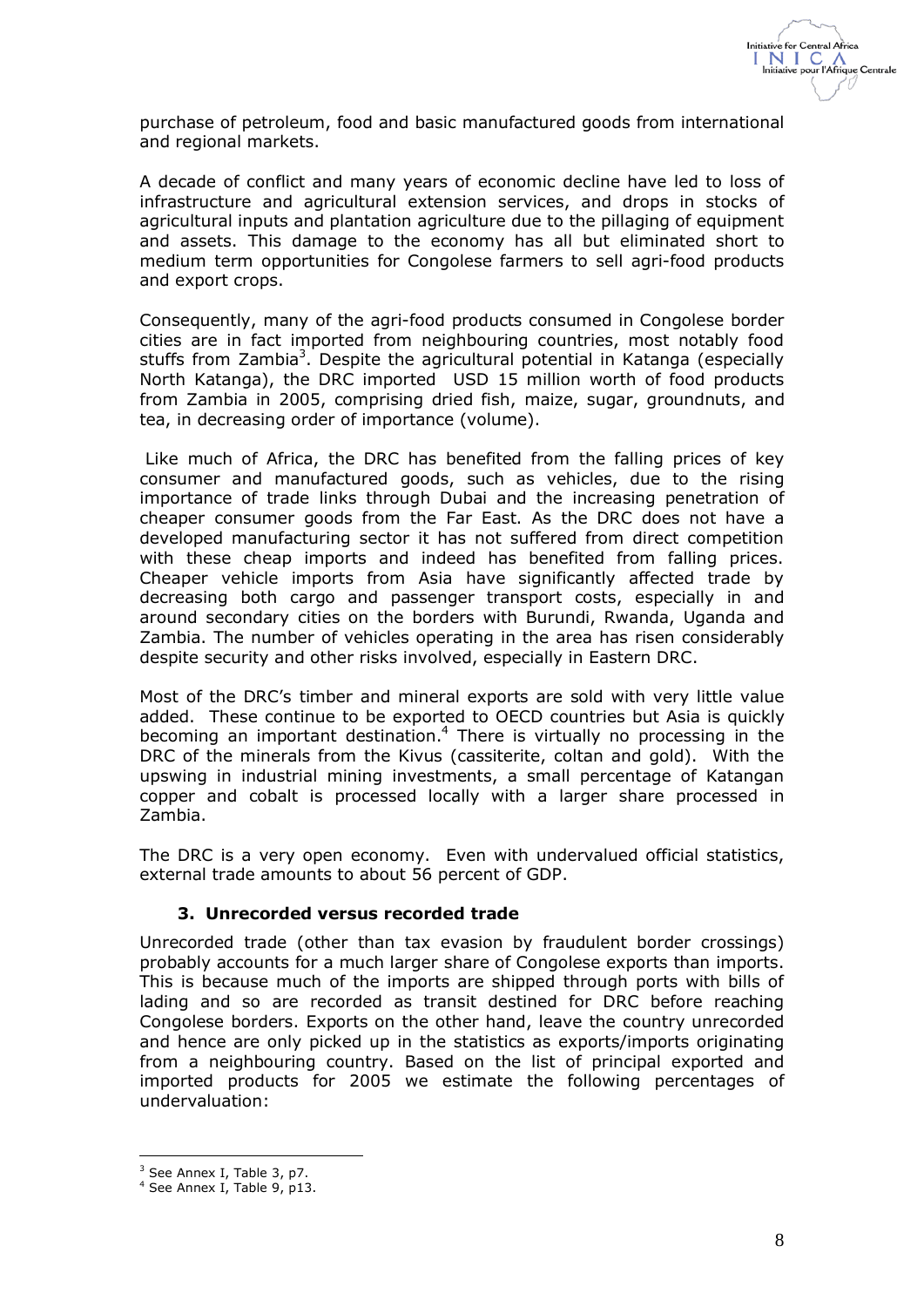Initiative for Central Africa INICA<br>Initiative pour l'Afrique Centrale

| <b>Exports</b>         | <b>Official value</b> | <b>Estimated %</b><br>unrecorded | <b>Sources</b>              | <b>Probable</b><br><b>Actual Value</b> |
|------------------------|-----------------------|----------------------------------|-----------------------------|----------------------------------------|
| Diamonds               | \$870 million         | 30%                              | <b>CBC</b>                  | \$1505 million                         |
| Crude oil              | \$460 million         | marginal                         | <b>CBC</b>                  |                                        |
| Cobalt                 | \$60 million          | marginal                         | <b>ZRA</b>                  |                                        |
| Copper                 | \$58 million          | 40%                              | <b>ZRA</b>                  | \$81 million                           |
| Timber                 | \$32 million          | 135%                             | ENRA/CBC                    | \$107 million                          |
| <b>Imports</b>         |                       |                                  |                             |                                        |
| Petroleum<br>products  | $$432$ million        | marginal                         | <b>CBC</b>                  |                                        |
| Foodstuffs             | $$196$ million        | 30%                              | Cross-border<br>observation | \$255 million                          |
| Machinery/met<br>als   | \$187 million         | $10 - 15%$                       | Cross-border<br>observation | \$206-215<br>million                   |
| Vehicles               | \$99 million          | $10 - 15%$                       | Cross-border<br>observation | $$109-114$<br>million                  |
| Chemical/cosm<br>etics | \$99 million          | 40%                              | Cross-border<br>observation | \$139 million                          |

#### **Table 2: Undervaluation of DRC Imports and Exports 2005**

*Source:* INICA

## **4. The role of the various corridors in regional exports**

The focus of this section is on export goods. However, many of the corridors below generate activities also linked to imports (transport, wholesale, processing, retail, foreign exchange dealers etc.) which, according to official statistics, are about the same volume as exports. These regional corridors link up to the international trade corridors highlighted in section III.

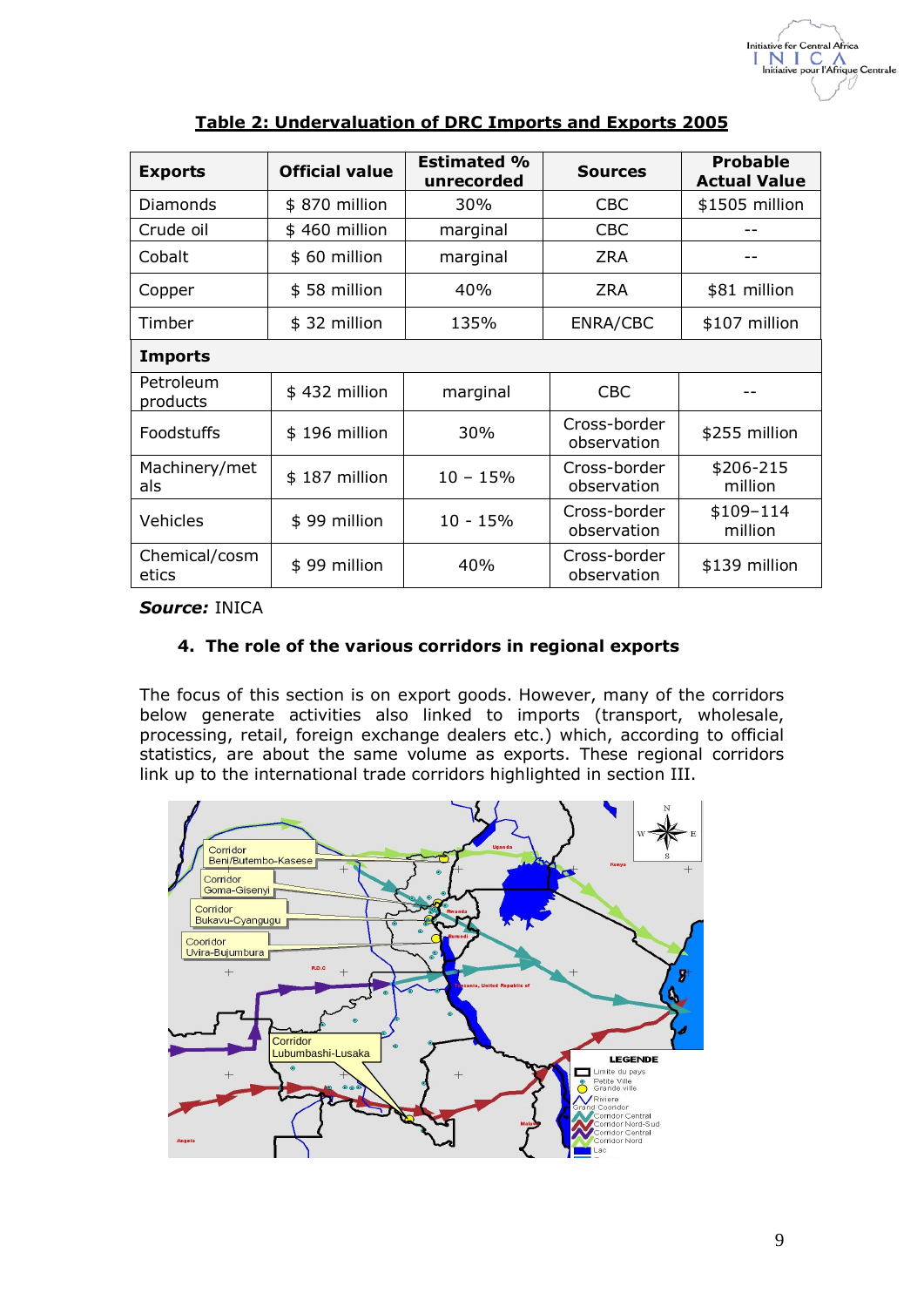

#### *Lubumbashi-Lusaka*

The main trading corridor for eastern DRC is the Lubumbashi-Lusaka corridor accounting for 57 percent of official DRC exports and 25-30 percent of DRC imports. Virtually all exports are minerals (copper, cobalt), about 90% of which is unprocessed. Based on British Geological Survey numbers, Zambia is clearly processing DRC copper ore and exporting it as originated from Zambia<sup>5</sup>. Unlike the other corridors examined in this study, a good share of exports in the Katanga come from industrial operators organized in formal sector companies. Both Lubumbashi and Lusaka have populations of over 1 million. This corridor is likely to be critical in the future economic revival of the DRC as it is also the main link to the fast growing southern African economies.

Based on cross-border observation, export trade is dominated by companies and big traders. Ores are exported to big companies in Zambia such as Sable Zinc Kabwe Ltd., EC Mining, Shashi Enterprises, Buildelect Ltd., Chambishi Metals and Colwyn Ltd.

Import trade however, is mainly conducted by a large number of small to medium-scale traders. We are still collecting data for the DRC side but based on Zambian numbers it looks like about 950,000 such traders are involved.

According to official Zambian statistics the trade balance of the corridor is overwhelmingly in Zambia's favour (see Table 4: USD 75 million in 2006).

#### *Goma-Gisenyi*

The second largest corridor in the region is Goma  $-$  Gisenyi, fuelled by exports of natural resources from DRC (cassiterite, unrecorded coltan, wolframite, coffee and quinine bark) $<sup>6</sup>$  and imports for the city of Goma, which</sup> has a population of about 550,000. This corridor accounts for 22 percent of DRC exports, most of which are handled by medium- to large-scale traders. A non-exhaustive list of actors includes PANJU, WMC, OLIVE and MUYEYE<sup>7</sup>. With the collapse of the banking sector in DRC and the high taxes and licensing fees for exporters, Congolese intermediaries are forced to team up with international or regional businesses to export. These export agents play a key role in compensating for the lack of a banking sector by advancing funds to the various intermediaries along the chain.

This corridor has the potential to become a much more economically integrated space during the DRC's post-conflict reconstruction. If a number of key roads linking Goma to its hinterland were resurfaced, there would be scope for significantly increasing trade flows. Already about 15,000 to 20,000 people cross the border each day. Relations in the corridor are structured by cooperation between the Banyarwanda (DRC) and the Rwandans $8$ .

<sup>&</sup>lt;sup>5</sup> In 2005 Zambia produced 435,500 tons of ore (metal content), smelted 244,800 tons and refined 445,600 tons.

<sup>&</sup>lt;sup>6</sup> See Annex I, Table 5, p9.

<sup>&</sup>lt;sup>7</sup> See list in Annex II.

<sup>8</sup> See Annex II.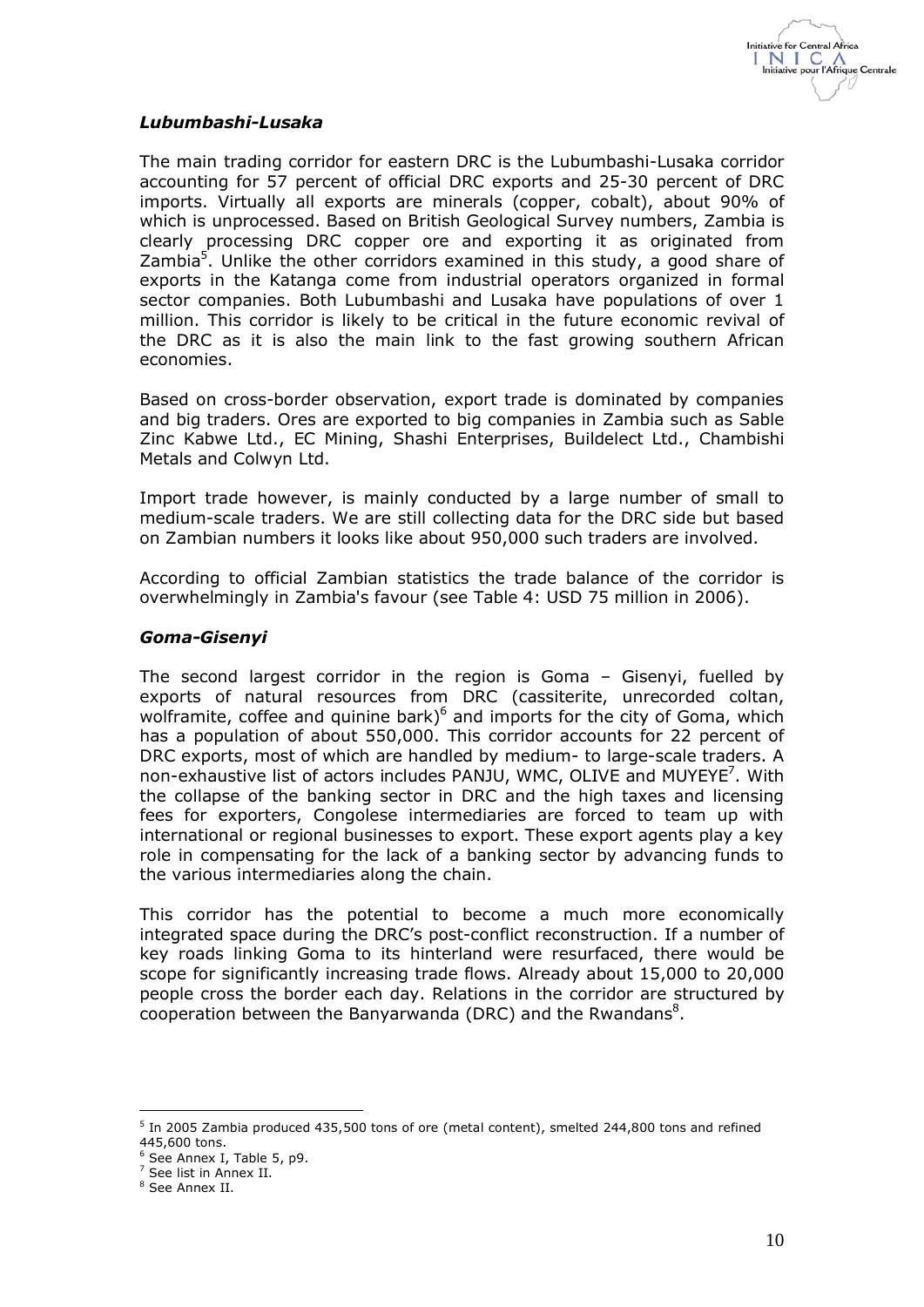

#### *Beni/Butembo - Kasese*

The third largest corridor in the region is Beni/Butembo and Kasese. Trade is motivated by natural resources exports from DRC (timber, unrecorded gold) and the role of the Beni/Butembo area as a commercial centre serving the DRC urban centres of Bunia and Kisangani. Although Butembo was once a thriving centre for agricultural exports (coffee, quinine bark, papaine<sup>9</sup>) and trade in agricultural products still account for a significant share of corridor trade in NR- based products, this trade has been largely destabilized by the conflict. The corridor accounts for about 20 percent of total exports from DRC. Beni also has an airport, recently built by the UN. This airport most probably serves as a collection point and onward airport for mineral exports to either Kampala or Nairobi. Not one gram of gold appears to be exported through the sea-ports, implying that all is air-lifted. As Ituri is the major gold producing area, one can assume that a lot of gold passes through the airport of Beni.

The Nande network largely dominates trade here, in synergy with actors from the Northern corridor and linking up with the Ituri region. There are also strong trading links with Indo-Pakistani networks and Dubai, including a parallel foreign exchange market which fixes a USD-CDF rate independently from the Congolese Central Bank. The Nande network controls a number of foreign exchange bureaus in Kinshasa. They organize rotating group purchasing between the DRC and destinations such as Dubai and China.

There appears to be an integrated network of large traders operating with support from numerous small to medium-scale traders. (See the nonexhaustive list for the Goma-Gisenyi corridor.) The corridor is very active in the import of manufactured goods from Dubai and refined petroleum products through the Northern Corridor.

This corridor is characterized by an extended, integrated network linking the Nande (DRC side) and Kondjo (Uganda). About 3,000 people and 150 trucks/other vehicles cross the border each day.

## *Uvira-Bujumbura*

The fourth largest corridor in the region is Uvira  $-$  Bujumbura fuelled by natural resources exports from the DRC (unrecorded gold, foodstuffs mainly palm oil, cement, two-way trade in wooden planks, wood products) and imports of consumer and food products from the region and further afield (i.e. Dubai, Far East). The corridor is also used substantially by small traders. There are no major minerals exporters based in Uvira. Roads are reasonably good and Bujumbura port links up traders with Kigoma and the Central corridor through to Dar es Salaam (see Table 19). With the return of relative stability in Burundi, the corridor is picking up steam. Between 12,000 and 15,000 people cross the borders during market days.

Much of the trade seems to take place on a barter basis and without a dominant system of extended networks. Security in the corridor has been problematic since the assassination of President Ndadaye in October 1993. With the conclusion of peace talks and elections in 2006 it may be stabilized shortly.

<sup>&</sup>lt;sup>9</sup> Papaya Extract used for medicinal purposes.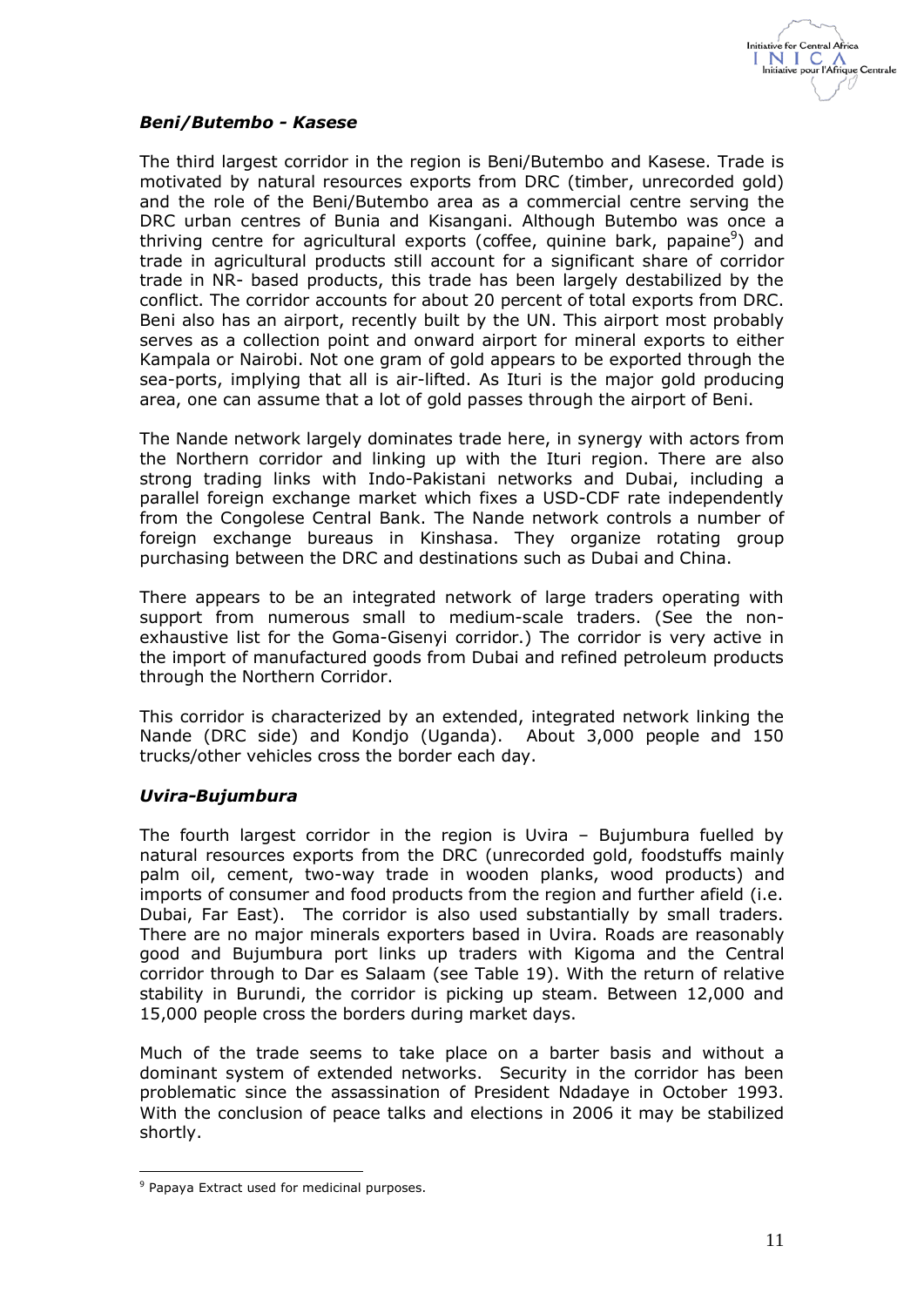

## *Bukavu-Cyangugu*

The fifth largest corridor in the region is Bukavu-Cyangugu. Trade appears to be driven by natural resources exports from the DRC (i.e. unrecorded gold, cassiterite, coltan, tourmaline, diamonds, coffee, timber and palm oil) and food and consumer goods imported to satisfy the needs of Bukavu's 460,000 inhabitants. Fraud seems to be especially high in this corridor, especially when it comes to coffee and timber, 90-100 % of which involves illegal transactions of some kind. Relations on either side of the border are characterized by a high degree of mutual distrust. It is a double border crossing: Ruzizi 1 for pedestrians and Ruzizi 2 for goods. Traders can be retained for up to 2-4 days to complete all the formalities.

Given these abusive practices traders tend to resort to bribes to accelerate the process. Based on observation, a trader with a truck load of goods can be made to pay up to USD 1,100.

About 70 percent of the active traders in this corridor are women, mostly from Bukavu. Short distance trade in food stuffs is the main instigator of Ruzizi 1 crossings.

Researchers learned that the Congolese Republican Guard manages the Bukavu-Cyangugu border crossing after 6 p.m. at night when large trucks comprise the majority of traffic. In addition, there is a freight company based in Kigali airport with two major cargo aircraft. We assume that the trucks being let across at night go to Cyanagugu airport, and the goods are airfreighted to Kigali from there. This is probably a principal route for trafficking coltan. Based on analysis of statistics of sea-port exports and mineral production, it seems clear that at least 50% of coltan being exported from Kigali is of Congolese origin.

## **5. Informal border crossings and small traders**

Informal crossings along the DRC borders are numerous. They appear to be a reaction to the large number of "officials" manning borders to obtain funds from traders and by the contraband nature of trade that developed during the conflict period. More recently very high taxes charged at the Rwandan borders has precipitated smuggling. Crossings take place by river and lake as well as over land, and are often at night when armed groups are involved.

Informal crossing points tend to shift regularly, notably to avoid discovery and are subject to periodic surveillance. They are thus located in isolated areas with poor infrastructure. To a certain extent, the number of informal crossings can be used as a barometer for the level of harassment, such as bribes, occurring at formal border points.

There are three types of informal border crossings:

• Land crossings that shift frequently: across Mount Ruwenzori between DRC and Uganda; Virunga Park between DRC and Uganda; the Ruzizi plain between DRC-Rwanda and DRC-Burundi. In the Katanga informal crossings take place by land, along the extensive border between DRC and Zambia.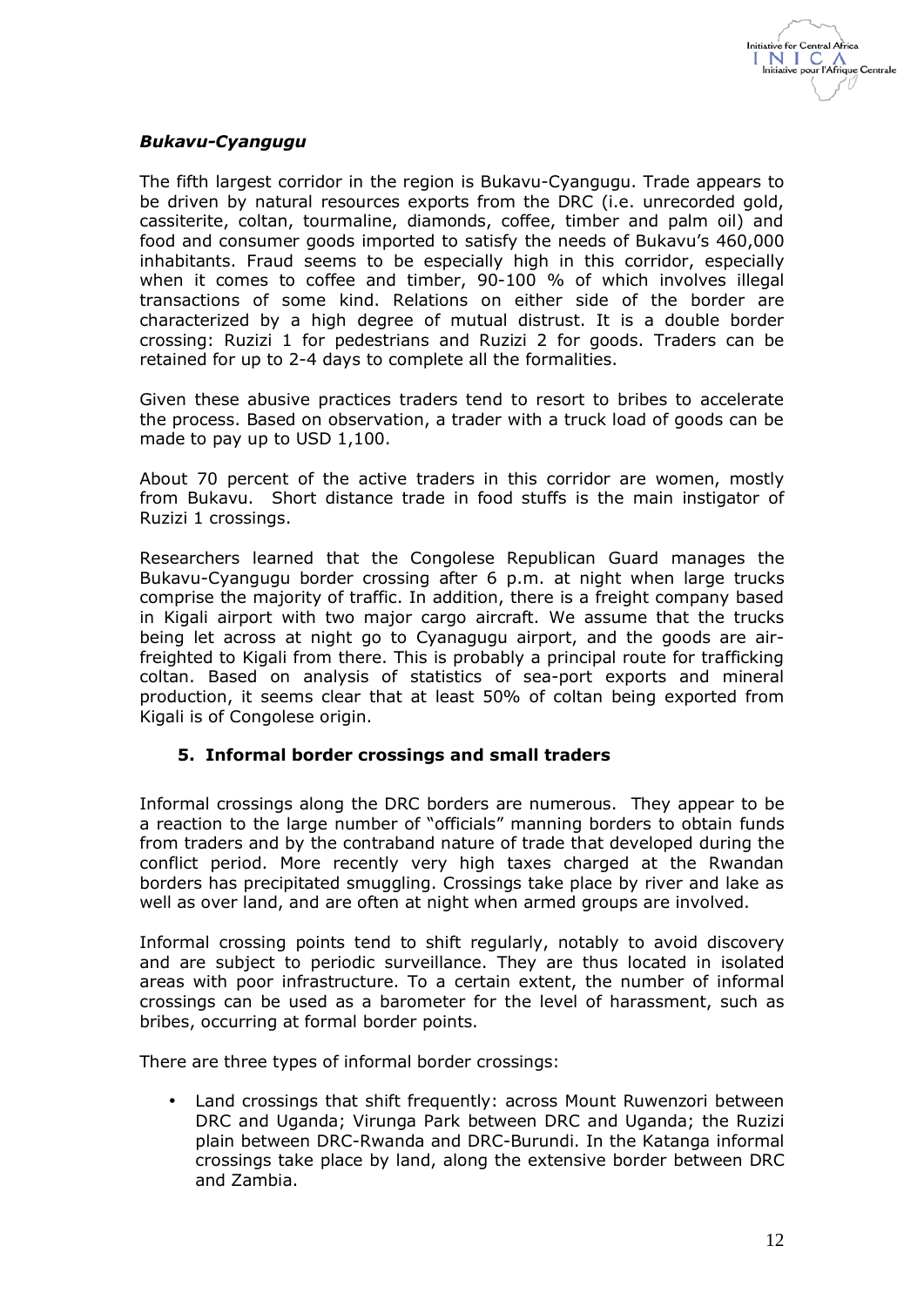Initiative for Central Africa INIC **NICA**<br>Initiative pour l'Afrique Centrale

- Lake crossings: Lakes Edward, Kivu and Tanganyika (the most frequented informal border crossings) between DRC, Burundi, Rwanda and Uganda. Along Lake Kivu between Goma and Bukavu there are about twenty non-official landing points from the DRC towards Rwanda. The islands are important for various informal trade connections (i.e. Idjwi).
- Air links: these are very difficult to assess due to the obstacles in obtaining data on the cargo transported between the main mining sites and airports in North and South Kivu (Beni, Butembo, Goma and Bukavu), Entebbe or Kigali. Officially there are no air links between DRC and Rwanda

## **B. THE GENERAL BUSINESS ENVIRONMENT IN THE GREAT LAKES REGION**

## **1. Trading across borders and practices at and behind borders**

## *Formal enterprise sector*

An indication of the official business climate with respect to practices at the border can be obtained from the World Bank publication, *Doing Business in 2007: How to reform<sup>10</sup> .* In a ranking of 175 countries, the DRC came last in both the 2006 and 2007 reports. The business climate improves somewhat immediately on the other side of the borders (Burundi  $-166$ , Rwanda  $-158$ , Uganda  $-$  107 and Zambia  $-$  102). In terms of trading across borders, importing seems to be more complex than exporting. Looking at the countries of the region, importing requires more documentation (between 9-20 documents), more days to complete the process (38-124) and costs more per container (USD 917-4,080) compared to most other countries. Imports are probably more costly and complex because they provide the bulk of external trade revenue to governments and are the drivers of the international transport corridor business. Shipping lines and agents expect to make more on imports. The lowest cost per container (imports and exports) is found in Tanzania with the highest costs per container in Rwanda.

Another indication of the general business climate faced by the enterprise sector in the various countries of the region is the complexity of procedures needed to pay taxes and the rates applied to businesses. It may also be a proxy for formal enterprises' incentive to undervalue business transactions. The two highest tax rates as a percentage of profits are 287 percent for Burundi and 235 percent for DRC. The lowest are 22 percent for Zambia and 32 percent for Uganda. With such prohibitive tax rates, companies have a high incentive to do business fraudulently as operating in line with regulations can make it difficult to survive. In interviews with larger importers/exporters the general rule of thumb is that everyone pays something to keep trade running smoothly but that those with bulk shipment of perishable goods tend to pay more.

<sup>&</sup>lt;sup>10</sup> See Annex I, Table 18, p20.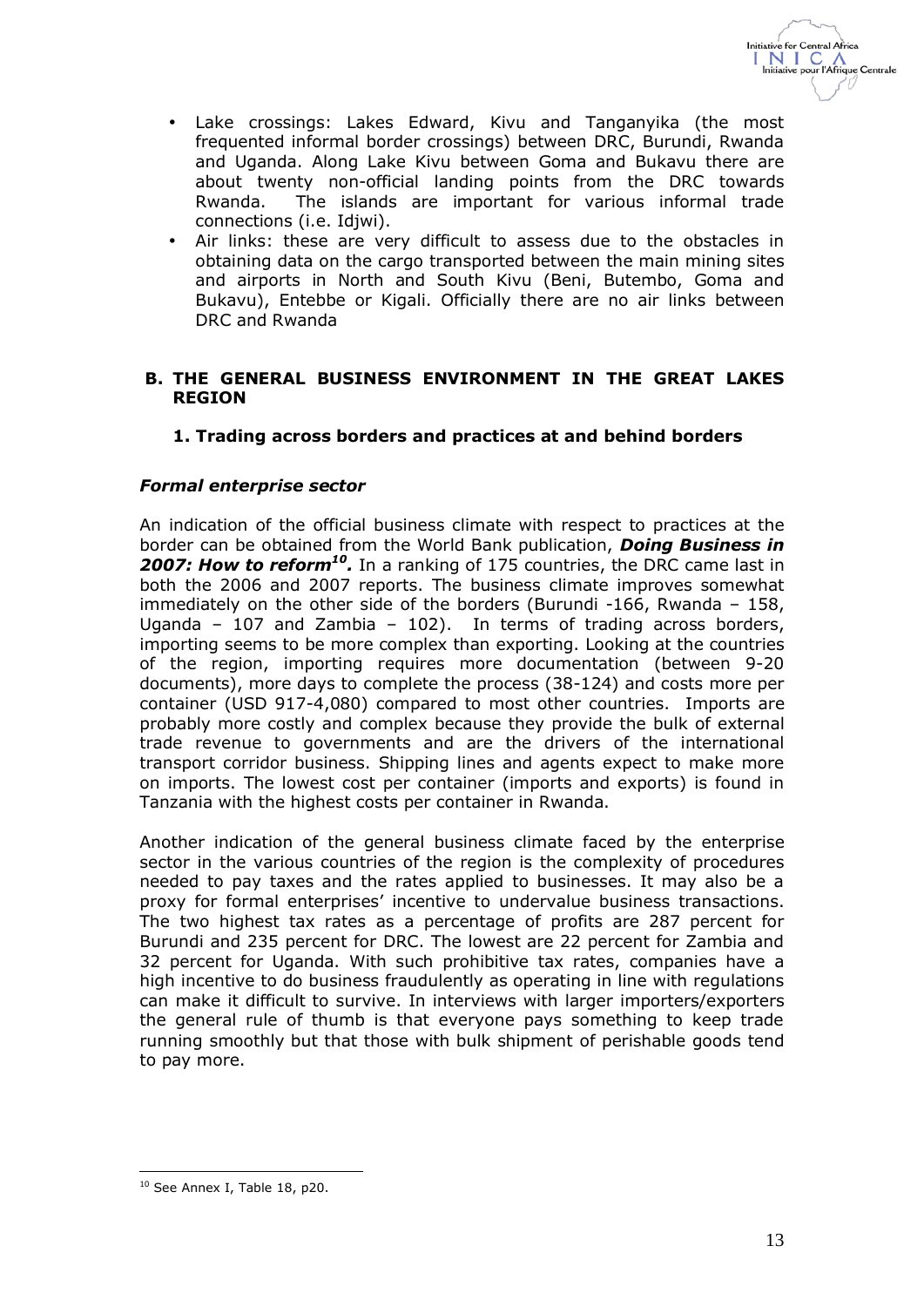

## *Informal sector*

The DRC border crossings seem to break all records regarding the number of ³official services´ on the DRC side. This has been found to be true between Kinshasa and Brazzaville as well as in the border crossings included in the study. The record number found by INICA observers has been 26 services and the average appears to be about 10 to 15. The four services that are officially entitled to collect revenues at the border are OFIDA (customs), immigration, the hygiene service and the Office de Control Congolais (quality control of traders' products). Unofficial 'services' are related to different types of control and include, by way of example, vehicle control, economic police, information office, national information agency, the Mairie (town hall), provincial officials, the Ministry for External Trade and the special border police. Many of these have official responsibilities but no right to hold office or to collect revenue at the border.

The quality of official statistics from the DRC is very dubious particularly for agricultural and timber products, which do not appear to be systematically recorded. Mineral products are also underestimated but border crossing figures show that there is an attempt to capture some of them (coltan exports are an exception<sup>11</sup>). Statistics from neighbouring countries tend to be somewhat more reliable allowing estimates of volumes and values on which official taxes could theoretically be collected. Most exports from the DRC to their neighbours are "in-transit" which technically means that they should not pay taxes. However, the Government of Rwanda systematically charges taxes on goods coming into the country regardless of whether they are meant to be lin-transit' or not. It also issues certificates of (Rwandan) origin, especially for minerals, thus allowing goods to be bona fide exports through to the Indian Ocean ports. At this point, then, goods smuggled out of DRC are made legitimate through payment of taxes to the Rwandan government. Agricultural goods also pay taxes which increases considerably the price of fuel and food in Rwanda. Despite agreements signed in the context of CEPGL and COMESA, official taxes on agricultural and manufactured goods coming into Rwanda are between 30 and 50 percent, comprised of customs duties, TVA and a 5% service charge.

Many taxes collected on the DRC border are non-existent in any of the books. The Goma Chapter of the Federation des Entreprises Congolaises counted 21 "false" taxes. Taking the example of a bag of wood charcoal originating from the Masisi and sold in Gisenyi, traders pay 32 percent of the initial purchase price in "taxes" at the DRC border and an additional 18 percent at the Rwandan border for a total of 50 percent of the initial purchase price. Of the 50 percent in taxes about one third (i.e. 17% of the initial purchase price) could be considered official if the CEPGL and COMESA tax rules were applied.

 $11$  Coltan exports have been taxed higher since the UN Security Council reports drew attention to the trade. As a result, people do not declare them at the point of export or else declare them as cassiterite, which has similar appearance and properties. In addition, up until 2001, when the rebel and occupying forces were controlling the minerals trade in the Kivus, there was a much tighter rein on minerals transportation from the mine site to the point of export because the rebellion had to be financed from mineral revenues. According to OFIDA, at this time the rebels literally escorted all aircraft moving from the mining sites to a special warehouse where the goods could be inspected, taxed and then sold. It is for this reason that the 2001 figures are held to be the most accurate for coltan exports from DRC. Since the rebellion collapsed, so did this system of monitoring and revenue collection. Without such a system, it is easier for coltan to be smuggled out of the country.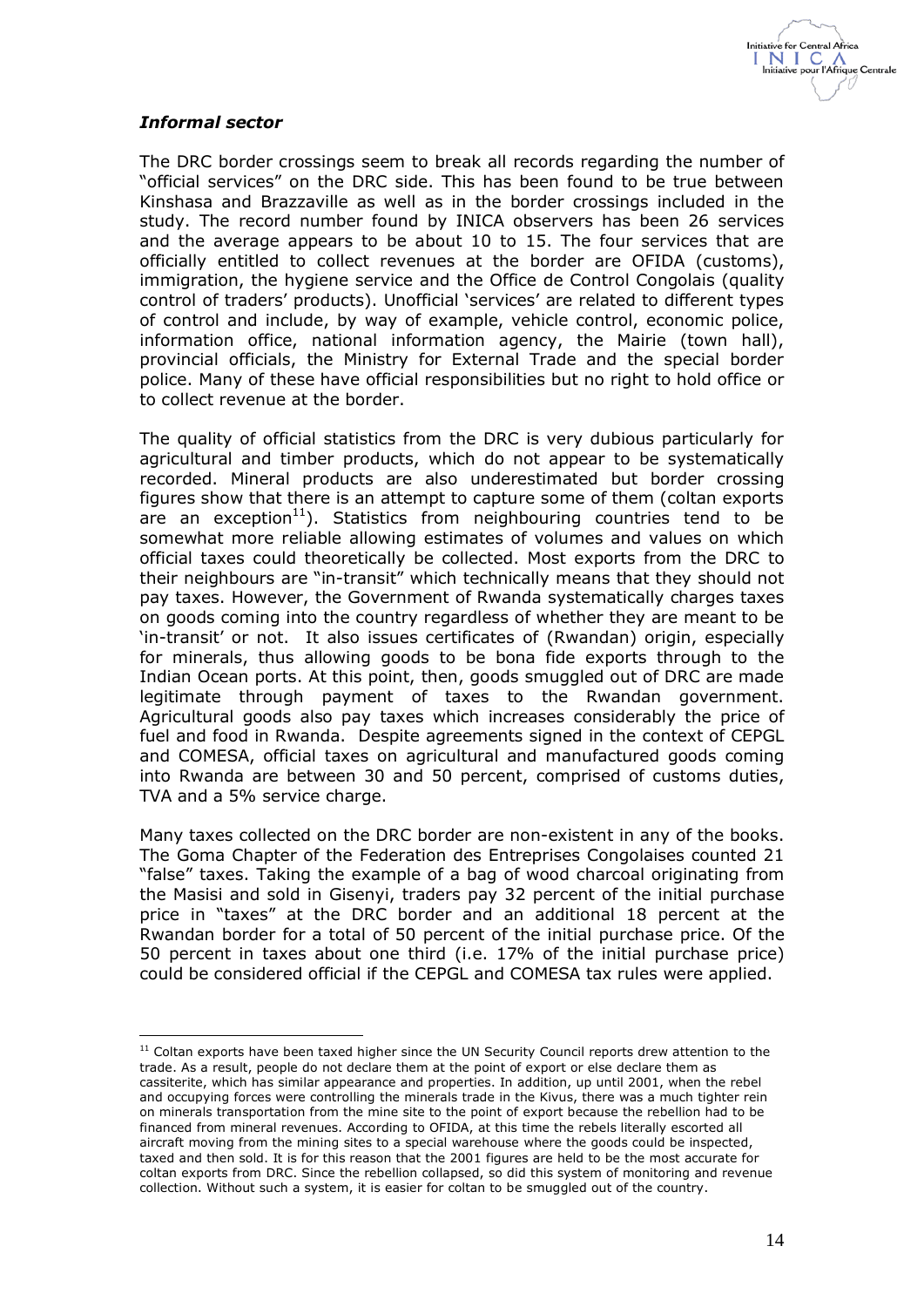Initiative for Central Africa INIC **NICA**<br>Initiative pour l'Afrique Centrale

Incorrect use of trade nomenclature to calculate taxes is also another means of extracting more revenue than is actually due. On the DRC of the border if a trader is not part of a powerful redistribution network or even worse if he/she is threatening the interests of a powerful member of the network goods can be improperly classified in the highest tax categories. On the Rwandan side, palm oil from the DRC has been charged as a manufactured good rather than as a processed agricultural product.

Based on interviews at the borders the overwhelming majority of officials appear to be unaware of the agreements signed by their own governments in the context of COMESA, EAC and CEPGL. Especially on the Rwandan side, officials claim to apply the tax rates instructed by the Government of Rwanda. A number of traders interviewed referred to the high tax rates charged by the Rwandan authorities as being a major incentive for fraud and impediment to the development of regional markets.

There appears to be a link between informal taxes and the perishable nature of the produce, with those exporting perishable goods being victim to higher/more taxes. In addition, large traders using containers and official forwarding agents seem to have significantly fewer problems with informal taxes of all kinds than do the small-scale informal sector traders crossing the border with small quantities of goods primarily for markets just across the border. This is because larger traders pay protection money to the national, provincial and district officials, and the armed groups and local defence forces who are extorting money.

## **2. The role of different markets**

## *Distribution chains*

For small-scale, informal sector traders most of their goods appear to be resold fairly quickly once they are across the border, regardless of whether the final destination of the goods is in the region or to be shipped outside the region. For this category of traders the role of periodic and permanent markets or purchase points at the border or in the largest and closest urban centre is crucial to their income.

A major such market for natural resources trade is the Mpondwe timber market in Uganda largely covered by the Forests Monitor report and mentioned by our cross-border observer, which is a major collection point for DRC timber.

In Lubumbashi, Kasumbalesa, Likasi and Kipushi there is a substantial network of specialized markets dealing in transit consumer goods, for collecting and warehousing minerals and other exported goods en route for Zambia. As for the Kivus these markets are already run by intermediaries who in turn have purchased their goods from producers or miners. A characteristic of the distribution chain is the large number of intermediaries meaning that producers/miners are not in direct contact with their main "customers".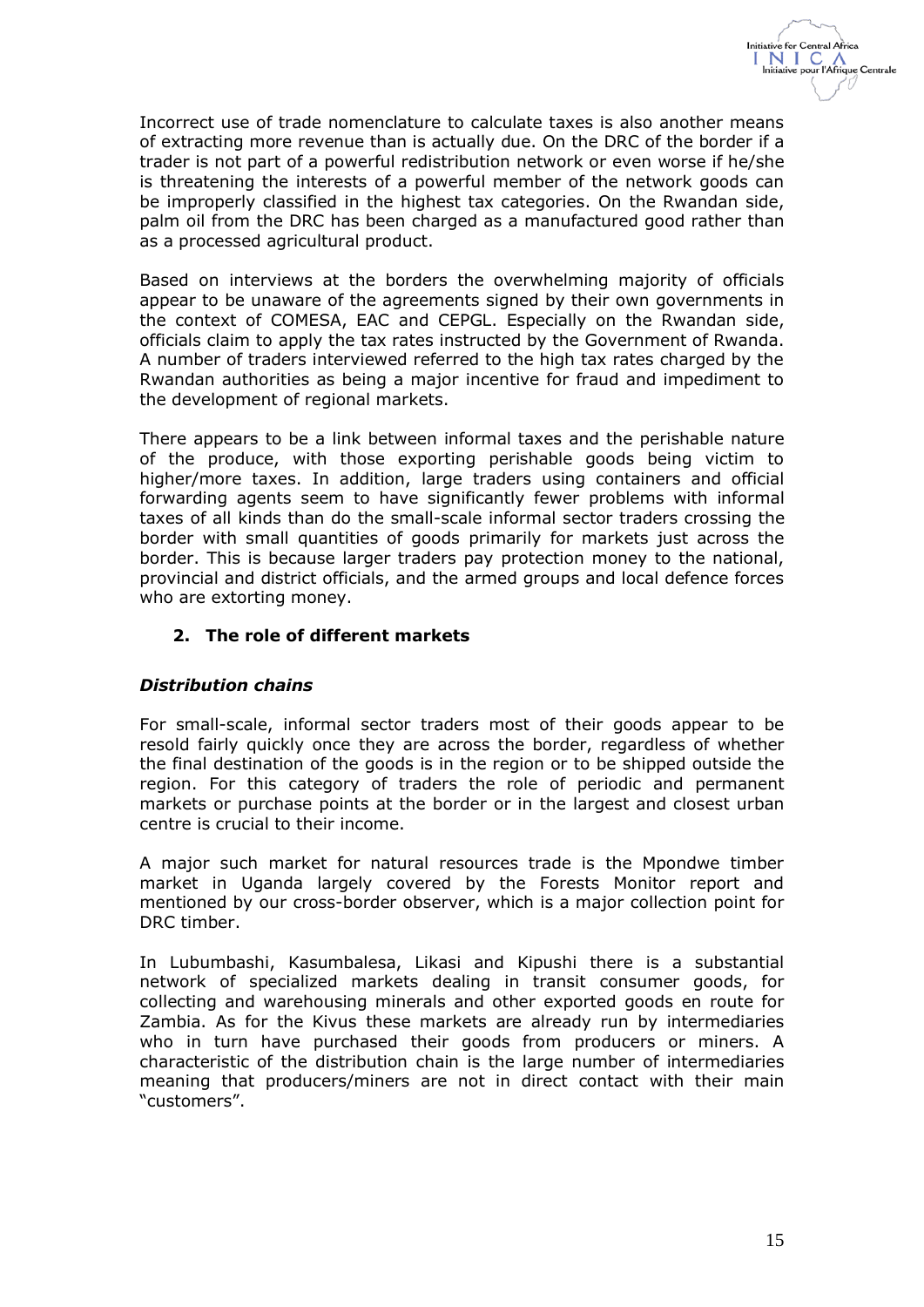

## *Parallel foreign exchange dealers*

Parallel foreign exchange traders also tend to set up in market places and along borders thus facilitating the changing of money before returning to the home base of the trader. The market places are also a way of making contacts and keeping in touch with critical information of all types (security, prices, products etc.). At the border between Zambia and the DRC, traders, mainly of food products and basic consumer goods, have now established a permanent market place with extensive parallel dealers to serve the traders from Katanga.

In the absence of a structured banking sector to support cross border trade to and from the DRC, uninformed traders are reportedly cheated with respect to exchange rates, another reason why barter reduces risks for small traders. Cross rates between national currencies used in the region are not quoted thus necessitating an intermediate exchange through the dollar. Unlike other parts of the country, such as at the DRC - Congo-Brazzaville trading corridor, traders do not use the SMS messaging function of mobile phones to get up to date on external prices or markets. Nor are there databases available with such information.

#### *Warehouses/refrigeration/packaging*

#### *North and South Kivu*

Warehouse sales of goods occur when traders do not wish to be directly situated in a market in order to avoid being visible and thus taxed. Consequently they set up warehouses, usually not too far from the market places, and have an informal network of people who come to sell to them there. These warehouse sales are a more discrete means of trading and tend to be used by the larger volume informal traders and those that deal in illicit or illegal goods. However, they are generally close to marketplaces and not situated along the borders. Although for the moment they are mainly a conduit for underground trade, a system of warehousing could be envisaged to help facilitate the flow of goods in a trading corridor and in particular the interface between smaller scale and larger scale traders.

Packaging, refrigeration and preservation of food products is a major constraint to increasing the volume of this type of trade. It also increases the risks of trading in perishable products which explains why much of this trade is short distance coming from peri-urban areas where the principal markets are.

#### *Lubumbashi-Lusaka*

Goods cleared at Kasumbalesa are stored in warehouses before shipment to other parts of the country. There are also food storage and wholesale points where staples such as beans, cassava, groundnuts and maize are sold to wholesalers in various markets. There are also storage facilities at the Kibalongo railway station in Kasumbalesa for shipment of large quantities of agricultural produce by rail to the two Kasai provinces or directly from Tanzania or Zambia (dry, salted and smoked fish, groundnuts, beans, red onions, maize, and rice).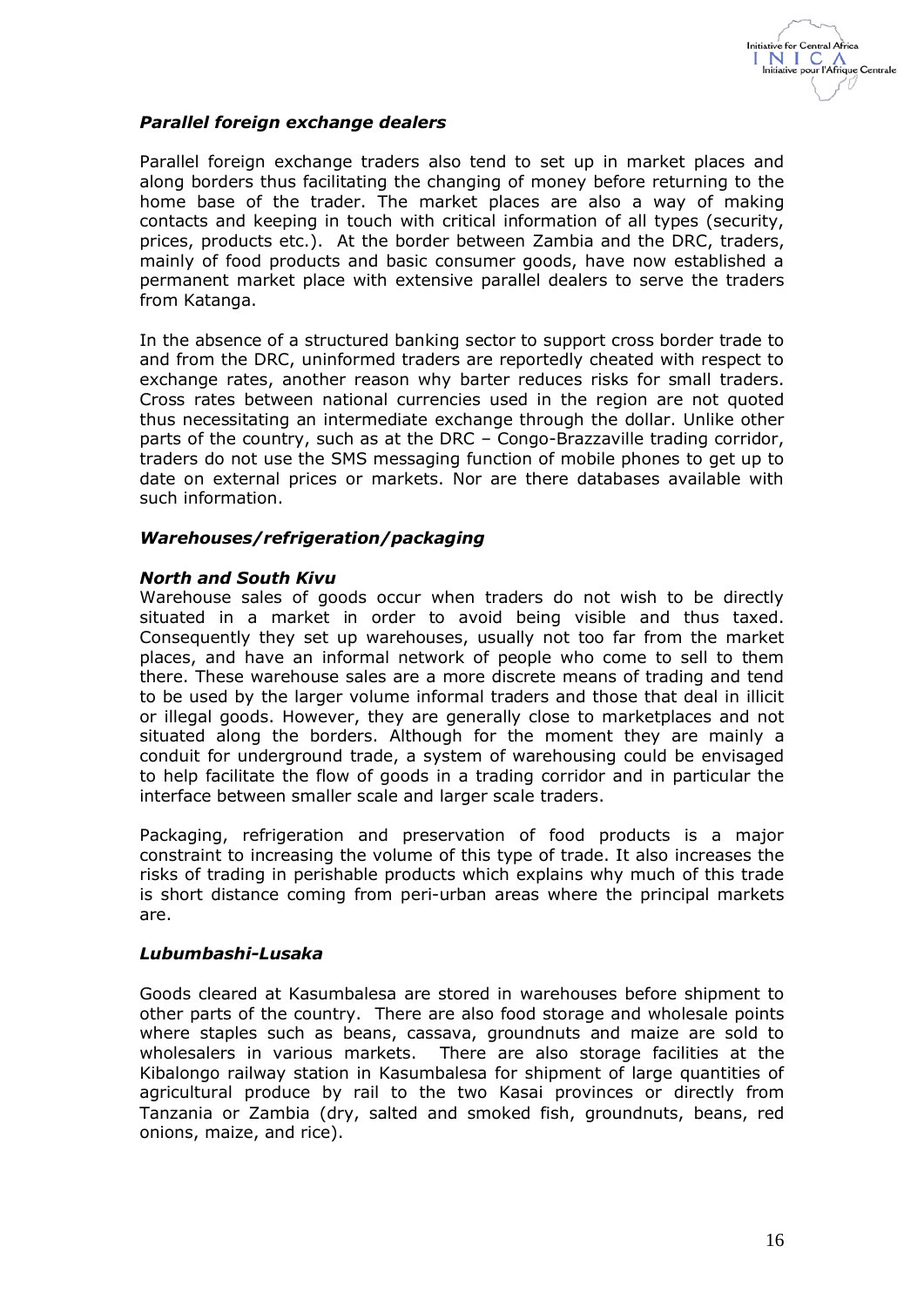Initiative for Central Africa INIC **NICA**<br>Initiative pour l'Afrique Centrale

## **3. State of key infrastructure and implications for traders**

## *North and South Kivu*

For a detailed assessment of infrastructure and transportation in Walikale in North Kivu, see Annex V.

DRC traders are particularly handicapped by the poor state of infrastructure even in the micro-corridors that connect them to the major transport/transit corridors. Based on surveys, it appears that improved road connections between the DRC's urban centres in the Great Lakes Region and its potentially productive agricultural hinterlands could provide strong multiplier effects to the regional agri-food economy and draw people out of the mining sector.

#### *Katanga*

The infrastructure in Zambia is in excellent condition thus giving its traders a big competitive advantage. The rail line and main road connecting Kolwezi-Lukasi-Lubumbashi-Kasumbalesa are in good condition. However, rural access roads require urgent rehabilitation, placing DRC producers at a decisive disadvantage. For example, in the province of Katanga with an estimated population of 7.9 million and a rate of urbanization of about 40 percent food products are mainly imported from Zambia when substantial productive potential exists in Katanga itself. The main reason given by traders for not purchasing in Northern Katanga is the state of infrastructure.

#### *Priority infrastructure improvements needed for traders*

#### *North and South Kivu*

Of particular interest to traders would be to see all weather roads connecting: (1) Shabunda with Bukavu, (2) Bukavu with Uvira (without having to go through Rwanda), (3) Bukavu with Goma, (4) Bukavu with Kisangani, (5) Goma with Beni and (6) Goma with Kisangani.

Along the main transport corridor (the northern corridor) traders have particularly identified:  $(1)$  the Kasese - Kampala stretch and  $(2)$  the Jinja-Bugiri stretch of road. Other severe problems are the malfunctioning of the Rift Valley Railroad which brings freight to and from Mombasa to Kampala and of the Mombasa-Eldoret oil pipeline (outdated and running well below capacity).

In the medium-term, the road network connecting the region to the port of Dar Es Salaam needs major rehabilitation. At the moment despite its lower costs it is not a major option for importers and exporters concerned by time.

## *Katanga*

Rural access roads are a priority for opening up production and trading opportunities, especially for perishable products. A weighbridge at the border to facilitate completion of formalities at the border and reduce opportunities for fraud was deemed necessary.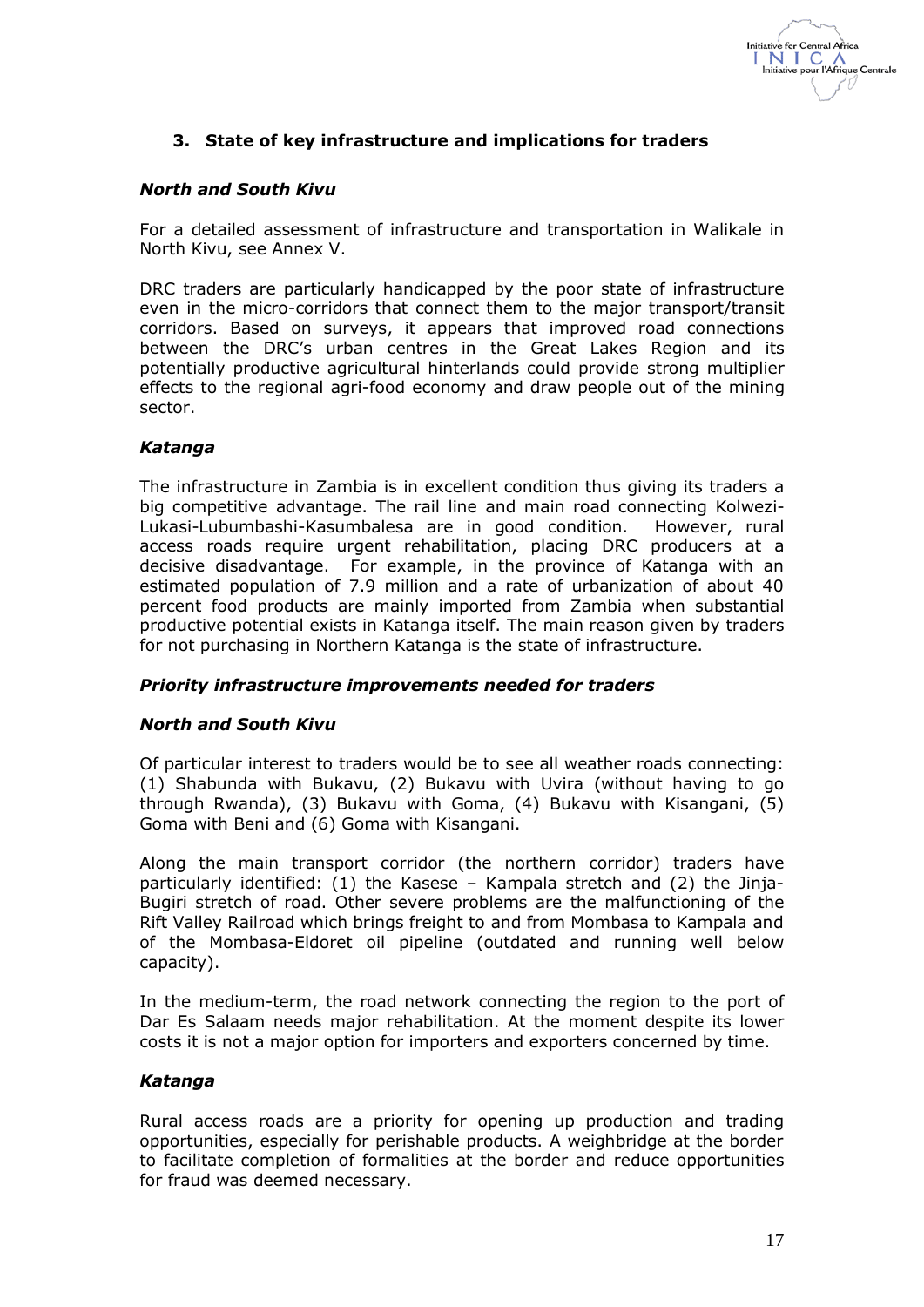Initiative for Central Africa INIC NICA<br>Initiative pour l'Afrique Centrale

Construction of a trading centre near the border that would bring together produce and buyers from DRC, Angola and Zambia was also a necessary task.

## **4. Other aspects of the general business environment**

**Security** - For DRC traders in the East security remains a serious impediment to increased export and import trade and especially for the small, informal sector traders who have very little means of protecting themselves in the event of attacks or mutinies by DRC security forces. Finding ways of integrating DRC policing functions under a regional umbrella could help local entrepreneurs. The question of proper collection of revenues and regular payment of security forces in the DRC was also viewed as a critical success factor.

**The lack of a functioning banking sector in the DRC** - Many entrepreneurs pointed to this problem as being one of the major impediments both to a return to security and to a revival of the DRC economy. The fact that many people "stash" cash and valuables in their homes is an incentive to continued theft and ransoming. The restoration of confidence in a domestic banking sector is likely to be a gradual process. Traders tend to rely on parallel and informal sector structures and the larger ones tend to bank outside the country (sometimes just across the border). Nonetheless the lack of access to credit to purchase minerals and other products means that neighbouring and foreign traders have a definite advantage.

Since 2005 the situation with respect to the formal banking sector in Katanga has evolved positively as a number of banks which already had headquarters in Kinshasa have opened branches in Katanga. Public banks are largely defunct, it seems. Private banks get their business from two sources: the big mining companies and donors. Companies are allowed to invest in private banks when they have a minimum deposit of \$1,500,000. Investors are reluctant to use the banking system as the "Tiers payant" legislation allows people who claim you owe money to seize funds, so long as they have the approval of an administrative official; court proceedings are unnecessary. This is a huge vulnerability and disincentive for using the banking system. It also means that banks are extremely cautious about who they choose as clients.

## **High energy costs and unreliable energy supply**

## *North and South Kivu*

Traders, transporters and entrepreneurs (formal and informal) cite the high costs and unreliable supply of energy in the region as being a major impediment to increased business. At the moment, due to several years of drought in East Africa, hydro-electric power generation has declined at a time when demand has been increasing. The major hydro-electric facilities along the Ruzizi are also running well below capacity. In terms of potential the DRC could be a major energy exporter in the region but this would mean very significant investments in a country whose business climate leaves much scope for improvement.

In addition, the transport problem on the Northern corridor has contributed to increasing significantly the cost of thermal power generation and the costs of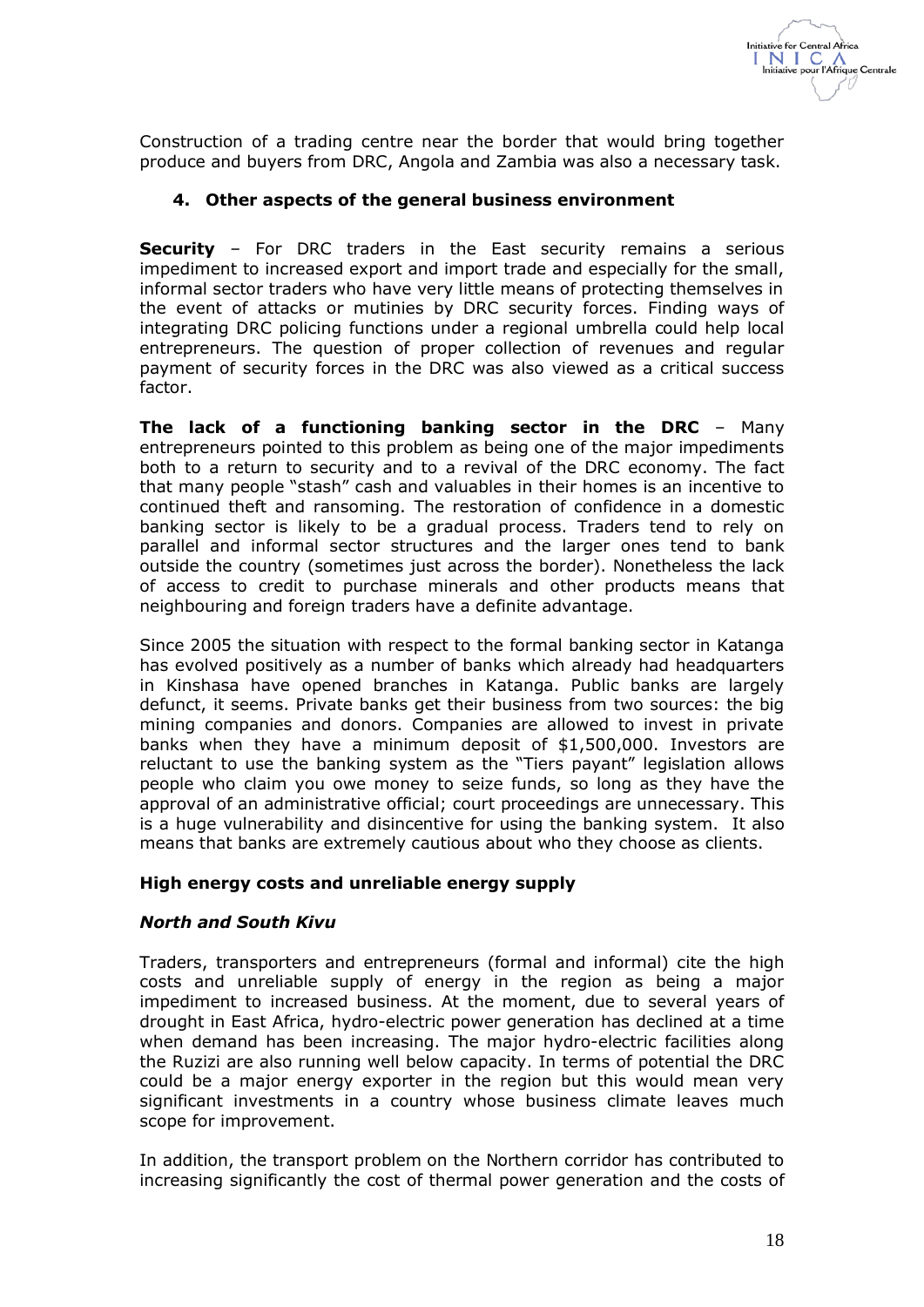Initiative for Central Africa INIC **NICA**<br>Initiative pour l'Afrique Centrale

fuel for vehicles. Feedback from the cross-border observation process shows that small-scale processing plants are being forced to close down or shift to wood as a source of fuel. The use of alternative energy sources in the region is still very limited although there is considerable interest in developing certain sources such as solar, biogas, geo-thermal and methane gas.

#### *Katanga*

Traders did not spontaneously cite energy shortages as being a problem with the business environment.

**The importance of the mining sector as a source of cash and a store of value** – Many small scale informal miners pointed to the role of minerals and their easy conversion into cash as one of the main incentives for continuing in a rather dangerous and difficult line of work. Diggers in the Kivus and the Katanga appear to earn very little from mining, USD 1 to 2 per day in 2004 and USD 6 per day according to surveys carried out by INICA in 2006. In Katanga the average revenue from artisanal mining appears to be about USD 6 per day.

**Market information on prices/volumes for products - Although larger** traders are easily able to access information on prices of internationally traded products the smaller traders, especially those targeting regional markets for wood and agricultural products, note that market information is difficult to come by. Unlike the traders in the Kinshasa-Brazzaville corridor cell phones are not a key means of obtaining information and communicating with clients. It is not yet clear whether this is a cultural phenomenon or one linked to the energy shortages in the region.

**Number of intermediaries/ level of organization of producers -**Another feature of the business environment facing small scale producers or miners of traded goods is the relatively large numbers of intermediaries between them and the final clients of their goods. This was found to be the case in the Kinshasa-Brazzaville corridor as well. Producers/miners/foresters tend to be very poorly organized and tend to sell their produce to the closest trader/collection point. In many case this person is the local retailer of essential food and consumer goods with whom the producer may have run up a debt. This puts small producers in difficult bargaining positions to negotiate a fair price.

**Limited access to key business services (truck repair, spare parts, forwarding agents, transporters) -** The micro-corridors between main DRC urban areas and collection points for export and the entry into the main transport/transit corridor is generally very weak on key business services making the overall risk element in doing business much higher. Even in neighbouring transit countries such as Burundi and Rwanda (both of which are targeting a role as regional transit hubs) the quality of business services is very poor (with the exception of banking services in Rwanda).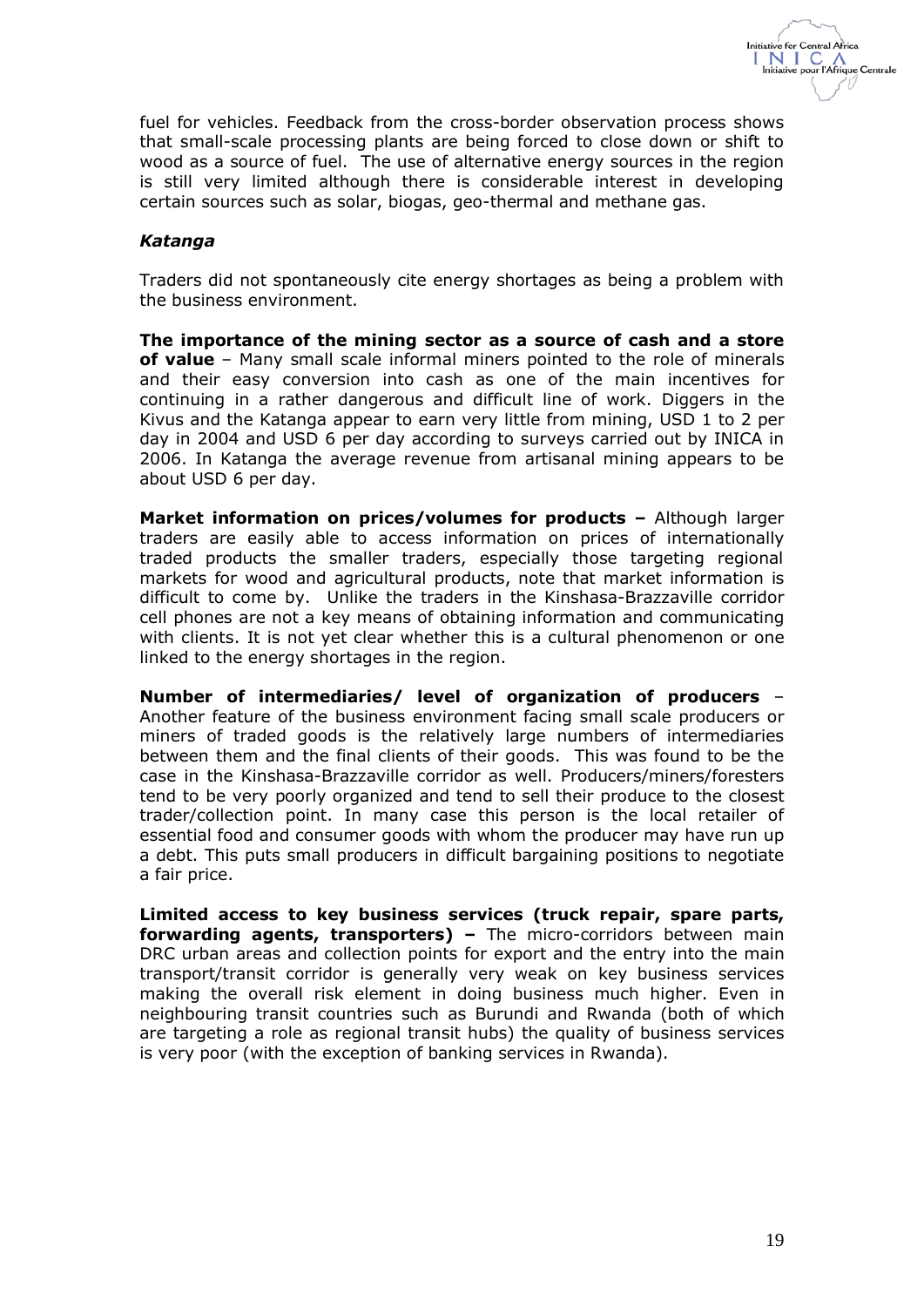

#### **II. METHODS OF MINERAL EXPLOITATION IN THE DRC HINTERLAND AND THE POTENTIAL FOR MINERALS-BASED REGIONAL ECONOMIC INTEGRATION**<sup>12</sup>

# **A. TYPOLOGY OF MINING SITES**

## **1. Mineral ownership: comparison of the Kivus with Katanga**

In both areas (the Kivus plus Katanga) the mining sites are predominantly for non-ferrous minerals rather than precious stones. In the North and South Kivus the predominant configuration is the triad cassiterite-coltan-gold. In the Katanga, however, it is dominated by the coupling of cobalt and copper. These two types of mineral associations are generally found together in the same site.

A comparison of the mineral ownership in the two areas shows that the Kivus are characterized by traditional ownership rights (i.e. the importance of the chef de colline) while in Katanga mineral ownership is dominated by large public and private companies. In the Kivus, this tendency for mineral ownership intensified with the bankruptcy in the 1990s of the parastatal company - SOMINKI (Societe Miniere du Kivu). In the Katanga the move towards artisanal mining was accelerated by the collapse of GECAMINES (public enterprise giant). With the gradual decline of industry and disappearance of GECAMINES' industrial plant the exploitation shifted by necessity to artisanal methods. Over the last 4-5 years due to the high level of uncertainty companies used daily labourers working in artisanal conditions and focused on ore extraction from tailings.

Artisanal mining accounts for 32 to 38 percent of mineral production in the Katanga in terms of quantity. Furthermore, the ore tends to be more concentrated in the deposits mined artisanally: between 17 and 35 percent of ore content as compared to between 4 and 7 percent for industrial mining. This is due to the fact that artisanal miners actively seek richer deposits, and manually process the ore, for example through crushing and sluicing, in order to concentrate the mineral and so receive a higher price per kilogram.

# **2. Modes of transportation from mining sites to border towns**

## *North and South Kivu*

In North Kivu, the largest sites are Masisi and Walikale which are connected to the towns of Goma, Beni and Bukavu from where the minerals are exported. Transportation combines road (porters and trucks) with air but it is air which is the most common type of transport due to the very poor state of roads and problems of insecurity<sup>13</sup>. The main transporters by air for South Kivu are - DELTA FORCE (for Mwenga), ZALYA EXPRESS (for Mwenga) and ACOSHA (Shabunda). For North Kivu, the main transporters are - TMK, SERVICES AIR, GOMA EXPRESS, CETRACA, BUTEMBO AIRLINES, AIR UHURU, and VAS.

<sup>13</sup> See Annex I & III.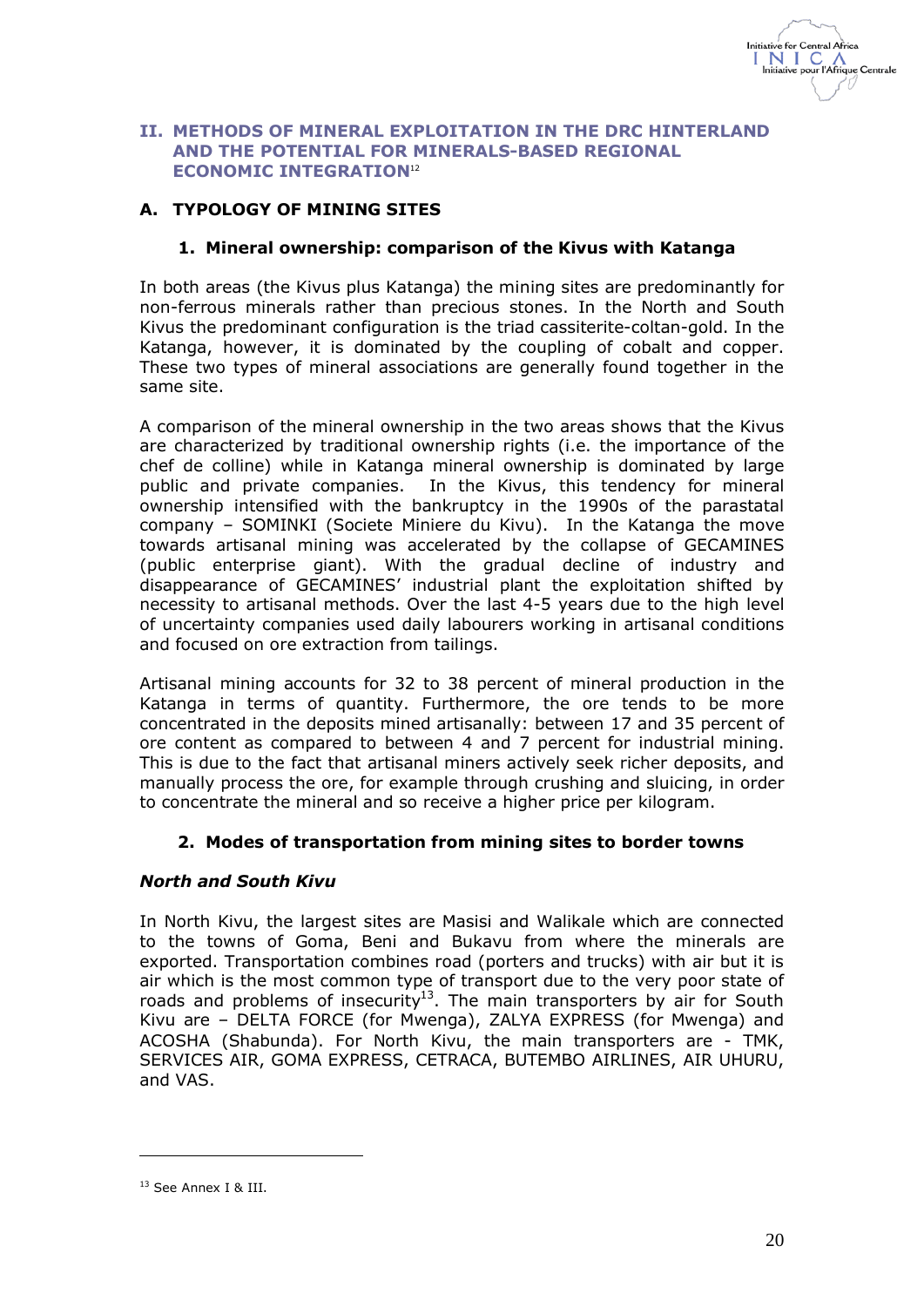Initiative for Central Africa INIC **NICA**<br>Initiative pour l'Afrique Centrale

These small carriers do not agree to come out to the mining sites unless they have at least 1 ton of consumer goods for the site and have at least 1 ton of minerals to bring back. This type of transport makes it easier to control and estimate the amount of production leaving the mining sites. Transport costs are on average USD 1 per kilo meaning that for 1 ton of merchandise carried in each direction the company receives a minimum of USD 2,000 per round trip flight. The services of these carriers are available to anyone who can pay the USD 2,000 minimum.

For the longer distances such as Masisi-Beni and Walikale- Beni the cost of air freight is a relatively significant share of total marketing costs of the minerals, meaning that small scale miners could not become engaged directly in this type of trade.

#### *Katanga*

Contrary to North and South Kivu where roads are a problem, Katanga has a good road network which runs in parallel with the railroad track thus facilitating the transport of minerals to town at a cost that is relatively low compared to the Kivus. In Katanga transport costs are about USD 40 per ton as compared to USD 1,000 per ton in the Kivus when air freight is required.

| <b>Main mining</b><br>sites | <b>Starting cities</b><br>for export | <b>Distance between</b><br>mining sites and<br>starting cities for<br>export (km) | Mode of<br>transport for<br>goods | <b>Infrastructures</b><br>conditions |
|-----------------------------|--------------------------------------|-----------------------------------------------------------------------------------|-----------------------------------|--------------------------------------|
| Masisi                      | <b>BENI</b>                          | 300                                                                               | Plane                             | Mediocre                             |
| Walikale                    | <b>BENI</b>                          | 410                                                                               | Plane                             | Mediocre                             |
| Masisi                      | <b>GOMA</b>                          | 60                                                                                | Plane/Road                        | Mediocre/Mediocre                    |
| Walikale                    | <b>GOMA</b>                          | 110                                                                               | Plane/Road                        | Mediocre/In repair                   |
| Shabunda                    | <b>BUKAVU</b>                        | 300                                                                               | Plane/Road                        | Mediocre/Inexistent                  |
| Walikale                    | <b>BUKAVU</b>                        | 250                                                                               | Plane/Road                        | Mediocre/Bad                         |
| Mwenga                      | <b>BUKAVU</b>                        | 90                                                                                | Road                              | In repair                            |
| Fizi                        | <b>UVIRA</b>                         | 100                                                                               | Road                              | Very Mediocre                        |
| <b>Baraka</b>               | <b>UVIRA</b>                         | 70                                                                                | Road                              | Very Mediocre                        |
| Lubumbashi                  | <b>KASUMBALESA</b>                   | 108                                                                               | Road/Train                        | Good/Good                            |
| Likasi                      | <b>KASUMBALESA</b>                   | 229                                                                               | Road/Train                        | Good/Good                            |
| Kambove                     | <b>KASUMBALESA</b>                   | 250                                                                               | Road/Train                        | Good/Good                            |
| Kolwezi                     | <b>KASUMBALESA</b>                   | 360                                                                               | Road/Train                        | Good/Good                            |

#### **Table 3: Links between mining sites and collection centres before exportation**

*Source***:** INICA, 2007

## **3. Modes of financing of artisanal mineral extraction and miners¶ income**

## *North and South Kivu*

The "negociants", or middle-men, pre-finance artisanal mineral extraction and in turn receive funding from a "comptoir". Each team of miners had to pay for a miners' card, which cost about USD 300 per year up until 2004. Following vigorous protests this was reduced to USD 5.00 which has to be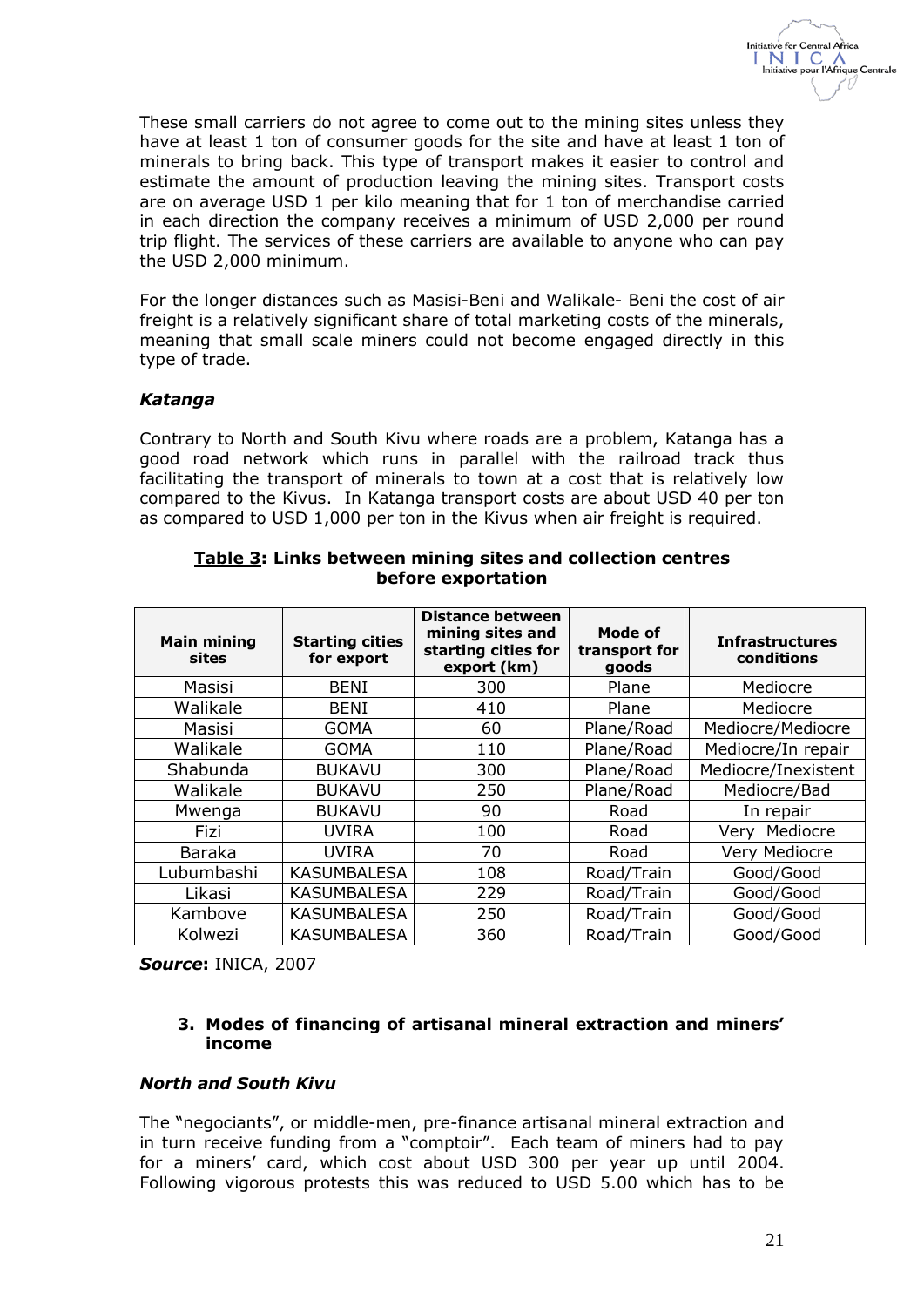Initiative for Central Africa INIC **NICA**<br>Initiative pour l'Afrique Centrale

presented by the head of the miners' team. SAESSCAM reported that the cards are providing opportunities for racketeering as miners use their cards to assert authority in the mine, so forcing those without cards to operate under them or sell their product to them. The cost of the miner's card is generally pre-financed by the negociant who also has to have a card costing about USD 300 annually. The cards are bought from the provincial branch of the Division des Mines. The head of the team must pay 10 percent of the minerals that are extracted (in-kind) to the chef de colline (mine manager) and in some places miners pay an 'entry fee' of \$25-30 to be able to join a mining team. Miners also purchase their own tools. The terms and conditions required of the mining teams by the chef de colline are negotiated in relation to the mineral concentration of the deposits and the range of minerals available.

| Table 4: Operating expenses for artisanal miners at Masisi in North |  |  |  |  |
|---------------------------------------------------------------------|--|--|--|--|
| <b>Kivu, end 2006</b>                                               |  |  |  |  |

| <b>Needs</b>            | Costs                    |
|-------------------------|--------------------------|
| Food                    | \$0.80/day               |
| Spade                   | \$3.00 for 3 months      |
| Plastic shoes           | \$6.00 for 2 months      |
| Plastic basin           | \$1.00 for 1 month       |
| Work clothes            | \$7.00/month             |
| Fees and taxes          | \$5.00/month             |
| Daily cost of operating | \$1.45/day <sup>14</sup> |

The miners are paid in-kind as a percentage of the day's production, meaning that income is variable. The unit of payment to the miner for coltan is a small package of 0.25 kg called "robo" in the Masisi which is valued at USD 1.00. On the same mining site this robo can be sold by the mine owner to the negociant for USD 2.00. This means that the mine owner can double his revenue without any additional cost. In order to ensure this type of windfall the mine owner hires armed police and civilian watchmen to "supervise" the miners. In addition the artisanal miner must provide his or her own equipment. In conclusion, a miner can earn between USD 2 and 10 per day depending on his or her performance and the concentration of the mineral deposits and even more if he or she is able to sell without being detected by the mine owner.

A mining survey in 2006 of 127 miners in the Masisi shows that a miner earns USD 167 per month or USD 6.4 per day.

## *Katanga*

The operating costs of an artisanal miner in Katanga are about the same as for the Kivus. The miners are mainly working informally and so do not pay for the card. Based on estimates of approximately 150,000 artisanal miners only about 100 actually have the card. However, given the province's industrial tradition the miners tend to organize in unions led from the membership and not by local elites as in the Kivus. A notable exception is EMAK which is led by government representatives.

<sup>&</sup>lt;sup>14</sup> Based on a 6 day working week.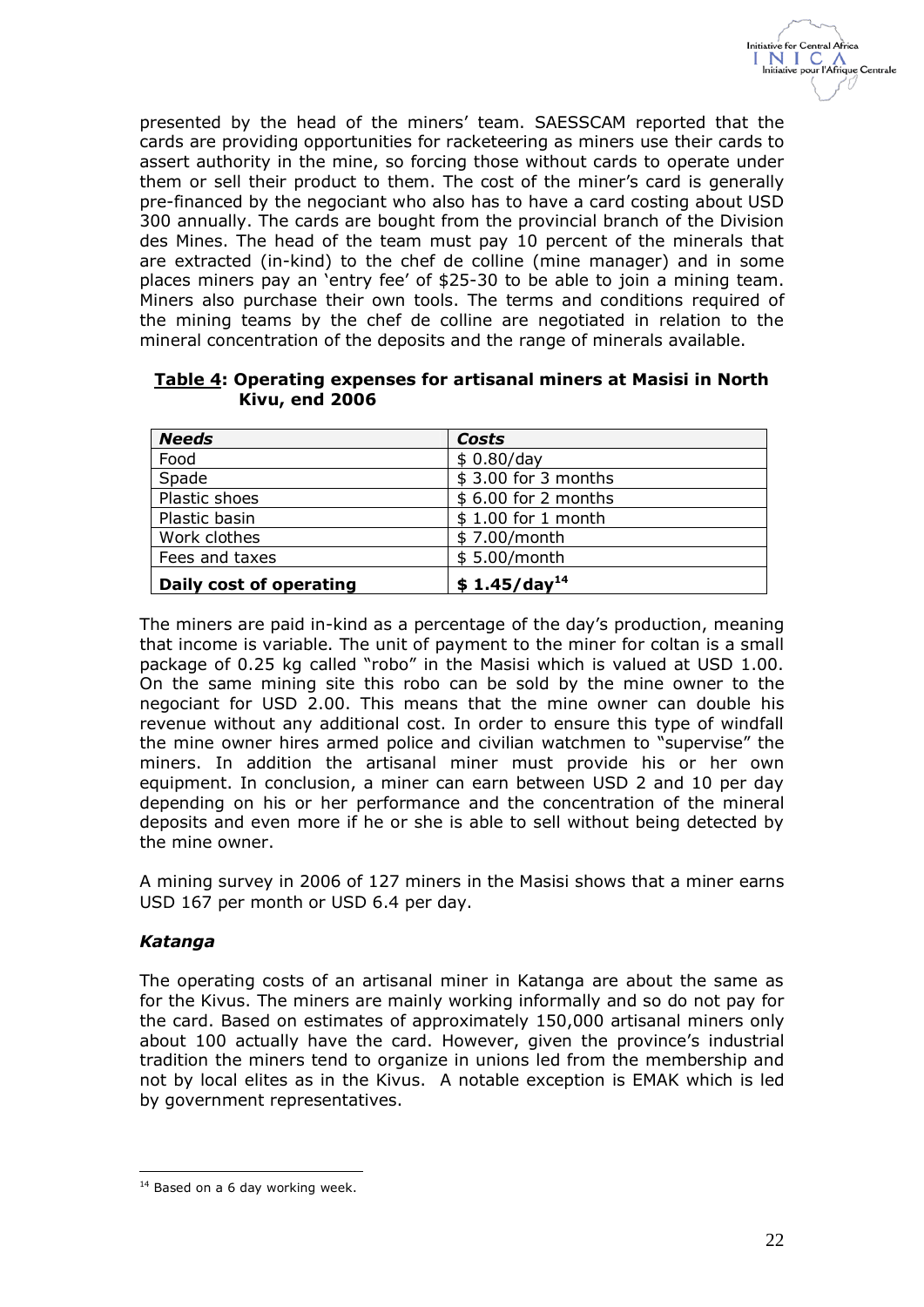

## **4. Exporters**

In many cases the exporters of Congolese minerals are foreigners. This may be related to the high costs of obtaining the necessary permits and licenses to operate. The cost of an export license for gold is US 50,000 plus USD 25,000 in a guarantee deposit. For coltan the cost is USD 6,000 and for cassiterite it is USD 3,000. In both geographic areas, exporters are located in major towns or cities. In addition, neighbouring countries have frequently intentionally attracted Congolese minerals to "comptoirs" on their territory through lower taxes and fees. With the restoration of peace and state control over much of the Congolese territory, a priority should be given to negotiating with neighbours on how to cooperate in a way where value added from minerals is shared. This will require inter-governmental negotiations around production and export corridors.

## *North and South Kivu*

Some of the main minerals exporters are: PANJU, World Mining Company, OLIVE, Muyeye, MDM, Hiliside, METACHEM, SAKIMA and Metal Processing Company, BAKULIKIRA and KAFEREGE. They are also some of the main importers especially of petroleum and food products implying the imports finance exports and vice-versa. They also tend to deal in other export products such as coffee and timber. Many of these importers who are also members of the Federation des Entreprises Congolaises benefit from priority clearing of their goods (enlevement d'urgence).

Based on the British Geological Survey's production figures, it looks like DRC gold exports are now mainly recorded as originating from Burundi and, before international campaigns picked it up, were recorded as originating from Uganda.

A similar phenomenon can be observed for coltan from the Kivus which now seems to have completely disappeared from official figures but certainly continues to be exported fraudulently.

## *Katanga*

Export companies in Katanga include the Congo Cobalt Company, R. ZHONG-HUA MINING, Chemaf, COMISA (Companie Minière de Sakania), Ruashi Mining, and MCK (Mining Compay Katanga).

The main problem identified is the illegal flow of unprocessed minerals to Zambia with the complicity of government officials and forwarding agents. There are two types of fraud: (1) where minerals cross the border without any documentation which constitutes a total loss of revenue for the state and (2) the undervaluation of mineral weights or concentration leading to a partial loss in state revenues.

A major risk for exporters is the uncertainty regarding the return on their investment in view of the prevailing insecurity, theft and administrative hassles. It is very hard for an exporter to know what his profit margin is going to be as costs are extremely unpredictable and often very high; transport costs in DRC are some of the highest in the world. Interviews with miners and negociants show the prevailing sentiment that exporters tend to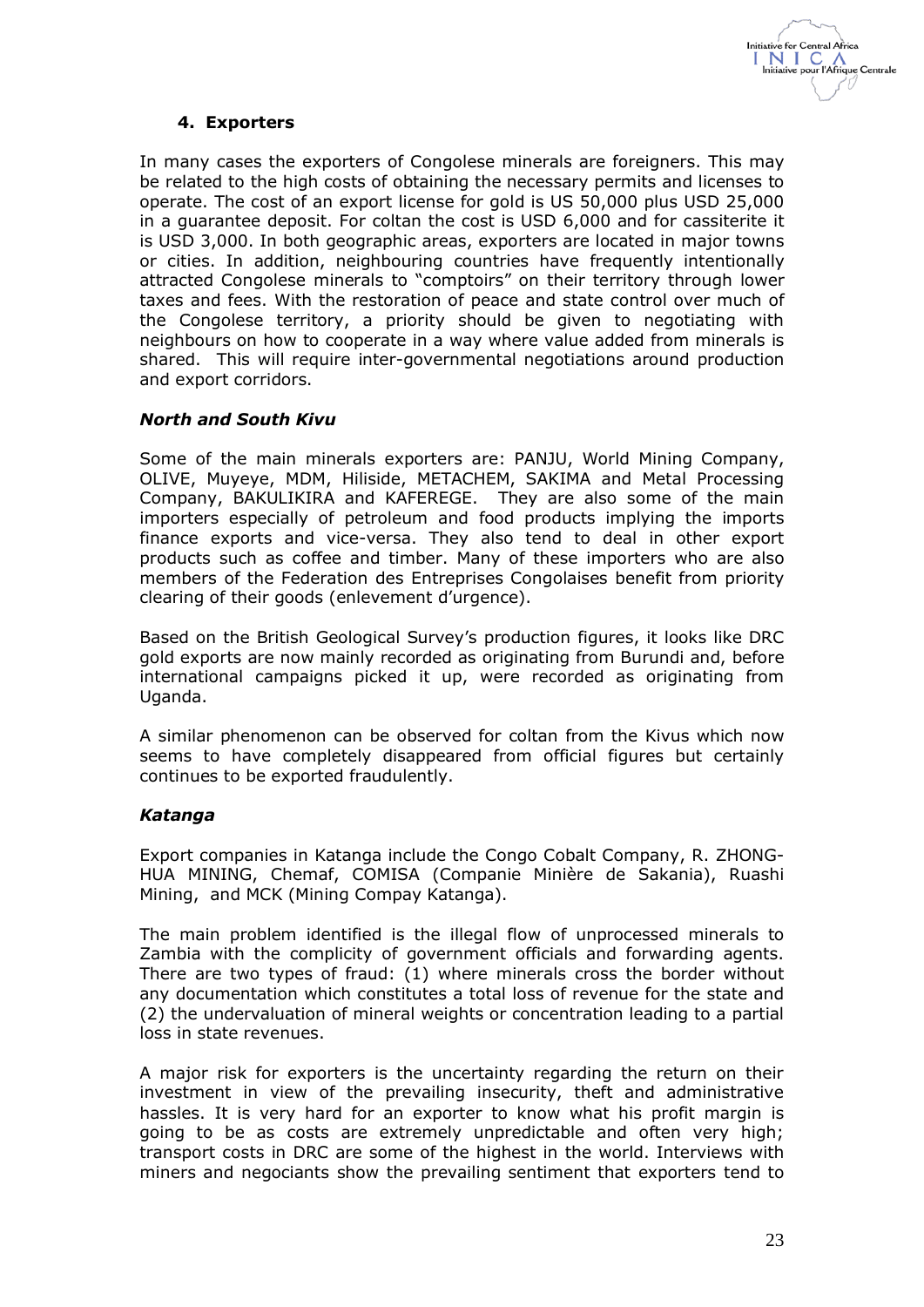

intentionally undervalue the market price of minerals in order to increase their profit margins. On the other hand, importers suffer less uncertainty as they control the final cost for the consumer, unlike the exporter who is at the start of the international value chain. Furthermore, the absence of a banking sector means there are no import licences so price control of consumables is non-existent.

According to the 2002 Mining Code the exit taxes applied to exporters have been replaced by a payment of 1 percent of the value of exports. However, individual exporters as opposed to companies are required to pay exit taxes equivalent to 5 percent of the value of raw minerals and concentrates (tax band A, being 20-60% for copper or 8-25% for cobalt) and 10 percent of processed metals (tax band B, being 97% copper, otherwise known as copper lingot, or presumably above 25% cobalt).

The new mining code also prohibits exports of raw minerals without a special permit delivered by the Ministry of Mines. Consequently, the Governor of Katanga, who allegedly owns mineral concessions himself, has been pressuring exporters to process minerals in-country instead of exporting them to Zambia where the smelters are more developed than in Congo and have a larger capacity than local production can satisfy. Indeed, international companies owning Zambian smelters also own mining concessions in DRC. Demand for export of the raw minerals therefore still exists. Those who do want to export to Zambia, must either go through the governor for permission, or choose to smuggle their wares.

At the same time, China, a major buyer of raw minerals in the area has just declared a ban on imports of unprocessed ore in order to reduce pollution from smelting activities. It has also sold some of its minerals stockpile on the spot market.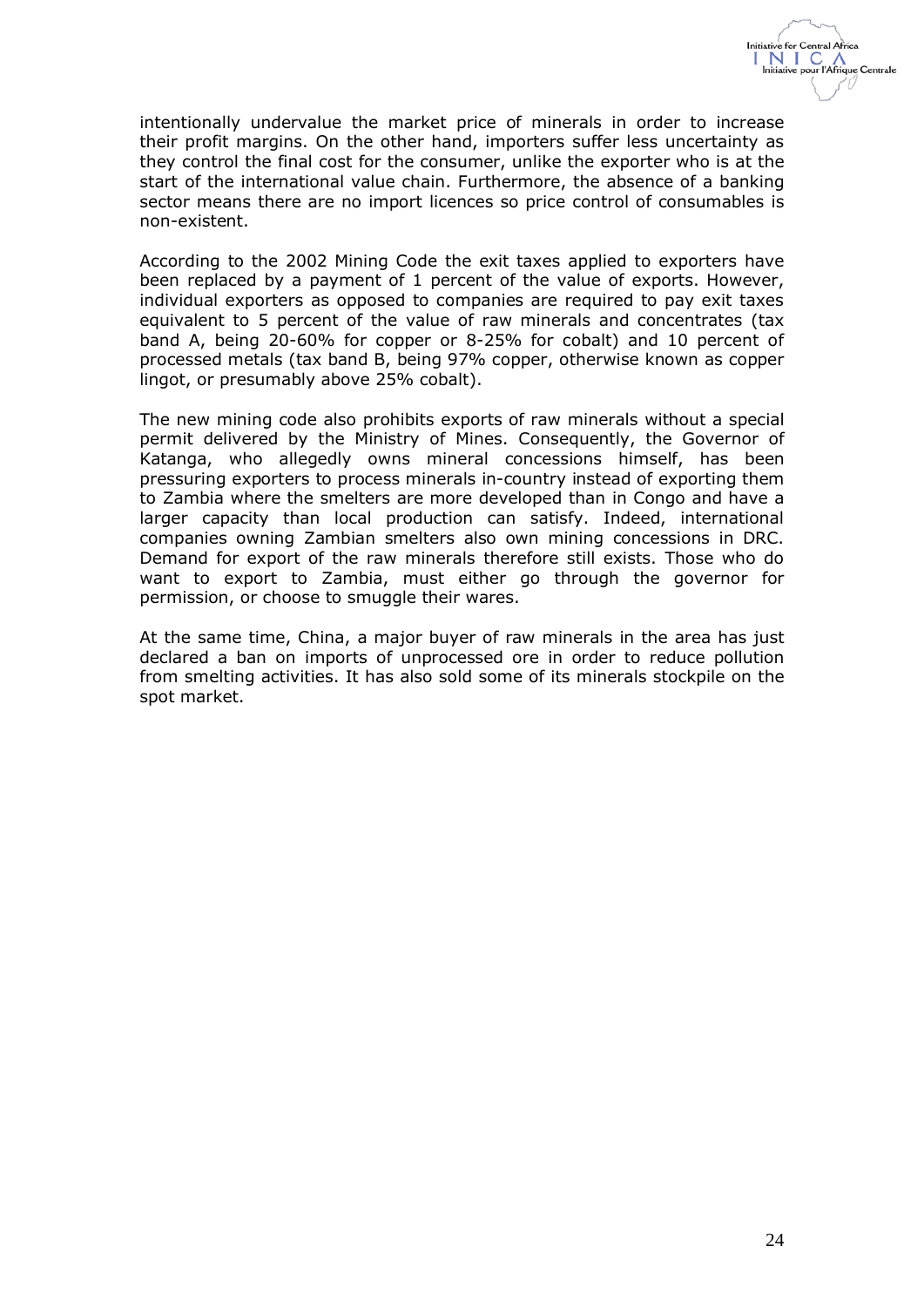

| <b>Exporters</b>                                                                                                                                                                                                                                                                       | <b>Aviation Companies</b>                                                                                                                                                                                                                                                         |  |  |  |
|----------------------------------------------------------------------------------------------------------------------------------------------------------------------------------------------------------------------------------------------------------------------------------------|-----------------------------------------------------------------------------------------------------------------------------------------------------------------------------------------------------------------------------------------------------------------------------------|--|--|--|
| <b>North Kivu</b>                                                                                                                                                                                                                                                                      |                                                                                                                                                                                                                                                                                   |  |  |  |
| 1. AMUR1<br>2. ALUREGEMICO<br>3. AYFAM<br>4. BULONGO<br>5. GAMA<br>6. HILISIDE<br>7. MUNSAD<br>8. MPC<br>9. MHI<br>10. PANJU<br>11. SODEX MINES<br>12. FMC<br>13. WMC<br>14. OLIVE<br>15. COMEFE<br>16. LAFM<br>17. METACHEM<br>18. OGANE<br>19. MUYEYE<br>20. SODEM<br>21. BAKULIKIRA | 1. HEWA BORA AIR WAYS<br>2. WIMBI DIRA AIR WAYS<br>3. CAA (Compagnie Africaine<br>d'Aviation)<br>4. BRAVO AIR CONGO<br>5. KIVU AIR SPRL<br>6. GLORIA AIR WAYS<br>7. AIR SERVICE<br>8. MALU EXPRESS<br>9. MANGO MAT<br>10. VICTORIA AIR<br>11. KIMA AIR<br>12. T.M.K. AIR COMMUTER |  |  |  |
| <b>South Kivu</b>                                                                                                                                                                                                                                                                      |                                                                                                                                                                                                                                                                                   |  |  |  |
| 1. PANJU<br>2. MUYEYE<br>3. KAFEREGE<br>4. BAKULIKIRA<br>5. MDM (Mudekereza-Defays-<br>Mundenge)<br>6. WMC (World Mining Company)<br>7. MPC (Metal Processing<br>Company)<br>8. OLIVE<br>9. SAKIMA (Société Aurifère du<br>Kivu et du Maniema)                                         | 1. DELTA FORCE (for the zone of<br>Mwenga)<br>2. ZAYLA EXPRESS (for the zone<br>of Mwenga)<br>3. ACOSHA (for the zone of<br>Shabunda)                                                                                                                                             |  |  |  |

# **Table 3: Exporters and Transporters in North and South Kivu**

*Source*: RVA Goma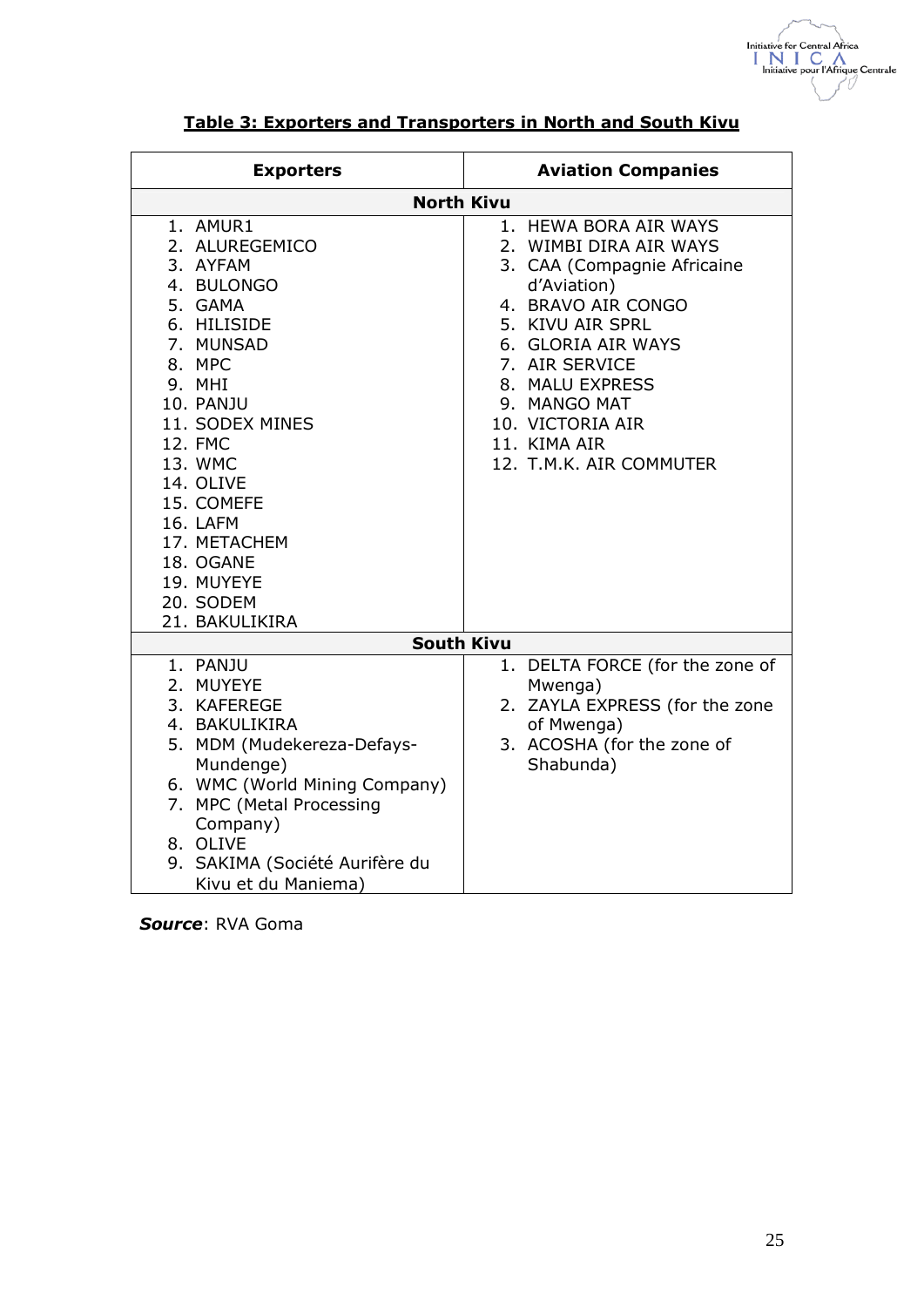Initiative for Central Africa MICA<br>Initiative pour l'Afrique Centrale

## **B. TYPOLOGY OF MINERS-BASED LAND USE**

#### *North and South Kivu*

Land use around the main mining sites in North and South Kivu (Masisi, Walikale, Shabunda) were originally agricultural and ranching areas that belonged to Tutsi farmers who for the most part returned to Rwanda before 1994. Some of these farms were purchased and attributed to former leaders of the RCD-Goma party. Since these areas are mined artisanally there are no problems of cohabitation with companies.

Competition for land with increasing population density has intensified and led a certain level of suspicion among the various ethnic groups (see Annex II).

Further south where the Kahuzi-Biega Park borders on the Shabunda mining area, conflicts exist between animal conservationists, the native pygmies living in the Park and the groups involved in artisanal mining. This remains a problematic area with activities of armed groups such as the FDLR who tend to evict the rightful owners. Since mining groups pay fees to landowners it does not appear to be a major bone of contention for farmers and ranchers, although it means the land will not be fit for such activities for many years to come.

#### *Katanga*

Most of the mining sites are situated in GECAMINES' domain. There are three major groups:

- Southern group which includes Lubumbashi and Kipushi where the principal mining sites are Ruashi (called pompage), the Kalukuluku site, Lupoto site and Luwishi site;
- Central group which includes Likasi and Kambove with the main sites being Lwishaa, Shinkolobwe (uranium site that is currently closed), Shamitunda, Kafunda and Kabolela;
- Western group which includes Kolwezi with the main mining sites being Mutoshi, Lualaba, Kawama, Luilu and Kapata.

These sites have used artisanal and industrial exploitation (MMK-Forest Company) modes and have contributed to cross-border dynamics with Zambia.

## **C. CONTRIBUTION OF MINING TO THE DRC ECONOMY**

Mining activities could clearly contribute more to the Congolese economy than they do today. In order for this to happen, the DRC will have to sit down with its neighbours and work out fiscal and sector policies that do not encourage fraud and ideally that would encourage joint investments in minerals processing as a means of transforming certain corridors into mining corridors. Based on a regional analysis completed recently, countries such as Tanzania and Uganda also have considerable untapped minerals resources. Like DRC, Zambia is a major minerals exporter and, in view of proven reserves and recent new investments, is likely to remain so.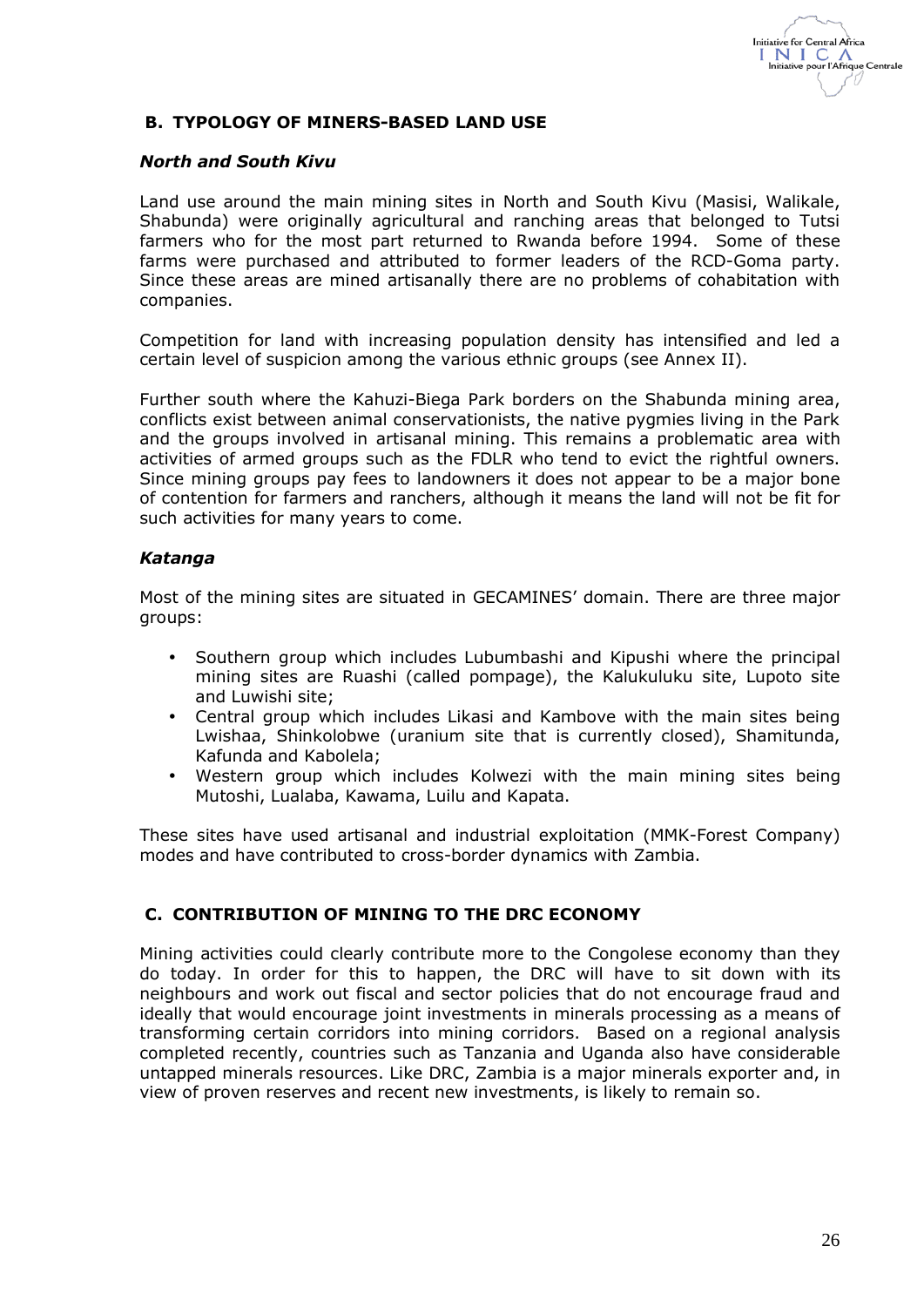Initiative for Central Africa All CA<br>Initiative pour l'Afrique Centrale

## **1. Tax revenues**

According to OFIDA data for 2005, taxes on natural resources contributed USD 12 million to the public treasury or 4 percent of overall revenue.

## **2. Foreign exchange**

About 75 percent of the DRC's foreign exchange earnings come from natural resources exports, particularly diamonds.<sup>15</sup> Minerals from Katanga continue to provide official foreign exchange while contributions from minerals exported from North and South Kivu are marginal.

## **3. Employment**

The sector employs a very large proportion of youth ranging from 17 to 30 years old. In the Masisi area artisanal mining employs more than 3,000 youth many of whom come from other regions including urban areas. Many are students who work during the dry season (June to September) which also corresponds with their vacation period. In North and South Kivu about 4-5 percent of the active population is engaged in mining activities at least on a seasonal basis. This amounts to about 12,000 miners.

In Katanga there are about 150,000 artisanal miners and 2,000 labourers employed in industrial mining for a total of 152,000.

Indirectly more people are involved through the provision of goods and services to the mining communities and in other capacities along the value chain. In the Kivus this could amount to another 5,000.

## **4. Income at the household level**

At USD 167 per month, the average income for a miner amounts to about three times that of a professional or civil servant in DRC. On the surface it looks like a reasonably lucrative occupation. However, in view of the high costs of living near mining sites and the high physical risks involved in the activity it is not clear whether or not this income is sufficient to permanently increase living standards for the miner and his household. The household members may be engaged in a variety of activities (farming, livestock or petty commerce) but this only operates on a seasonal basis. Also during the initial mineral find the household can migrate to the site and then move back to other activities as the profitability of the mine declines.

## **D. THE NATURAL-RESOURCE BASED INFORMAL ECONOMY IN KATANGA AND THE KIVUS**

## **1. Assets/risk management and the role in poverty reduction**

The many years of economic decline and the conflict period have had a devastating impact on the assets and risk profile faced by households in the Kivus and Katanga. On the one hand, the progressive loss of employment and/or self-employment, the de-industrialization of the country, the impact of migration in response to conflict or loss of livelihoods have led to a sharp decline in accumulated assets of households

 $15$  See list of DRC's main official exports and imports, p4.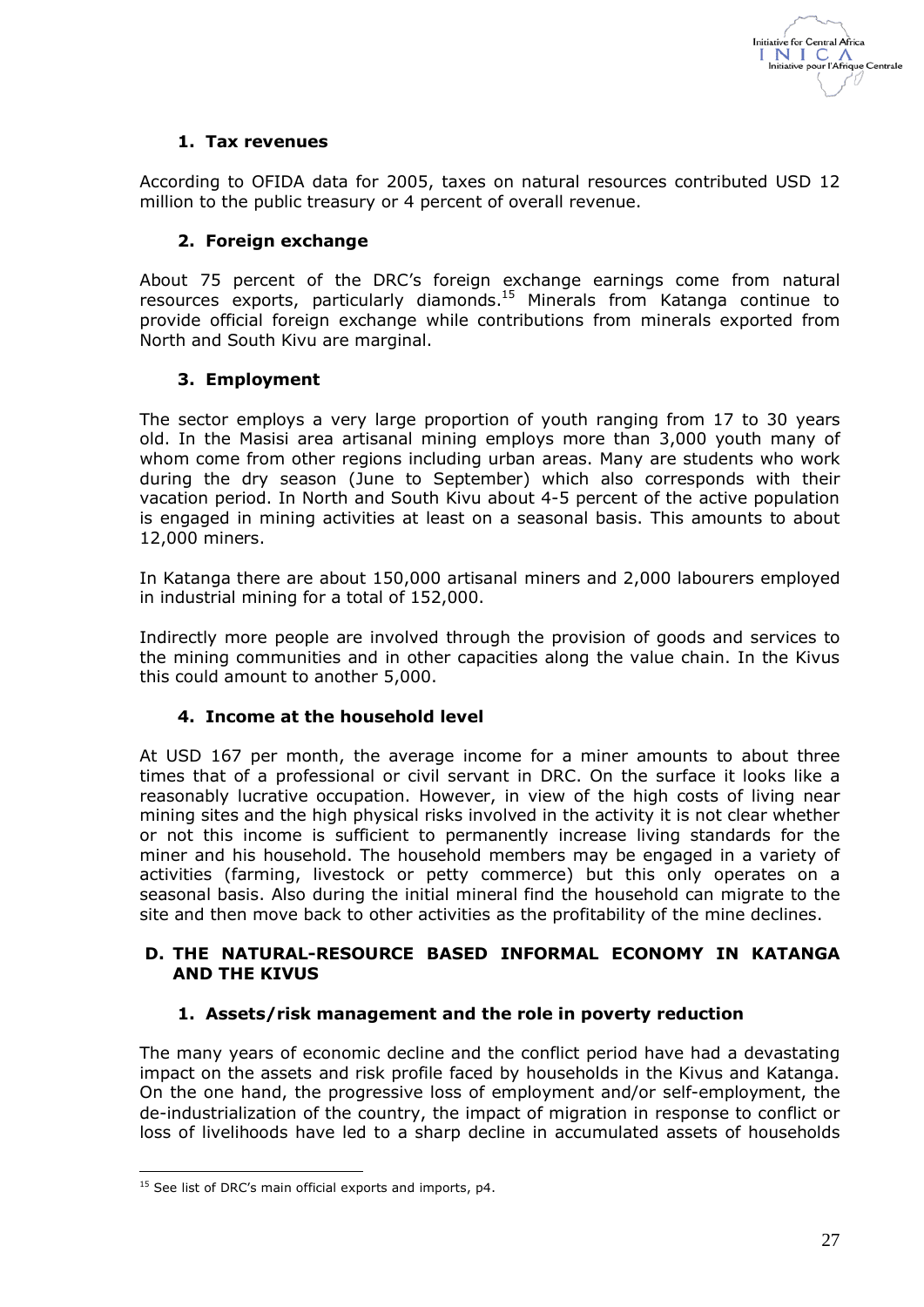Initiative for Central Africa IN I C A<br>Initiative pour l'Afrique Centrale

(tools, agricultural inputs, housing, livestock etc). The response seems to have been largely the same in all three areas: (1) a shift into activities that require very few assets and are risk adverse in terms of infrastructure (artisanal mining, forestry, petty commerce) and (2) a shift out of more complex activities requiring assets and infrastructure (agriculture/livestock).

Other types of shifts in the production and marketing strategies of households seem to be as follows:

- Large reversion to barter trade to compensate for the lack of banking infrastructure, security problems at the border and the lack of cash.
- A shift towards petty commerce as a means of "recycling" cash or in-kind income in the face of high risks in other stores of value (i.e. livestock, housing, tools and equipment).

**Degree of ethnic/geographic concentration –** in areas where industrial mining is practiced and where there has been a "boom town" phenomenon attracting migrants from all over, the degree of ethnic specialization tends to be less than where artisanal miners are operating under customary rights with a chef d'équipe selected by the chef de colline. On the trading end of the chain, especially in Katanga and the two Kivus, there is a fairly high degree of ethnic specialization. This tends to exacerbate mutual suspicion along the value or distribution chains and to make it more difficult to establish relations based on mutual business interests. Many producers and small traders claim to be more interested in a business relationship with a foreigner than with a competing ethnic group from within the country. The reasons for this seem to be firstly, the absence a functioning banking sector means that traders cannot really function without a foreign link; secondly, there is a lack of business information in country so co-operation with foreign business people gives them access to information on international prices, potential clients, conditions, forecasts and so on; and thirdly, there is a lot of ethnic tension creating a problem of trust.

**Economic diversity of network members** - ethnic-based networks tend to include economically diverse members running from very small operators to very large operators. Nonetheless, certain dominant groups such as the Nande in North Kivu and the Bashi in South Kivu are more likely to be able to extract substantial margins from the value chains for exports and the distribution chains for imports. A young generation of traders is emerging that is more open to relationships outside of ethnic affinities and actively seeking regional/international business partners as a means of expanding their operations. They tend to be more educated than their elders and reject the way the previous generations have handled business relationships, saying that these people were "adventurers" and "speculators" and were irresponsible with their money, spending it on ostentatious consumption rather than on developing local businesses.

**Types of products, degree of processing, final destination**  $-$  **natural resources** exploitation and trade have proven to be largely a survival activity of the grassroots level. The collapse of regional and international agricultural export markets, the impact of repeated pillaging on assets and deteriorated infrastructure have forced some households to shift into mining and perhaps to a lesser extent forestry to maintain livelihoods. The future potential of transforming some of these activities into revenue generation capable of bringing significant numbers of people out of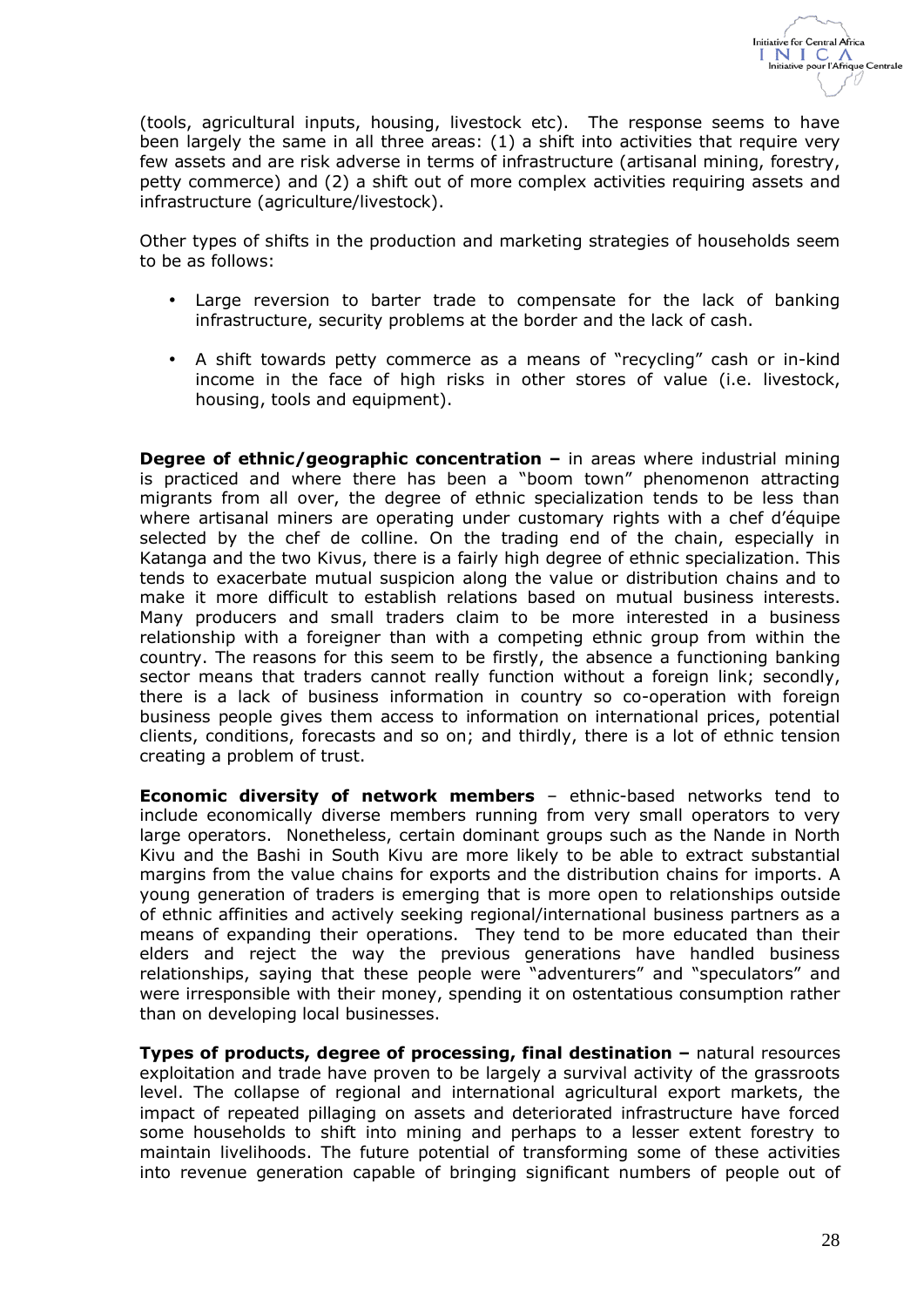Initiative for Central Africa NICA<br>nitiative pour l'Afrique Centrale

poverty can only be realized if redistribution mechanisms are improved and producers at the bottom of the value chain receive a better share of the final sales price of their goods. The other important aspect is attracting value-adding investments to the region and pooling resources and capacities across the region. If this takes place then an increasing number of people are likely to turn to agriculture and agriculture-based processing.

## **2. Impact of conflict and role in conflict mitigation**

**Natural resources and war –** Tensions in eastern DRC first began to mount with the influx of Hutu refugees from Rwanda in June 1994. In 1995 parliament passed a resolution stripping Congolese of Rwandan origin of their rights. The deputy governor of South Kivu ordered the Kinyarwanda-speaking groups to leave in late 1996. Rwanda responded by supporting Kabila's rebellion against Kinshasa, and so the conflict began in the East, ending in mid-1997. In 1998, an anti-Kablia rebellion began with backing from Uganda and Rwanda. This ended in 2002, when a peace accord was signed in Sun City on April 19<sup>th</sup>. Turmoil continues, however and certain actors continue to use violence to protect their interests. Uganda and Rwanda continue to control natural resource trades through commercial networks.

The conflict since the late 90s has been motivated by ethnic hatred and profiteering in the context of a collapsing state, regional instability and a wealth of natural resources. The hot spots have been in the provinces of the Kivus and Ituri, especially where there have been settlements of refugees from neighbouring countries, most significantly Rwandan Hutus and the Ugandan Lord's Resistance Army. The escalation of conflict in North Kivu in recent months is principally credited to Laurent Nkunda, who claims to be protecting the Banyamulenge, Congolese Tutsis, from persecution, though groups of Maji-Maji continue to rampage, committing abuses such as rape, theft and murder in local communities.

In all cases natural resources have provided a motivation and the means for perpetuating conflict, with minerals in particular financing the violence and providing profits for the individuals and groups concerned. As the conflict matured at the turn of the Millennium, the war became more economic in motivation, means and scope. An institutionalized system for accumulating wealth developed, with the rationale for conflict focusing on accessing natural resources and controlling their production and trade. These systems of military commercialism comprised networks of businessmen, government officials and military actors, especially from Rwanda and Uganda, as well as the DRC. Their aim appears to have been to generate personal and state income, though noticeably not for the state of DRC. The political economy of the war economy has been well documented by scholars, NGOs and official reports (see bibliography). Many of the people who operated in Congolese minerals trades at the height of the conflict continue to operate today. Though the level of conflict is lower than it was five years ago, the reliance of armed groups on natural resources perpetuates instability in the region and prevents meaningful progress towards peace.

**Natural resources and survival –** One of the most devastating consequences of the war has been the level of displacement it has produced. At the same time as providing the means and motivation for violence, natural resources have provided the means of survival for displaced people and those caught up in the midst of conflict. Along with prostitution and petty trading, artisanal mining, forestry, foraging and hunting are typical livelihoods for extremely vulnerable people. At the base of this strategy is the desire to earn money or food quickly and daily by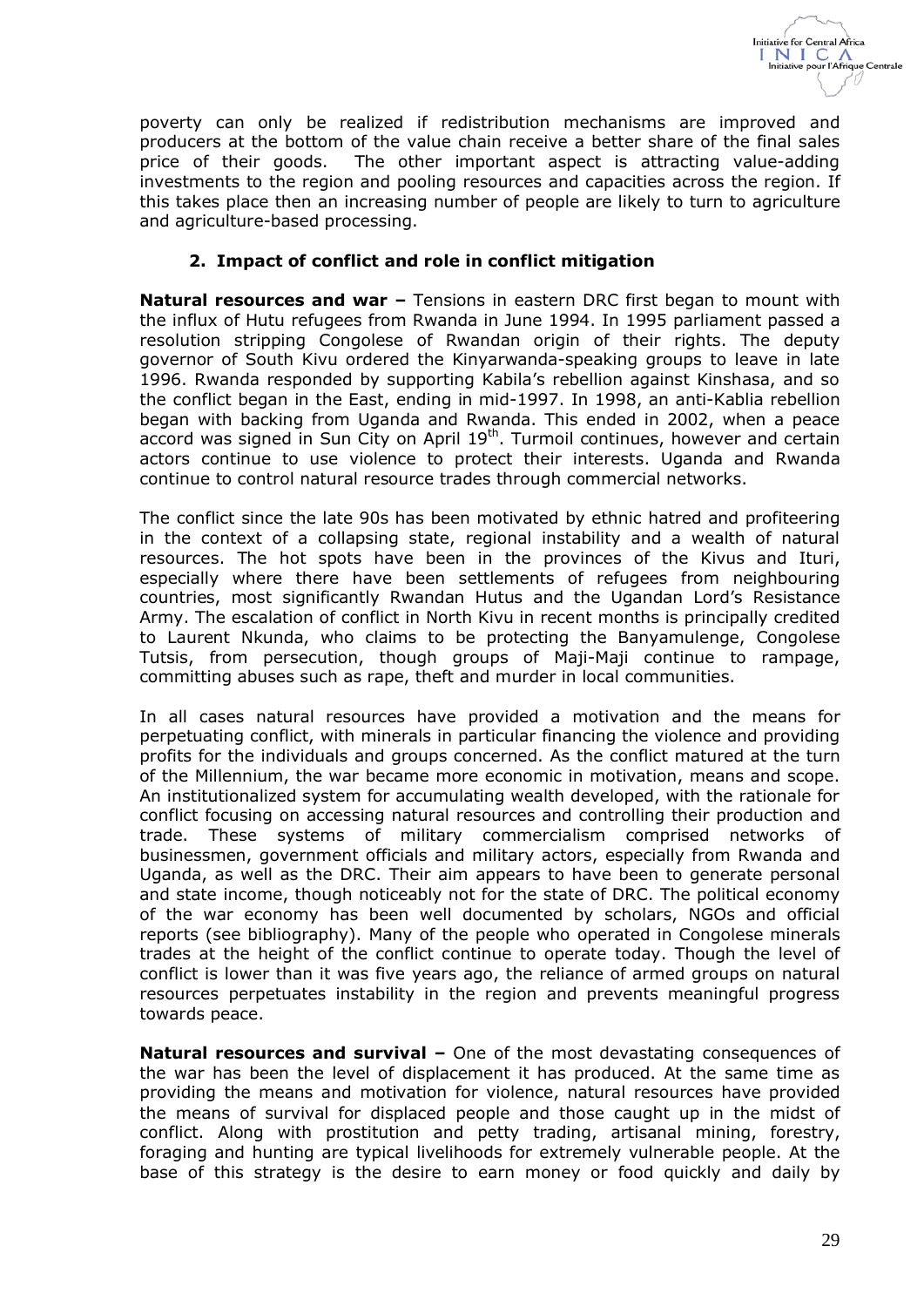Initiative for Central Africa N I C A<br>Initiative pour l'Afrique Centrale

investing in assets that are quick to accumulate and easy to transform. Agriculture is less desirable in this context owing to the time it takes for an investment to mature, i.e. for a crop to be harvestable, or owing to the equipment necessary to do it efficaciously.

**War and forest conservation –** an inevitable consequence of the conflict has been an increased threat to biodiversity and indigenous peoples. The Congo Basin is one of the most important forest ecosystems in the world in terms of species conservation; it comprises one fifth of the world's remaining closed canopy tropical forest. A decline in the local natural resource base is a serious global concern. A recent World Bank report highlighted "the nature of the Congolese forest as a public good, with critical values for the global environment and for millions of forestdependent people, who are among the poorest in the world." DRC National parks, including UNESCO World Heritage Sites, are used as refuges for internally displaced people, refugees and armed forces.<sup>16</sup> They also contain significant mineral deposits and, as in the case of the Kahuzi-Biéga National Park, old industrial mining sites so attracting economic migrants, who then deplete forest quality through hunting, habitat destruction and needless shooting of large mammals. Flagship species, such as the eastern lowland gorilla and the bush elephant, have consequently suffered serious population collapses. At the human scale, the Batwa, otherwise known as "pygmies" and categorized as a forest people, are considered to be on the point of extinction in the face of social marginalization and discrimination and loss of access to their traditional lands. The war has worsened their position as they have suffered shocking human rights abuses at the hands of armed forces.

**Ethnic specialization along the trading chain –** where a conflict has ethnic dimensions, and where that conflict is funded by natural resource extraction and trade, ethnic specialization along the trading chain is inevitable  $-$  though not necessarily universal - where the trading chain is part of the war economy. For those not directly involved in the conflict, ethnic specialization is a form of risk management as trust becomes even more paramount in business relations given the context of insecurity and instability. However, over-specialization may lead to ethnic based competition for land, which can be a major cause of conflict and should be discouraged to the extent that it is possible. As the economic and security risks of engaging in NR exploitation and trade decline and barriers to entry are reduced, ethnic specialization is likely to diminish and new actors will emerge. Already there is reason to believe that in areas where conflict led to large scale population movements and the subsequent return of refugees, new groups with a wider network of relations are coming to the fore.

**Concentration of the benefits of NR exploitation and trade - The lack of** substantial benefits from NR exploitation and trade to the grassroots level is a key risk factor for renewed conflict. Competition over scarce resources and especially land in certain areas of the Great Lakes Region has caused conflict and upheaval for decades. The time bomb is still ticking and new sectors need to be opened by expanding upstream and downstream service sectors to NR exploitation without the necessity of direct access to land. Given that the Congo-Nile ridge has the highest population density in Africa, special attention is required in this area. Experience elsewhere where there is weak governance is not very encouraging in terms of the poverty reduction potential of mining. It seems that mining only brings development where tax proceeds from the activity are used to promote economic diversification or to improve public services and infrastructure, such as in Botswana or South Africa.

<sup>&</sup>lt;sup>16</sup> CIFOR 2007; see also Barume 2000.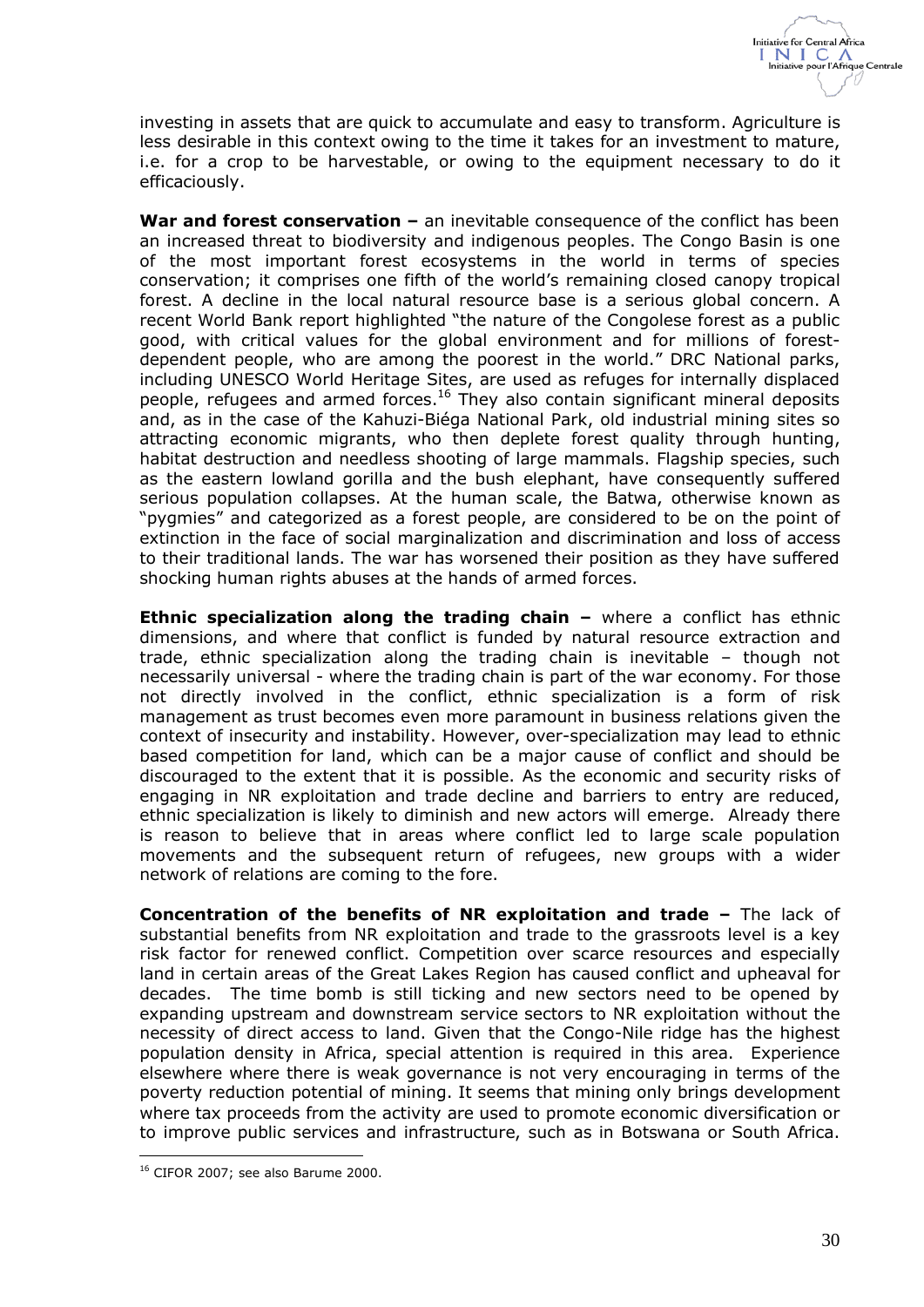Initiative for Central Africa All CA<br>Initiative pour l'Afrique Centrale

This level of economic planning is largely absent in the DRC, whilst actual revenue collection is far below potential levels. Instead profits are exported to neighbouring countries or trickle down in such a way as to ensure people's survival, perhaps, but not their development.

**Role of military/armed groups in the trading chain – DRC is in transition from** a war to a peace economy but it is not a linear process and involves ups and downs. The two Kivus and Ituri are subject to more uncertainty due to the active role that minerals have played during the conflict. The DDR process in the Kivus also has its challenges. The DRC Government has shown its willingness to negotiate to try to bring these armed groups to surrender. A key success factor will be the capacity of the Governments of DRC, Burundi, Rwanda and Uganda to mount joint military operations to make it increasingly difficult for these groups to operate with impunity. Without coordinated military action it is unlikely that certain areas of the DRC will be brought under government control. However, measures can increasingly be taken to make it more difficult for these groups to export their NR products.

The situation in the Katanga is quite different and is unlikely to directly involve armed groups in NR exploitation in the future. This stronger civilian footing for the NR sector is likely to mean that economic recovery will come first to the Katanga. Nonetheless, the risk of low-level conflict and human rights abuses remains owing to ongoing disputes between corporations and artisanal miners.

**Role and composition of international actors in the trade** - International buyers are key to the exploitation of NR in DRC. As reports from Global Witness, Human Rights Watch, the UN inspection panel of experts and others have shown many international actors are motivated exclusively by potential profits irrespective of the ethical aspects of the NR trade. As Asian buyers of minerals become increasingly present it is important to see to what extent corporate social responsibility concerns and fair trade marketing channels can be developed with them. Meanwhile Europe is still the main destination of NR exports and so there is scope for attempting to use some of the new instruments (PWYP, EITI, Kimberley process, the OECD and AU Conventions to combat corruption etc.) to encourage more responsible behaviour. This would be a key role for international donors interested in pursuing the second phase of the program.

**Use of the proceeds of the trade (reinvestment, investment in parallel foreign exchange markets, other types of imports) -** Based on information collected in 2005, parallel foreign exchange dealers were systematically very active on the DRC side of the corridors studied ranging from over 350 in Goma to a low of 220 in Uvira. This is due to the informal nature of trade out of the DRC and the absence of organized banking. These dealers were most frequently supplied with proceeds mainly from the minerals trade which were reinvested in the foreign exchange business. The practice appears to have been an effective means of "laundering" cash but it also appears to be a very lucrative way of investing excess cash. Another outlet for proceeds from the minerals trade seems to be investing in trucks. Virtually none of the profits seem to be reinvested in developing the minerals sector, e.g. by improving the efficiency of mining operations. It is clear that commercial priorities take precedence over economic ones in the DRC, owing to the absence of a functional state. Economic planning is therefore largely absent, except where it coincides with business interests.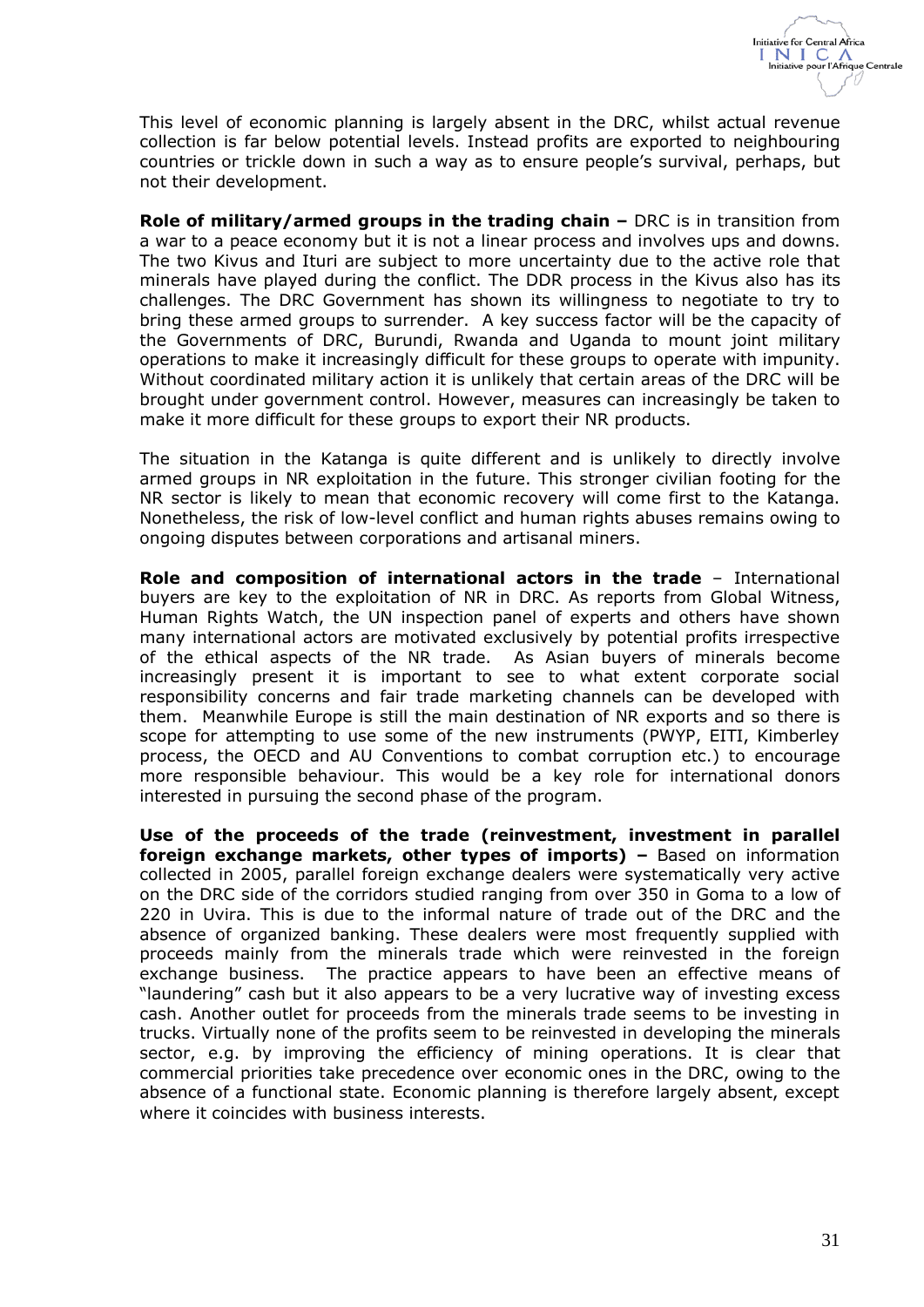

#### **E. DRC MINING CODE ± OPPORTUNITIES AND CONSTRAINTS FOR ARTISANAL MINERS**<sup>17</sup>

## **1. What rights and obligations are provided for artisanal miners under the 2002 Mining Code?**

While other countries' mining codes are more favourable to artisanal miners (e.g. the Tanzanian code), the 2002 DRC Mining Code still theoretically provides for some rights to artisanal miners both in terms of providing for designated areas "reserved" for artisanal miners and providing for annual permits that give some claim to registered perimeters. Nonetheless, the level of security of claims is for only one year after which the permit can lapse if the Congolese Government receives a better offer from a mining company. The Government has yet to designate the areas reserved for artisanal mining in the Kivus despite repeated requests from both artisanal and small-scale miners. A big constraint to more economic security for artisanal miners is that technically they must pass a written test in order to be registered, an obvious barrier to entry. An area of future uncertainty is how the provisions of the code will be administered under the decentralization provisions in the DRC's new constitution. Many of the mining regulations required for the code to be operational have yet to be formulated.

## **2. How aware are miners, chefs de colline and local authorities of these rights and obligations?**

There is a good deal of disinformation circulating about the DRC Mining Code. The document itself is sold for about USD 80 per copy which severely limits its dissemination. Artisanal miners in the Kivus have already stated that they are prepared to defend their rights through all necessary means including force.

Relations between the officials from the Department of Mines and miners leave much to be desired. In North Kivu in particular some of the officials are viewed as having abetted Rwandan exploitation of Congolese minerals. Chefs de colline consider that their customary rights take precedence over anything that is in a governmentpromulgated code. The stakes are high and so it is unlikely that they will change this view without substantial compensation from mining companies or coercion from the authorities. Some local NGOs have tried to play a mediating role between the authorities and artisanal miners regarding mining rights but the role has proven to be a difficult one.

#### **3. To what extent have the rights and obligations for artisanal miners under the 2002 Mining Code and Mining regulations actually been applied in North and South Kivus and Katanga?**

The situation is very different between the Kivus and Katanga for a number of reasons. First, the Kivus have principally artisanal mining operations with very little corporate involvement; second, the security situation in the Kivus has been much more precarious than in the Katanga; and third, many of the companies that have concluded contracts with the Government in Katanga have at least attempted to demonstrate compliance with the 2002 mining code. Nonetheless, the Government has shown very little interest to date in applying the clauses that protect artisanal miners. This is probably due to the potentially much more lucrative business of concluding industrial mining contracts. Research done in the DRC and abroad has

<sup>&</sup>lt;sup>17</sup> See Annex IV.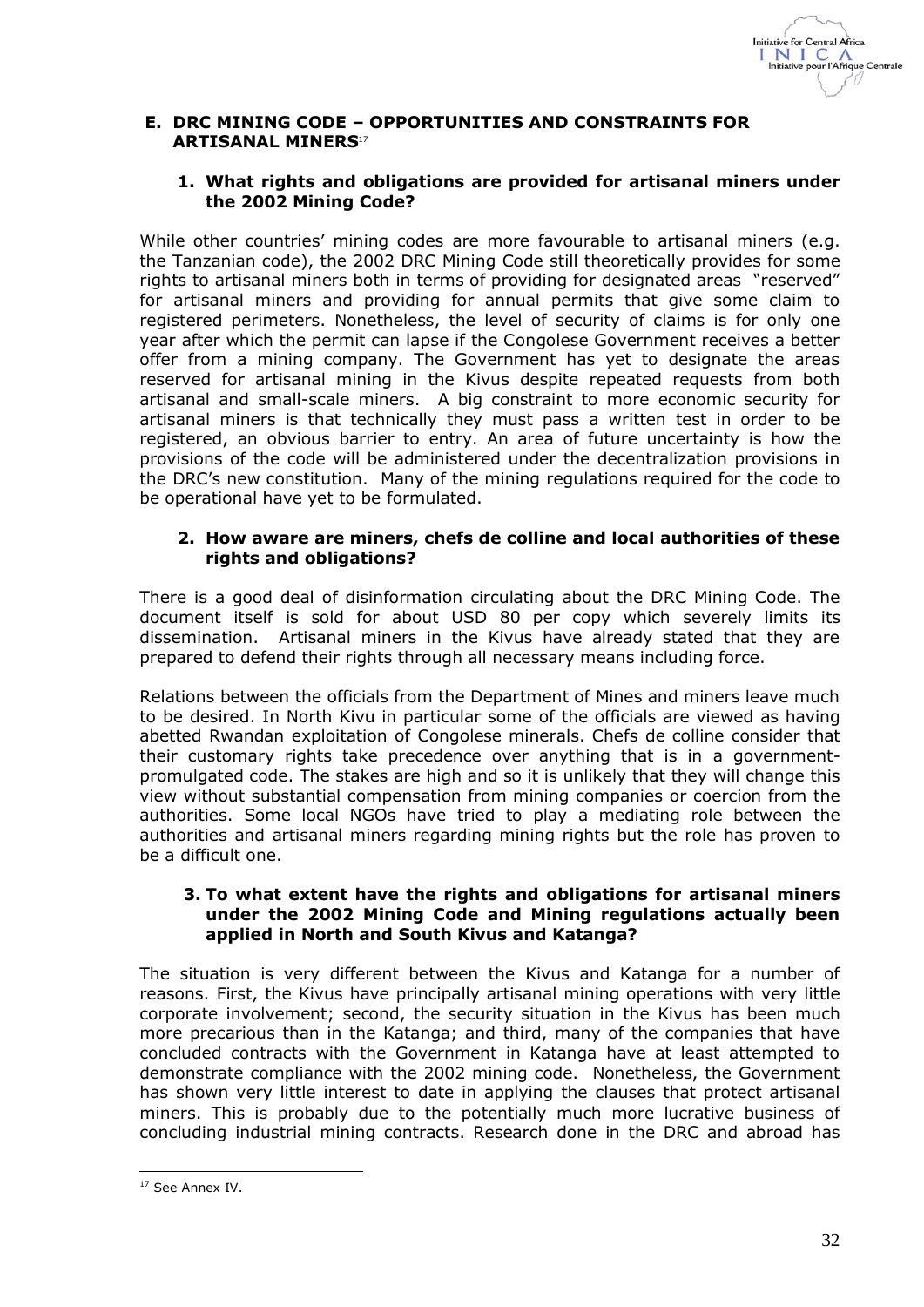

shown the "proceeds" from mining contracts have financed campaigns of various factions/parties during the 2006 elections.

## **4. What are the best practices elsewhere in terms of the rights and obligations for artisanal miners that are most relevant to the DRC?**

Some of the most encouraging impacts on the protection of artisanal mining rights have been in South America (Brazil, Colombia and Peru). In all three cases the respective governments demonstrated little initial interest in protecting artisanal mining rights but through the miners' lobbying efforts and in the case of Peru, the role of the Swiss Development Co-operation, strong artisanal mining cooperatives have emerged protected by law. The key to success in all three cases has been the emergence of cohesive, well-organized cooperative movements capable of taking on opposing interests. The leadership qualities of the heads of artisanal mining cooperatives have also been critical. The Peru case is particularly relevant to the DRC situation because the miners' movement emerged in an area previously ridden by armed conflict, where there had been many small arms available and widespread insecurity.

## **F. THE POTENTIAL OF BORDER POINTS TO BECOME ECONOMIC INTEGRATION CORRIDORS**

## **1. Main trading corridors with economic integration potential**

**Lubumbashi-Kasumbalesa-Lusaka ±** This corridor has high potential to become an economic integration corridor on the major condition that close political cooperation at the provincial and national levels can be established. Both sides of the border are being pulled by high prices for copper and to a lesser extent cobalt. Both areas have attracted substantial foreign investment and both have very significant mineral deposits. The Zambia side has attracted more investment due to its relative political stability and more attractive business environment. Zambia is a major source of food and consumer goods for the Katanga. If the political conditions are right then the national and decentralized authorities should meet to set out a vision and plan for the "balanced" development of both sides of the corridor with an acceptable sharing of the proceeds.

**Uvira - Bujumbura** - The potential of this corridor is closely linked to the productivity and the number of investors that can be attracted to the Fizi-Baraka-Kalemie area and the competitiveness of transport along the central corridor through to Dar es Salaam. Tanzania has already announced its intention to establish an integrated minerals processing corridor based on its own mineral extraction. There may be scope for closer cooperation between the DRC and Tanzanian authorities on how they could proceed together in this vital area. Tanzania's current problem with port congestion and a relatively poor road network has caused it to lose mining shipments to Beira (Mozambique) and Mombasa.

**Goma-Gisenyi** – While probably not destined to become one of the main regional economic arteries, this corridor has potential to intensify its economic relations to the mutual benefit of the DRC and Rwanda. DRC is the main source of minerals but Rwanda also has a modest mining sector around cassiterite and coltan. The foundry in Gisenyi has been privatized and internationally recognized firms of Alex Stewart and Knight provide minerals testing and certification for export. Rwanda's infrastructure is also good but, except for air-freight, it is dependent on the quality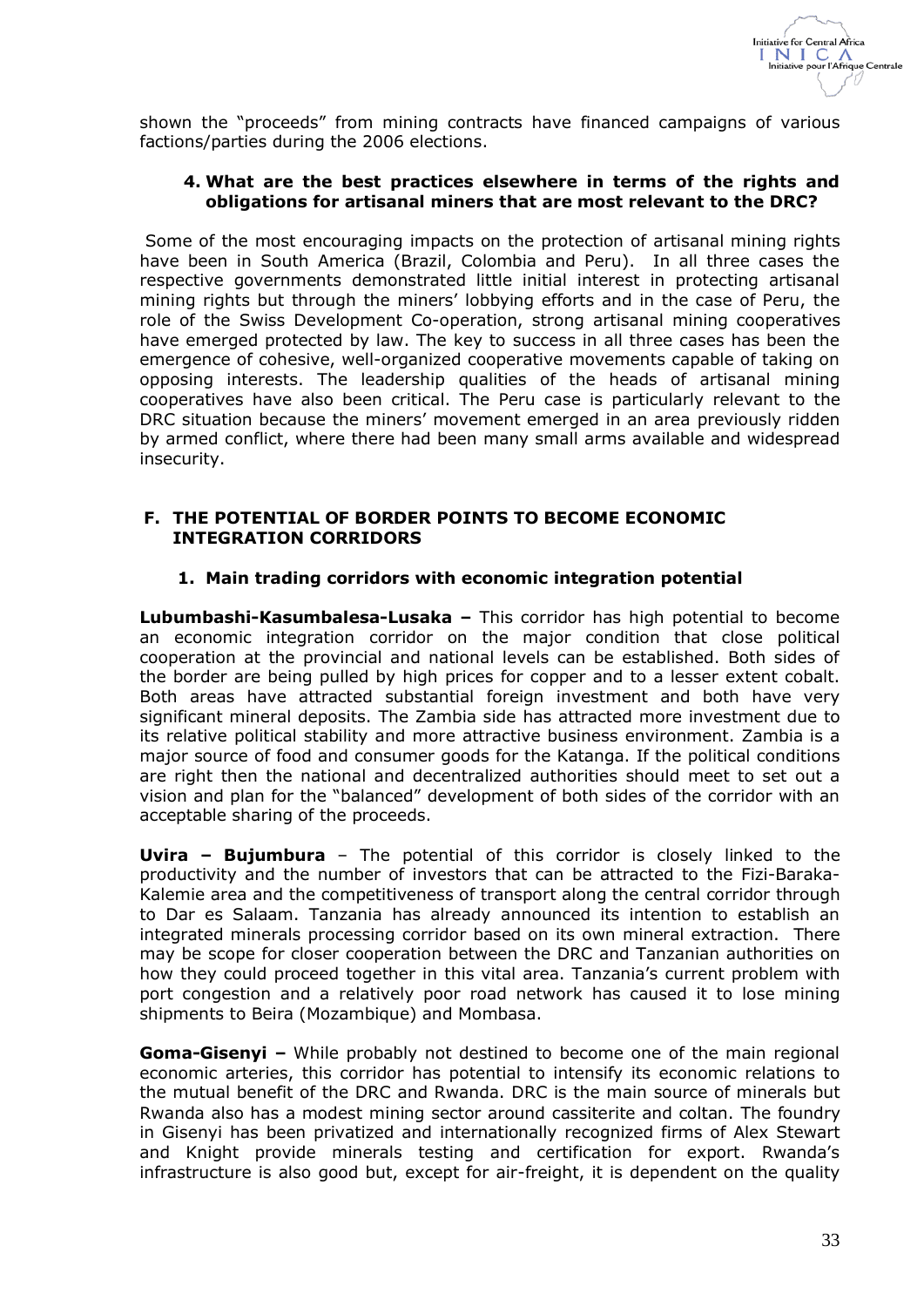of the two main export transit/transportation corridors (northern and central). There are generally close business and ethnic ties between people on either side of this border.

**Beni/Butembo-Kasese -** This region was particularly affected by the regional conflict and so has suffered considerable destruction and dismantling of lucrative economic activities especially those linked to agriculture. The minerals-based activities have proven to be more resilient probably because they were an integral part of the war economy. In this post-conflict period there is renewed interest by international investors in exploiting gold deposits. Kasese (Uganda) is also a traditional mining centre for copper and cobalt. These mines have been privatized and production is being exported, primarily through Mombasa. In terms of poverty reduction the potential seems to be mostly in agriculture with revival of export crops, food crops and processed foods for the urban areas along the corridor (assuming the necessary infrastructure connecting the area to the northern corridor is completed).



## **III. REGIONAL TRANSPORT AND TRANSIT CORRIDORS**

*Source*: INICA

Initiative for Central Africa NICA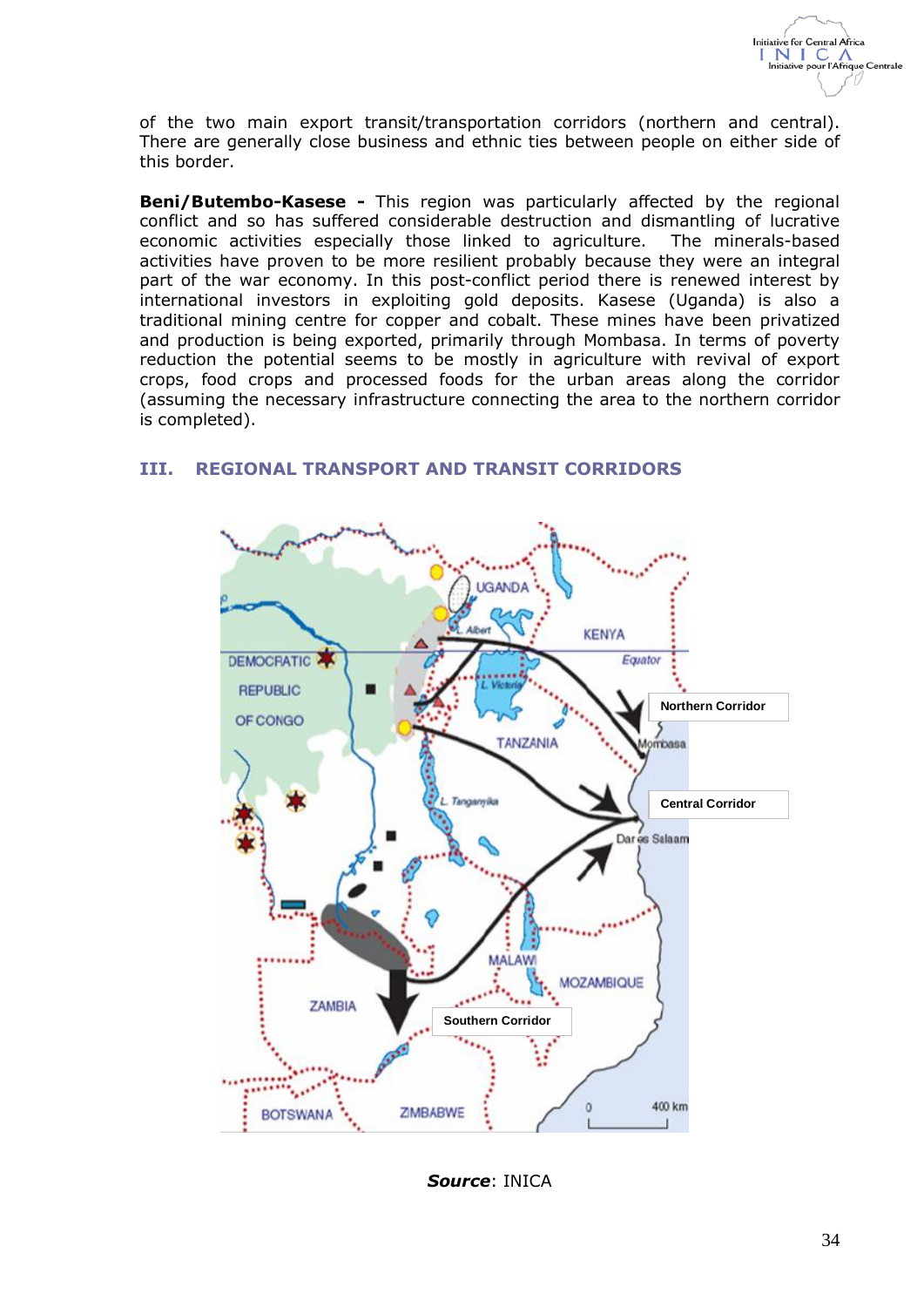

## **A. NORTHERN CORRIDOR**

This corridor accounts for approximately 75 percent of Eastern DRC export/regional freight and is one of the most vital corridors for the COMESA trading bloc (Tanzania is not a member of COMESA). It has been the object of public-private sector consultations and cooperation since the early 1990s under an EU-IMF-World Bankfunded program known as the Cross-border Initiative. Mombasa has a total annual cargo throughput of 1.44 million tons which is more than twice that of Dar Es Salaam and 35 percent higher than the Mozambican ports.

**Regulatory framework** - the corridor is managed by the Northern Corridor Transport and Transit Authority (NCTTA) and has been the object of much discussion, regulatory reform and investment in order to improve its efficiency. Nonetheless, the corridor has experienced major disruptions due to the poor state of much of the infrastructure and the rapidly rising demand for moving goods, due partly to the spectacular recent success of the COMESA trading block. Members of the NCTTA are: Burundi, DRC, Kenya, Rwanda and Uganda. It runs from the port of Mombasa through Kampala and onto Rwanda and Burundi, on one hand, and the Eastern DRC through Beni/Butembo, on the other. The corridor provides multimodal transport with road, rail and lake ferries. COMESA has been supporting major improvements along the corridor including: (1) the testing of an integrated crossborder information technology system to expedite customs' clearance at borders, (2) institutions such as a COMESA clearing house and a COMESA re-insurance company, (3) a cargo tracking scheme, (4) a yellow card (insurance for vehicles) circulating in the region and (5) a customs payment guarantee scheme for transit traffic.

**Formal and informal checkpoints between entry and exit points** - Despite reforms and continued dialogue, the northern corridor still is subject to a large number of formal and informal check points both at the borders and along domestic parts of the route. Enforcement of weight per axle standards has been quite lax leading to rapid deterioration of paved roads. In contrast to the lack of compliance with these standards is the general complaint among traders from the DRC, Uganda, Rwanda and Burundi that there are too many weighbridge checkpoints, especially in Uganda and Kenya. Other complaints refer to the high costs of various visas for truck drivers/traders (Kenya and Uganda) and regulations in Kenya which prohibit trucks bringing transit goods to Mombasa to return with goods purchased in Kenya.

**Infrastructure gaps (multi-modal, state of roads, railroads, ferries on Lake Victoria).** With major improvements in the Mombasa port it could be expected that the corridor would operate more efficiently; however, demand for imports is growing rapidly (in response to increased demand for petroleum products and other goods in the post-conflict areas of Burundi, Eastern DRC and Southern Sudan). There are problems with the rail system which is antiquated and in a state of disrepair, key stretches of road and the breakdown of most of the ferries operating on Lake Victoria. There are also complaints regarding the failure or delayed/partial reimbursement of container deposit charges by shipping lines which adds to the costs of transport. In 2006 the Uganda and Kenyan Railway networks were merged and a private operation selected to run the network (a South African investor). There are likely to be many problems on the tracks until a proposed medium-term investment plan can be implemented.

**Main actors - exporters, transporters, forwarding agents, shipping agents -**There is considerable tension among the main actors in the corridor as each one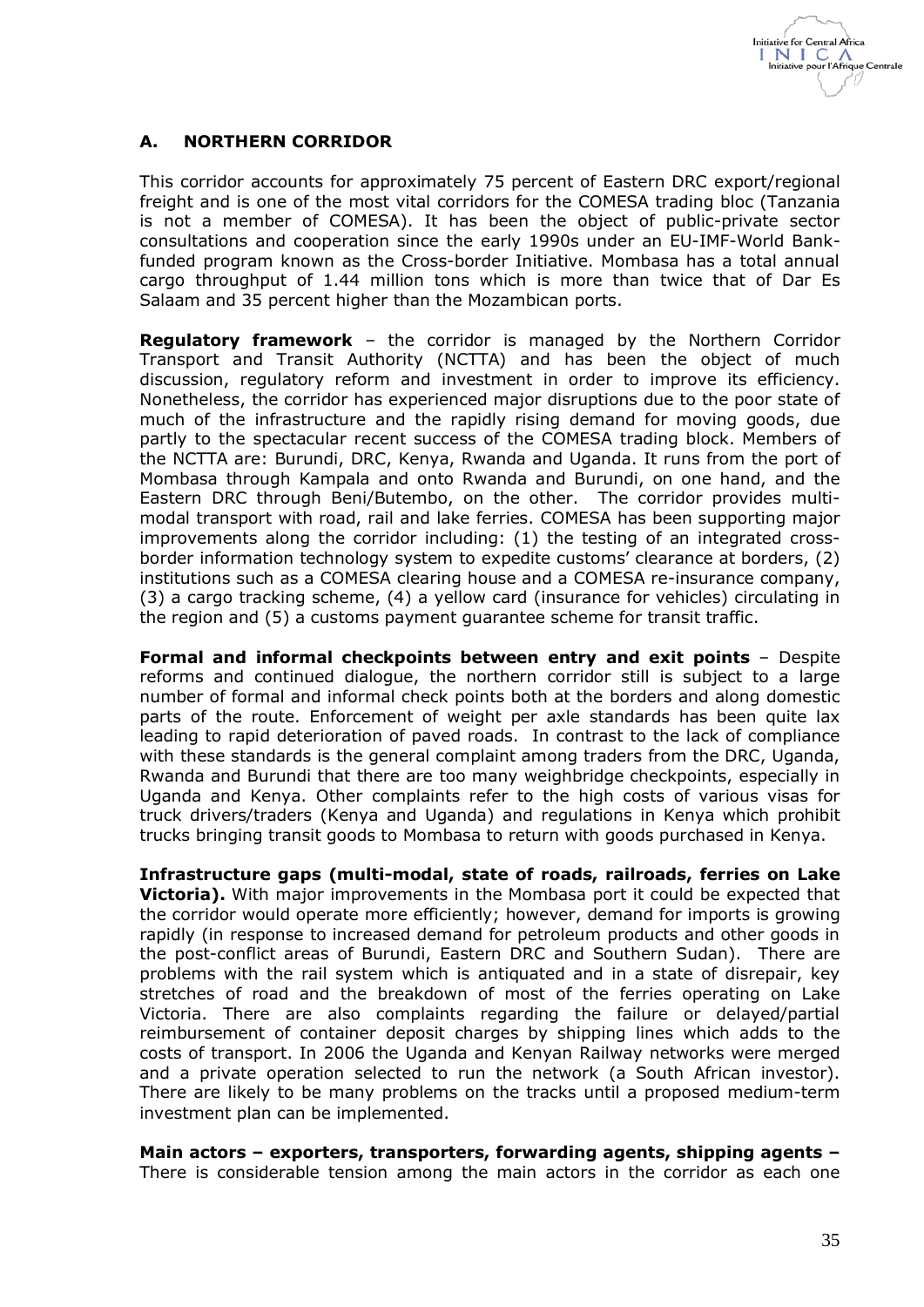blames delays on the other. In addition, there are tensions between revenue authorities and forwarding agents with the former blaming the latter of abetting tax evasion and bribing relevant authorities. The accumulated problems are then felt in the congestion of the port of Mombasa and threats to impose a vessel delay surcharge of USD 15,000 per day. Already the port authorities have waived charges for extra storage days due to congestion. The Northern Corridor Authority promotes dialogue and transparency of information among the various actors.

**Stakeholders' groups –** The corridor has a stakeholders' group which meets regularly (twice a year) to provide the NCTTA with regular feedback on the problems in the corridor and propose changes designed to improve the situation. There have been complaints that monitoring of compliance with agreed actions is lax and the 6 monthly interval between meetings is too short to allow for adequate implementation.

# **B. CENTRAL CORRIDOR**

The Central corridor accounts for approximately 25 percent of Eastern and DRC export/regional freight and about 10 percent of Katanga export freight which links up to Dar es Salaam through what is known as "the north-south corridor." Zambia/Malawi/DRC account for about 47 percent of throughput tonnage for the port of Dar es Salaam. In 2006 total tonnage was estimated at 6.3 million. The central corridor has just recently introduced a coordinating authority similar to the one managing the northern corridor. The corridor runs from Uvira to Bujumbura to Kigoma overland (rail, road) to the port of Dar es Salaam which has about one-half the capacity of Mombasa. Dar es Salaam is also plagued by congestion and delays especially at the container port.

**Regulatory framework** – It is too early to say how effective the new multi-national management body will be in facilitating transport along the corridor. At the moment, the corridor is accused of having a very high level of corruption and the state of Tanzanian roads is poor. Competition between the northern and central corridors for the region's freight is a given and has probably helped spur the recent investments to improve performance. The corridor is not identified with a regime of a specific regional economic community like the northern corridor. The Tanzanian Entrepreneurship Promotion and Information Centre is involved in providing bonds for transit cargo and cargo destined for the Tanzanian market. There have been repeated attempts to crack down on weight per axle limits but they have proven to be mostly temporary.

**Formal and informal checkpoints between entry and exit points**  $-$  **As with the** northern corridor, the central corridor also has many formal and informal checkpoints at border areas and all along the corridor. There have yet to be any concerted efforts to reduce these checkpoints and punish those involved in manning illegal checkpoints for the sole purpose of collecting "revenue" from users.

**Infrastructure gaps (multi-modal, state of roads, railroads, ferries on Lake Victoria) ±** There are severe gaps due to the poor state of the various types of infrastructure and the lack of ferries to ensure service from Mwanza to Entebbe. The Tanzanian railway does link up with the Zambian rail system at Kapiri Mposhi thus providing an alternative route for goods coming out of the Lubumbashi-Lusaka corridor. This rail link transports primarily copper and cobalt exports from Zambia to the port of Dar Es Salaam (the lowest cost port in the region). There is also a link up with the Rift Valley Rail system through a wagon ferry but this does not appear to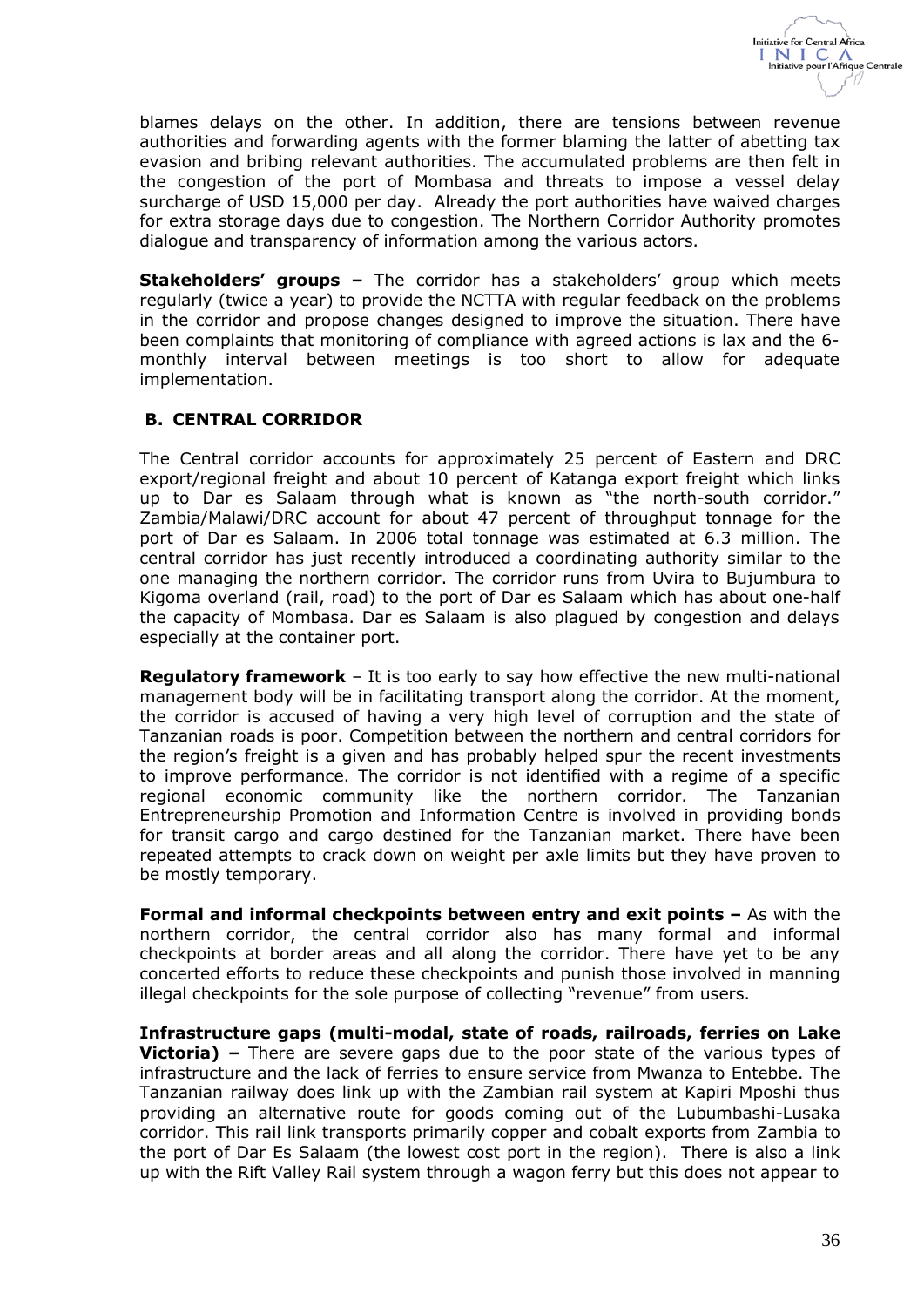be very operational due to the lack of ferries. The Tanzanian Railways Corporation is in the process of being privatized. An Indian Company, Rites, in a consortium with Unit Trust of India has been selected for a 25-year concession agreement to operate TRC and rehabilitate and modernize the railway. Poor port equipment and the lack of wagon availability are other issues needing urgent attention.

**Main actors**   $-$  exporters, transporters, forwarding agents, shipping agents  $-$ There are also tensions between the main actors on the central corridor. Most of them tend to operate on both the northern and the central corridors. One of the reasons behind the recent creation of a central corridor authority is to improve the level of consultation among the main actors. There has been a relative decline of the Central corridor as a viable option for freight from the Great Lakes region, despite the fact that in terms of distance it is a significantly shorter route. The issues are as follows:

- The Tanzanian Railway Corporation, which has the rail line going towards Burundi-Rwanda and Uganda across Lake Victoria, is in a desperate state of disrepair. There has been no investment in nearly a decade as the World Bank has taken almost 8 years to privatize the railway.
- A wagon ferry that goes from Port Bell to Entebbe sank in [when?]. Consequently, all the others have been pulled out of circulation pending certification by Lloyds, which is unlikely to happen. There are no more wagon ferries operating on Lake Victoria, which eliminates the Uganda route altogether.
- The railway goes in two different directions. One is to Kigoma on Lake Tanganyika, where minerals and produce could theoretically get loaded onto a boat to go to or from Kalemi in Maniema and Uvira at Bujumbura. However, the railway is not working well. Furthermore, the ports are in poor condition due to lack of maintenance, falling water levels and silting up, making access to ports dangerous and increasingly difficult. Kalemi in particular suffers from a lack of maintenance as there is no dredging to clear the ports.
- As a result of these challenges, goods to be imported in DRC follow the following route: they go by railway from Dar Es Salaam to the Lake border; the wagons cannot board the ferry so the goods must be unloaded and put on barges to cross the lake; the goods are then loaded onto trucks. This becomes extremely expensive.
- The collapse of this Central corridor has given the northern corridor a monopoly on exports from this part of DRC, so there is no bargaining power to control transport costs which are sky-rocketing.

**State of ICT, computerized customs clearance, centralized or clearance at border points –** there is as yet no concerted effort to streamline and automate customs clearance along the corridor. Tanzania's withdrawal from COMESA which has been a driving force for computerized customs clearance along the Northern corridor may be one of the reasons why more progress has not been made.

**Stakeholders' groups -** the new management authority has expressed its intention of organizing consultations among stakeholders. The Dar es Salaam port authorities are meeting with business communities from the region to try to attract business to the corridor. A major problem is the long period of time required to clear cargo (estimated to be 20 days).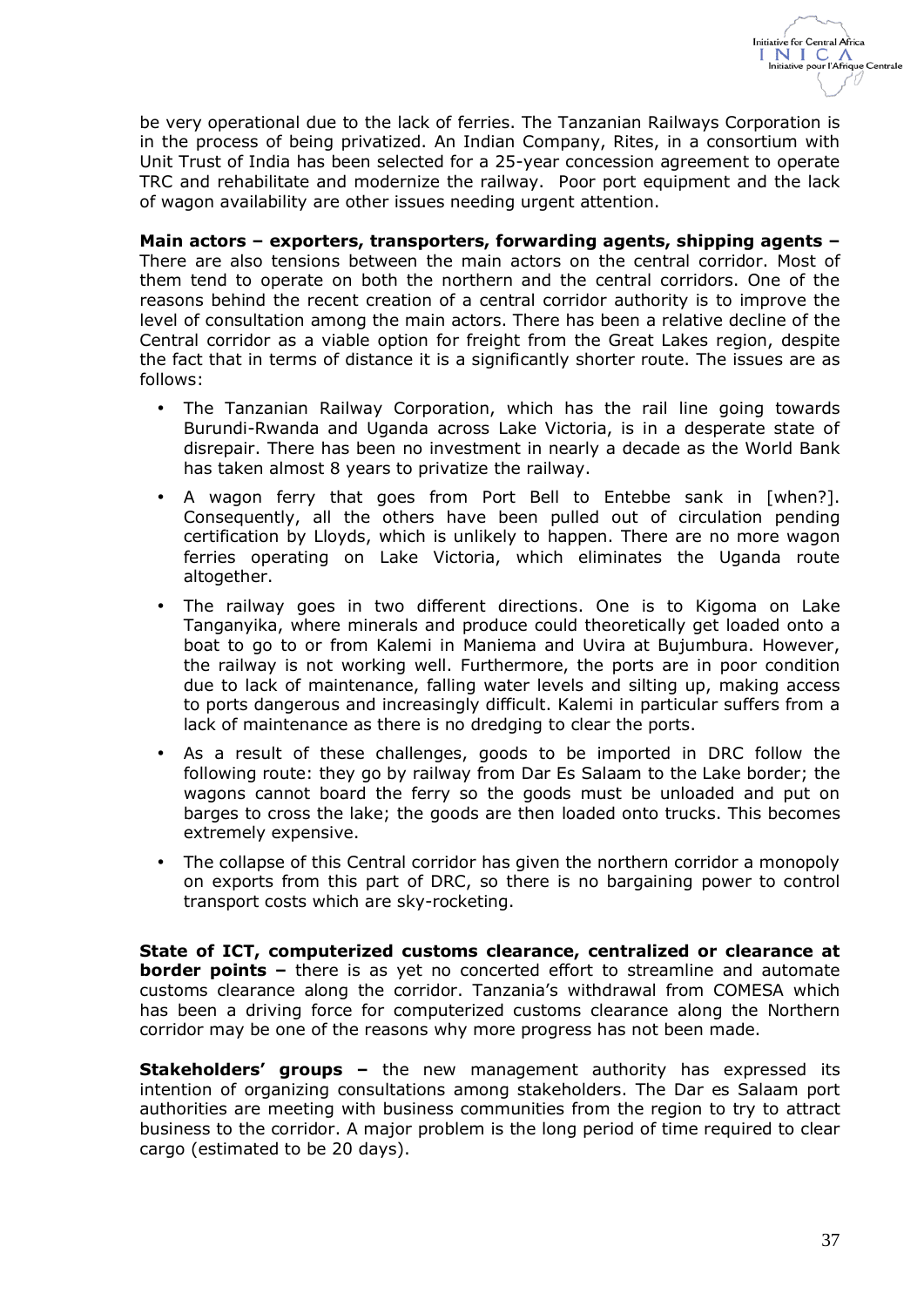Initiative for Central Africa Alle Tolleting Africa<br>Initiative pour l'Afrique Centrale

## **C. SOUTHERN CORRIDOR(S)**

The Southern corridor accounts for approximately 90 percent of southern DRC export/regional freight. Exporters and importers in Katanga have a variety of options open to them for transporting goods. As described above they can link up with the central corridor and the port of Dar es Salaam or take a variety of routes to Nacala, Beira, Maputo (Mozambique) or through to the port of Durban (South Africa).

**Regulatory framework** – transport corridors in this region are mainly being transformed into integrated economic corridors through the Spatial Development Initiative (SDI). There has been considerably more investment including private sector investment to meet the objectives set by the SDI, including cargo tracking, tax guarantees which are used on most of the corridors and there is high percentage of containerization of freight. In the context of SADC of which the DRC is a member there have been considerable efforts to adopt a harmonized regulatory framework.

**Formal and informal checkpoints between entry and exit points – We have** no specific information on the level of bribes and the numbers of formal and informal checkpoints on corridors to the Mozambican and South African ports.

**Infrastructure gaps (multi-modal, state of roads, railroads) – As would be** expected given the relatively developed economies of southern Africa the state of infrastructure is better than along the northern and central corridors. Nonetheless, there is scope for improvement especially in the infrastructure at the Mozambican ports and some of the roads between the Katanga and South Africa. Railroads are generally in better condition than those in East Africa as well. South Africa produces its own rolling stock and has embarked on a major program to upgrade its rail infrastructure.

**Main actors**   $-$  exporters, transporters, forwarding agents, shipping agents  $$ given the better general state of infrastructure and the wider choice of various routes to bring cargo in and out, the level of tension among the main actors in the various corridors appears to be much lower. There is also more competition between Tazara Rail and the road, which is paved the whole way from Lubumbashi to Dar Es Salaam, which produces less oligopolistic behaviour.

**State of ICT, computerized customs clearance** - along most arteries of the corridor there is already a fully automated customs clearance process.

**Stakeholders' groups** - One of the most dynamic examples of a stakeholders' group comes from the Maputo corridor. Following the construction of a privately financed toll road linking up the Johannesburg area of South Africa with the Mozambican port, the stakeholders organized to pressure the Mozambican Government to expand the opening hours of the border and accelerate the customs' clearance process for trucks coming from South Africa. The group has been very effective in ensuring that its positions are both known and frequently adopted.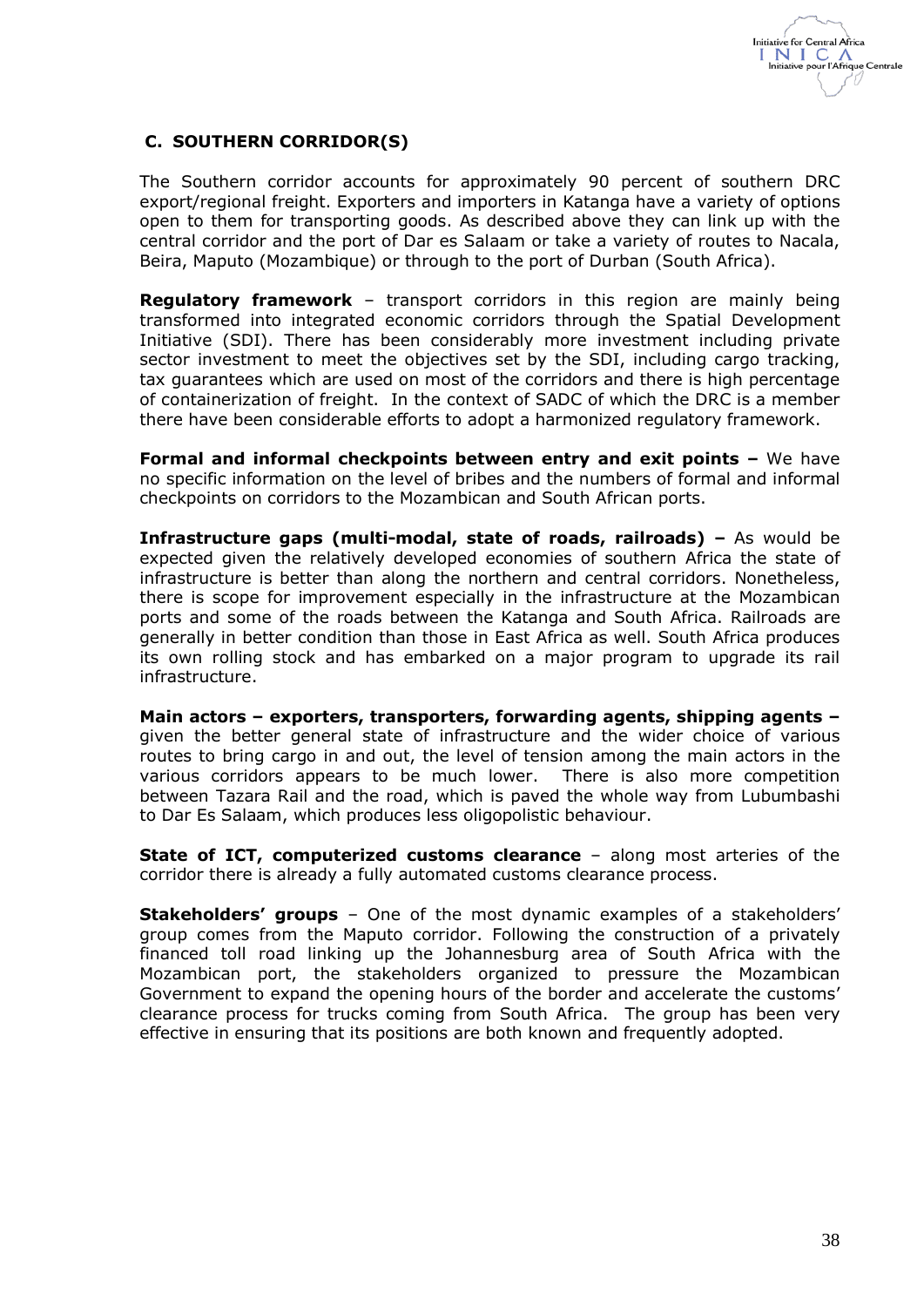

## **PART II – THE WAY FORWARD POLICIES AND PROGRAMS TO BE DELIVERED IN PHASE 2**

## **A. TRADE**

## **1. Policy Objectives**

- a) Improve the flow of goods and people across key border points between the DRC and its neighbours.
- b) Enhance the capacity of small producers and traders, especially from the DRC, to participate efficiently in production and trade of natural resources-based products.
- c) Progressively transform the more dynamic trading corridors into economic corridors through spatial integration and harmonized regulations and quality standards.

## **2. Program Activities**

- a) Develop and deliver policies and mechanisms to facilitate trade and the movement of people and goods between the DRC and its neighbours linked through the main international transport corridors.
- b) Develop cross-border observatories to monitor trade flows, practices at the border and the impact of policy reforms on actual flows and practice at key DRC border crossings.
- c) Reduce barriers to entry for small-scale traders in key corridors through streamlined regulation aimed at reducing the control of monopolistic trading networks. Reinforce official efforts to combat illicit practices.
- d) Promote the establishment of "fair-trade" style marketing arrangements for agricultural, timber and mineral exports of small producers.

## **B. ECONOMICS AND FINANCE**

## **1. Policy Objectives**

- a) Progressively transform the more dynamic trading corridors into economic corridors through spatial integration and harmonized regulations and quality standards.
- b) Improve accessibility to affordable business services including banking/financial services to the informal and small-scale traders and producers.
- c) Improve regional harmonization of tax rates on trade, royalties, income and dividend withholding and coordinate their collection.

## **2. Program Activities**

- a) Map out spatially some of the value chains around production, processing and export of natural resources-based commodities and identify potential opportunities for integrated investments.
- b) Encourage a cluster approach to corridor development through lead investors and appropriate fiscal incentives for value-adding businesses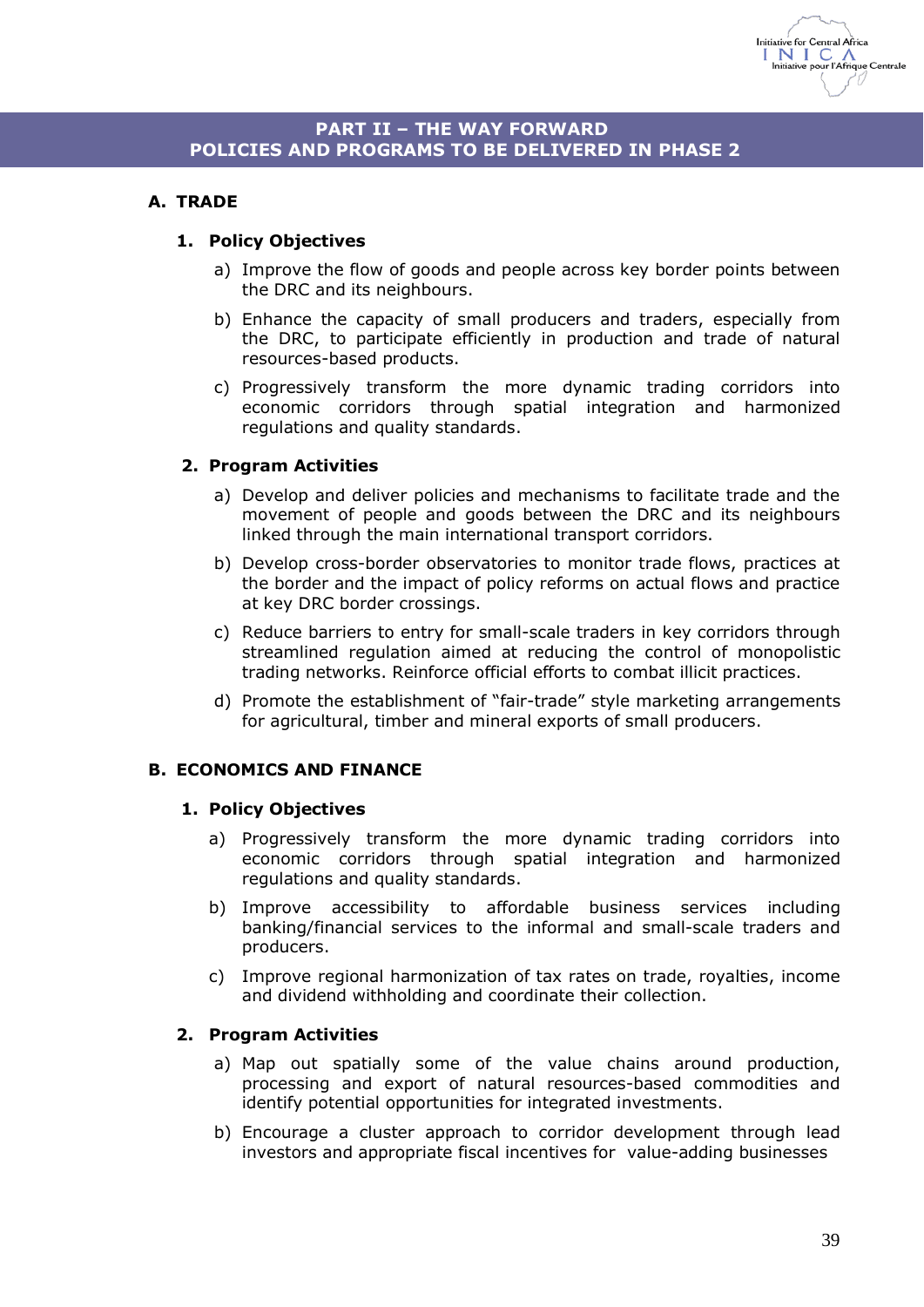Initiative for Central Africa  $N$   $\Gamma$   $\Lambda$ <br>Initiative pour l'Afrique Centrale

- c) Financial deepening in selected dynamic corridors particularly on the DRC side.
- d) Attract business development services to the corridor.
- e) Establish a regional coordinating body of revenue and customs' officials involving the DRC, Burundi, Rwanda, Uganda and Zambia and adding Kenya, Tanzania and Mozambique.
- f) Develop regional trade tax collection systems and cargo tracking along major trading corridors.

## **C. LIVELIHOODS AND SUSTAINABILITY**

#### **1. Policy Objectives**

- a) Build on the vitality of the informal sector to create revenue and employment opportunities around natural resources-based commodities.
- b) Limit negative environmental and social impacts related to natural resources exploitation and trade especially on grassroots communities.

## **2. Program Activities**

- a) Develop transition mechanisms building on what already exists to improve the business environment and opportunities for grassroots producers, traders and other entrepreneurs, especially those operating from the DRC.
- b) Identify opportunities for diversification of activities outside of nonrenewable resources and opportunities for more efficient exploitation of non-renewable resources.
- c) Develop minimum environmental standards and damage repair requirements for artisanal and industrial mining and forestry.
- d) Improve the social well-being of miners/foresters and their communities.

#### **D. GOVERNANCE**

#### 1. **Policy Objectives**

- a) Improve physical and economic security in the region for economic actors, especially grassroots actors unable to afford private security.
- b) Strengthen local cross-border cooperation through effective decentralization of the region's national governments especially in the DRC but also in neighbouring countries.
- c) Promote regional sharing of experiences with respect to decentralization in order to support the recently adopted DRC reform with extensive delegated powers to provinces.

## 2. **Program Activities**

- a) Reinforce joint border patrols and coordinated security actions in key border flash points.
- b) Strengthen economic security especially for grassroots actors involved in short-distance cross-border trade.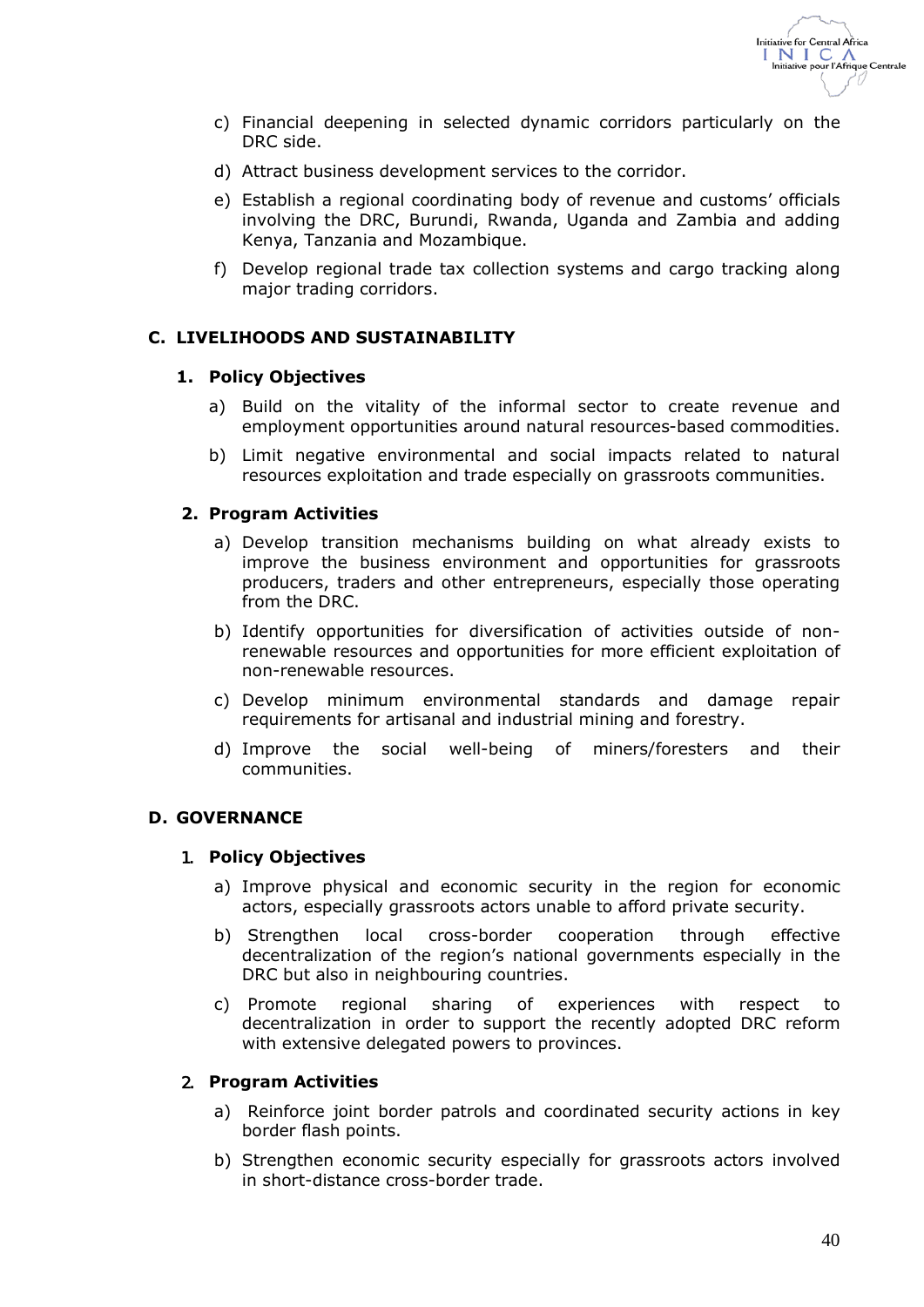Initiative for Central Africa  $N \nightharpoonup C$ <br> $N \nightharpoonup C$ <br>Initiative pour l'Afrique Centrale ı

- c) Formulate cross-border local economic development plans involving sharing of key infrastructure, promotion of economic relations and business linkages, measures to improve the business environment.
- d) Establish a regional peer learning group around good practice on decentralized government to support North and South Kivu and Katanga with their initial steps towards introducing the reforms set out in the country's new constitution.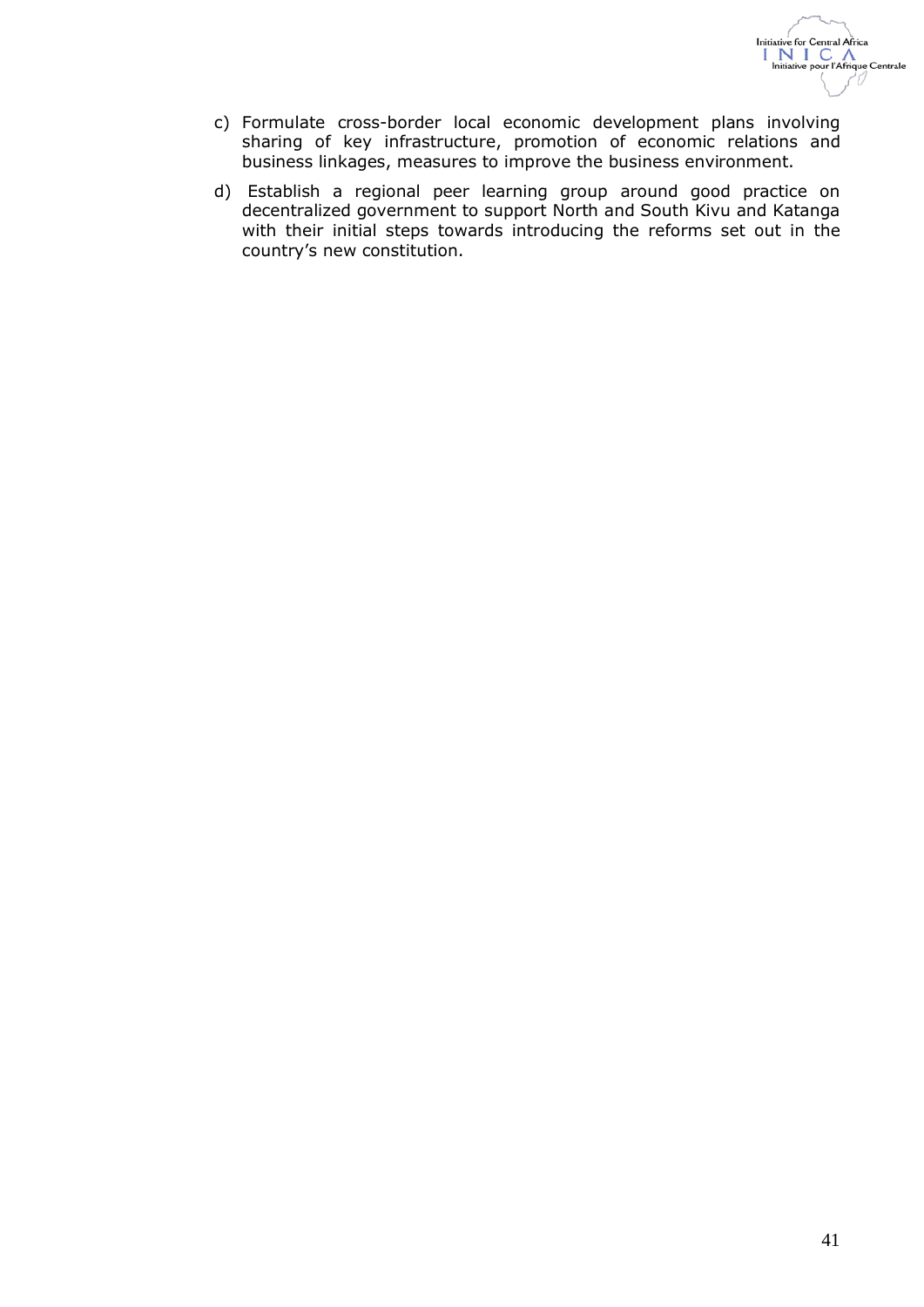

# **E. Deliverables**

| <b>Program Area</b> | <b>Policy Objectives</b>                                                      | <b>Program Activities</b>                                                                                                                                                                                     | <b>Deliverables</b>                                                                                                                                                                               |                                                                                                                                                                                                                          |  |  |
|---------------------|-------------------------------------------------------------------------------|---------------------------------------------------------------------------------------------------------------------------------------------------------------------------------------------------------------|---------------------------------------------------------------------------------------------------------------------------------------------------------------------------------------------------|--------------------------------------------------------------------------------------------------------------------------------------------------------------------------------------------------------------------------|--|--|
|                     |                                                                               |                                                                                                                                                                                                               | <b>Short Term (within 1 year)</b>                                                                                                                                                                 | Medium Term (1 to 3 years)                                                                                                                                                                                               |  |  |
|                     |                                                                               |                                                                                                                                                                                                               | 1. Draft information pamphlets regarding current trade<br>regulations (national and regional) especially as they<br>apply to small scale traders of agricultural, timber and<br>minerals products | 1. Establish trade points specializing in informal sector<br>and small formal sector traders (i.e. market<br>information through cell phones, licensed<br>intermediaries in major markets)                               |  |  |
|                     |                                                                               | I. Develop and deliver<br>policies and<br>mechanisms to facilitate<br>trade and the<br>movement of people<br>between the DRC and<br>its neighbours linked to<br>the main international<br>transport corridors | 2. Draft information pamphlets regarding current<br>visa/entry regulations applicable to traders and<br>entrepreneurs                                                                             | 2. Simplify registration and licensing requirements and<br>fee structures for small-scale producers and traders of<br>agricultural, timber and minerals products                                                         |  |  |
| <b>TRADE</b>        | <b>Improve the flow</b><br>of goods and<br>people across key<br>border points |                                                                                                                                                                                                               | 3. Organize local media campaigns and community level<br>and sector based dissemination forums for trade related<br>regulations                                                                   | 3. Harmonize local practices and national legislation<br>regarding the movement of traders/entrepreneurs in<br>the region to correspond to agreements reached in the<br>context of Regional Economic Communities (CEPGL, |  |  |
|                     | between the DRC<br>and its<br>neighbours                                      |                                                                                                                                                                                                               | 3. Create incentives for existing private sector<br>organizations to open membership to informal sector<br>traders and producers                                                                  | COMESA, EAC)<br>4. Harmonize agreements on the movement of goods<br>and people among the 3 major regional economic<br>communities                                                                                        |  |  |
|                     |                                                                               |                                                                                                                                                                                                               | 4. Support existing informal sector traders' associations<br>and assess the needs for their expansion to cover the<br>Great Lakes region (i.e. COMESA Cross Border Traders'<br>Association)       | 5. Eliminate all unauthorized officials at border points<br>and introduce sanctions for collecting non-existent<br>taxes/fees                                                                                            |  |  |
|                     |                                                                               |                                                                                                                                                                                                               | 5. Reduce the number of unauthorized official services<br>collecting fees at the DRC borders                                                                                                      | 6. Effective application of compensatory revenue<br>mechanisms linked to customs' unions (i.e. COMESA)                                                                                                                   |  |  |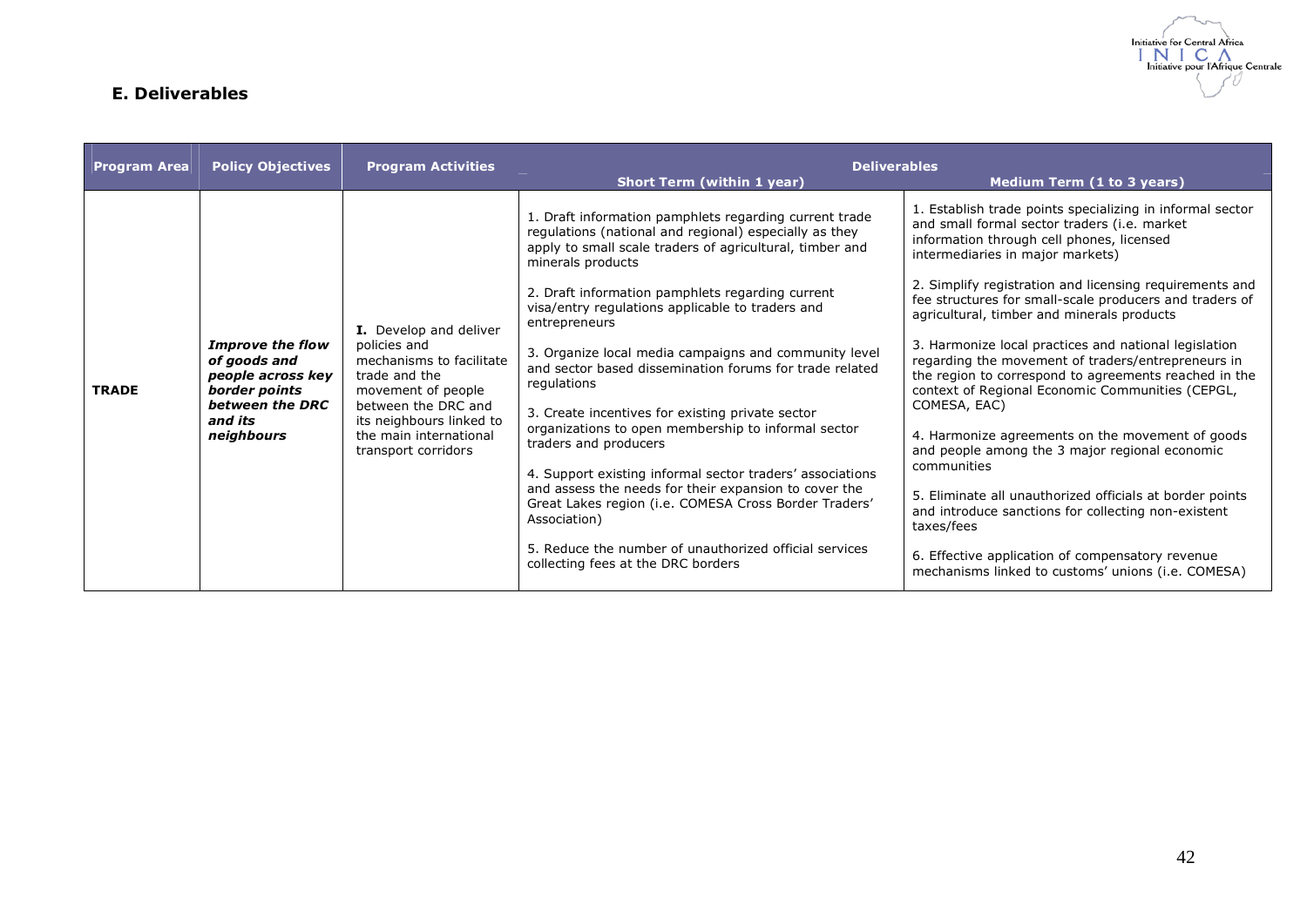

| <b>Program Area</b> | <b>Policy Objectives</b>                                                                                                                                                                                 | <b>Program Activities</b>                                                                                                                                                                                                                                    |                                                                                                                                                                                                                                                                                                                                                                                                                                                                                                                                                                                                                                                                                                                                                                                                                                                                                                                                                                                                       | <b>Deliverables</b>                                                                                                                                                                                                                                                                                                                                                                                                                                                                                                                                                                                                                                                                                                                    |  |  |  |
|---------------------|----------------------------------------------------------------------------------------------------------------------------------------------------------------------------------------------------------|--------------------------------------------------------------------------------------------------------------------------------------------------------------------------------------------------------------------------------------------------------------|-------------------------------------------------------------------------------------------------------------------------------------------------------------------------------------------------------------------------------------------------------------------------------------------------------------------------------------------------------------------------------------------------------------------------------------------------------------------------------------------------------------------------------------------------------------------------------------------------------------------------------------------------------------------------------------------------------------------------------------------------------------------------------------------------------------------------------------------------------------------------------------------------------------------------------------------------------------------------------------------------------|----------------------------------------------------------------------------------------------------------------------------------------------------------------------------------------------------------------------------------------------------------------------------------------------------------------------------------------------------------------------------------------------------------------------------------------------------------------------------------------------------------------------------------------------------------------------------------------------------------------------------------------------------------------------------------------------------------------------------------------|--|--|--|
| <b>TRADE</b>        | See above.                                                                                                                                                                                               | II. Develop cross-border<br>observatories to monitor<br>trade flows, practices<br>and the impact of policy<br>reforms on actual flows<br>and practice at key DRC<br>border crossings                                                                         | <b>Short Term (within 1 year)</b><br>1. Reinforce and place on a sustainable financial and<br>organizational footing INICA's cross-border observatory<br>2. Link-up the observatory to the national customs and<br>statistical offices of the countries in the region and appoint<br>designated focal points<br>3. Organize regular meetings between customs officials and<br>security officials manning border points on either side of a<br>border crossing to discuss results of the observatory<br>process and possible joint corrective action<br>4. Monitor the use by traders of informal border crossings<br>and examine the reasons behind them (i.e. to avoid illicit<br>taxation, smuggling of illegal goods, to avoid legitimate<br>taxation)<br>5. Establish public-private-civil society partnerships between<br>shipping agents, forwarding agents, private companies and<br>national statistical offices and universities to improve the<br>quality of trade data to and from the DRC | Medium Term (1 to 3 years)<br>1. Disseminate information on illegal or illicit<br>practices throughout the DR Congo and assess the<br>impact<br>2. Rank order the border crossings in terms of<br>compliance with existing rules and regulations<br>governing taxes and movement of goods and people<br>3. Provide bonuses for officials working at border<br>points that have complied with existing rules and<br>regulations<br>4. Reduce incentives for traders to use informal<br>sector crossings by more effective enforcement and<br>reduction of dysfunctions that make them necessary<br>5. Set up cost recovery mechanisms whereby users of<br>trade data can contribute to the necessary capacity<br>building in the sector |  |  |  |
| <b>TRADE</b>        | <b>Enhance the</b><br>capacity of small<br>producers and<br>traders especially<br>from the DRC to<br>participate<br>efficiently in<br>production and<br>trade of natural<br>resources-based<br>products. | <b>I.</b> Reduce barriers to<br>entry for small scale<br>traders in key corridors<br>through streamlined<br>regulation aimed at<br>reducing the control of<br>monopolistic trading<br>networks. Reinforce<br>official efforts to combat<br>illicit practices | 1. Explore the main barriers faced by small-scale traders<br>from the DRC and identify a limited number that could be<br>dealt with in the short term<br>2. Reinforce the capacity of small traders to access the<br>information needed to identify the best marketing channels<br>along the corridor<br>3. Help establish intermediary marketing points (i.e. border<br>markets) where small scale traders can sell goods at a<br>reasonable share of the final sales price<br>4. Regular information campaigns designed for border<br>officials to sensitize them to the potential benefits of<br>increased participation in the trading system                                                                                                                                                                                                                                                                                                                                                     | 1. Discuss proposals with groups of small traders and<br>implement agreed reforms to improve their<br>competitiveness<br>2. Alleviate the main infrastructure constraints faced<br>by small-scale traders from the DRC and its<br>neighbours<br>3. Organize forums for infrastructure needs<br>assessment and development strategy<br>4. Promote business relationships between small<br>scale traders and the wholesalers/retailers active in<br>the upstream marketing                                                                                                                                                                                                                                                               |  |  |  |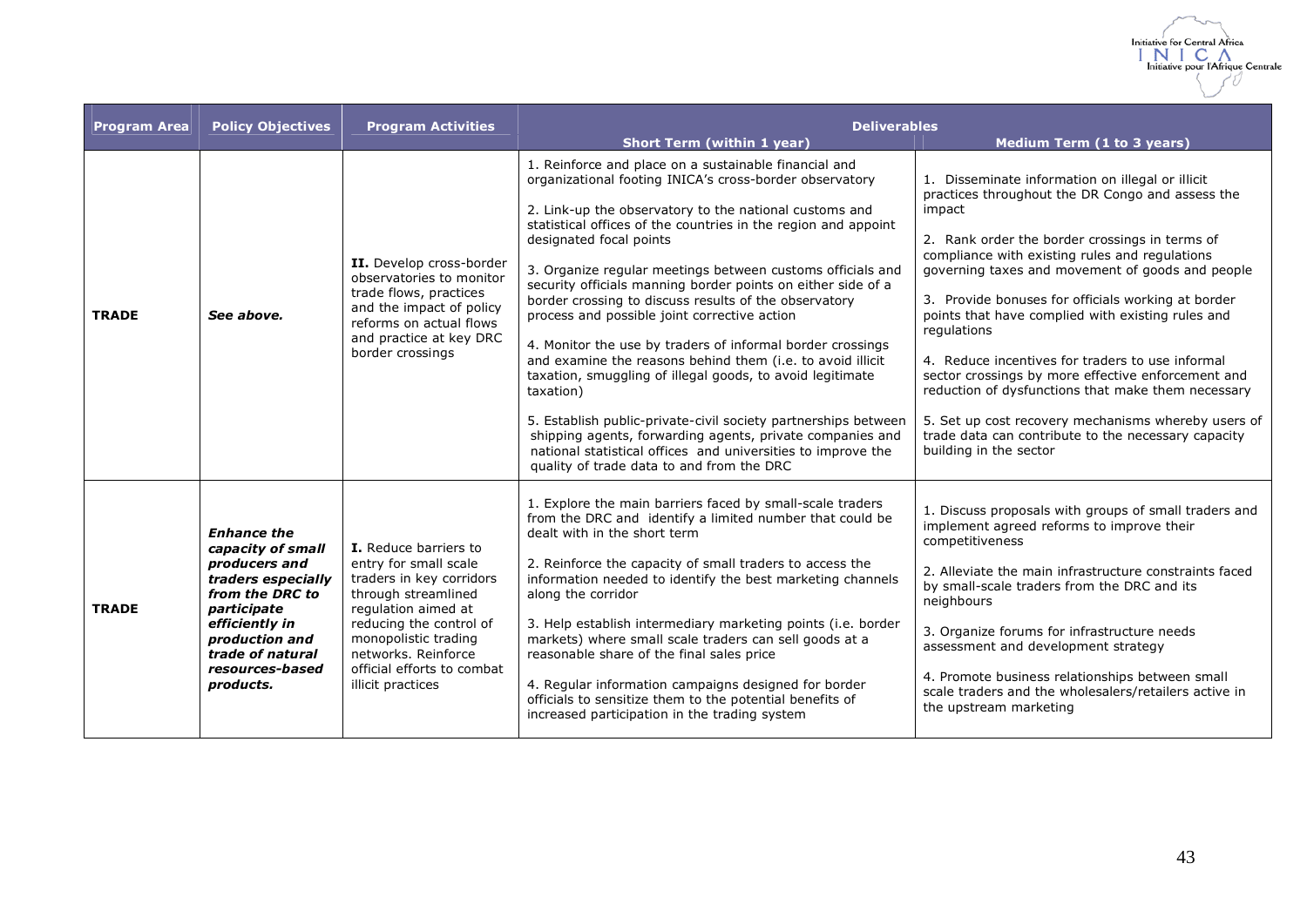

| <b>Program Area</b>                    | <b>Policy Objectives</b>                                                                                                                                                                             | <b>Program Activities</b>                                                                                                                                                                                                 | <b>Deliverables</b>                                                                                                                                                                                                                                                                                                                                                                                                                                            |                                                                                                                                                                                                                                                                                                                                                                                                                                                                                                                                                                                                                                             |
|----------------------------------------|------------------------------------------------------------------------------------------------------------------------------------------------------------------------------------------------------|---------------------------------------------------------------------------------------------------------------------------------------------------------------------------------------------------------------------------|----------------------------------------------------------------------------------------------------------------------------------------------------------------------------------------------------------------------------------------------------------------------------------------------------------------------------------------------------------------------------------------------------------------------------------------------------------------|---------------------------------------------------------------------------------------------------------------------------------------------------------------------------------------------------------------------------------------------------------------------------------------------------------------------------------------------------------------------------------------------------------------------------------------------------------------------------------------------------------------------------------------------------------------------------------------------------------------------------------------------|
|                                        |                                                                                                                                                                                                      |                                                                                                                                                                                                                           | <b>Short Term (within 1 year)</b>                                                                                                                                                                                                                                                                                                                                                                                                                              | Medium Term (1 to 3 years)                                                                                                                                                                                                                                                                                                                                                                                                                                                                                                                                                                                                                  |
| <b>TRADE</b>                           | See above.                                                                                                                                                                                           | II. Stimulate the<br>establishment of "fair-<br>trade" style marketing<br>arrangements for<br>agricultural, timber and<br>mineral exports of small<br>producers                                                           | 1. Identify products most amenable to fair trade style<br>marketing arrangements and where possible those<br>already being established in the region (i.e. coffee)<br>2. Assess prospects for building these arrangements from<br>successful neighbouring countries to the appropriate DRC<br>production areas/trading points<br>3. Help broker more equitable purchasing agreements<br>between local/regional businesses and small scale<br>producers/traders | 1. Explore the feasibility of regional branding of<br>exports around the Great Lakes label and/or "peace<br>generating" products<br>2. Attract interested corporate buyers already active<br>in the region to extend their interest to the DRC (i.e.<br>Starbucks for upscale coffee, international jewellers<br>for gold, Stark for coltan)<br>3. Develop an advertising campaign for regional<br>labelling and marketing of products exported to<br>developing countries (i.e. coffee, tea, gold, diamonds,<br>non-traditional exports)                                                                                                   |
| <b>ECONOMICS</b><br><b>AND FINANCE</b> | <b>Progressively</b><br>transform the<br>more dynamic<br>trading corridors<br>into economic<br>corridors through<br>spatial<br>integration and<br>harmonized<br>regulations and<br>quality standards | <b>I.</b> Map out spatially<br>some of the value chains<br>around production,<br>processing and export of<br>natural resources-based<br>commodities and identify<br>potential opportunities for<br>integrated investments | 1. Establish business linkages programs within the<br>selected trading corridors based on contacts management<br>data bases and regular product based forums along the<br>corridor<br>2. Organize corridor-based meetings around specific value<br>chains to determine how to improve opportunities and<br>reduce constraints<br>3. Identify the key infrastructure investments necessary to<br>improve the business environment within the corridor           | 1. Promote investments in transformation capacity<br>along the corridors (e.g. trans national EPZs) and<br>multi-national shareholding among the appropriate<br>public and private sector entities<br>2. Develop regional stock markets and brokers'<br>associations to help attract capital into the corridors<br>through attractive returns (i.e. East African Securities<br>Exchange Association)<br>3. Put in place stakeholders' and lobbying groups to<br>propose reforms and marketing programs needed to<br>improve the attractiveness of the economic corridor<br>along the lines of what has been done for the Maputo<br>corridor |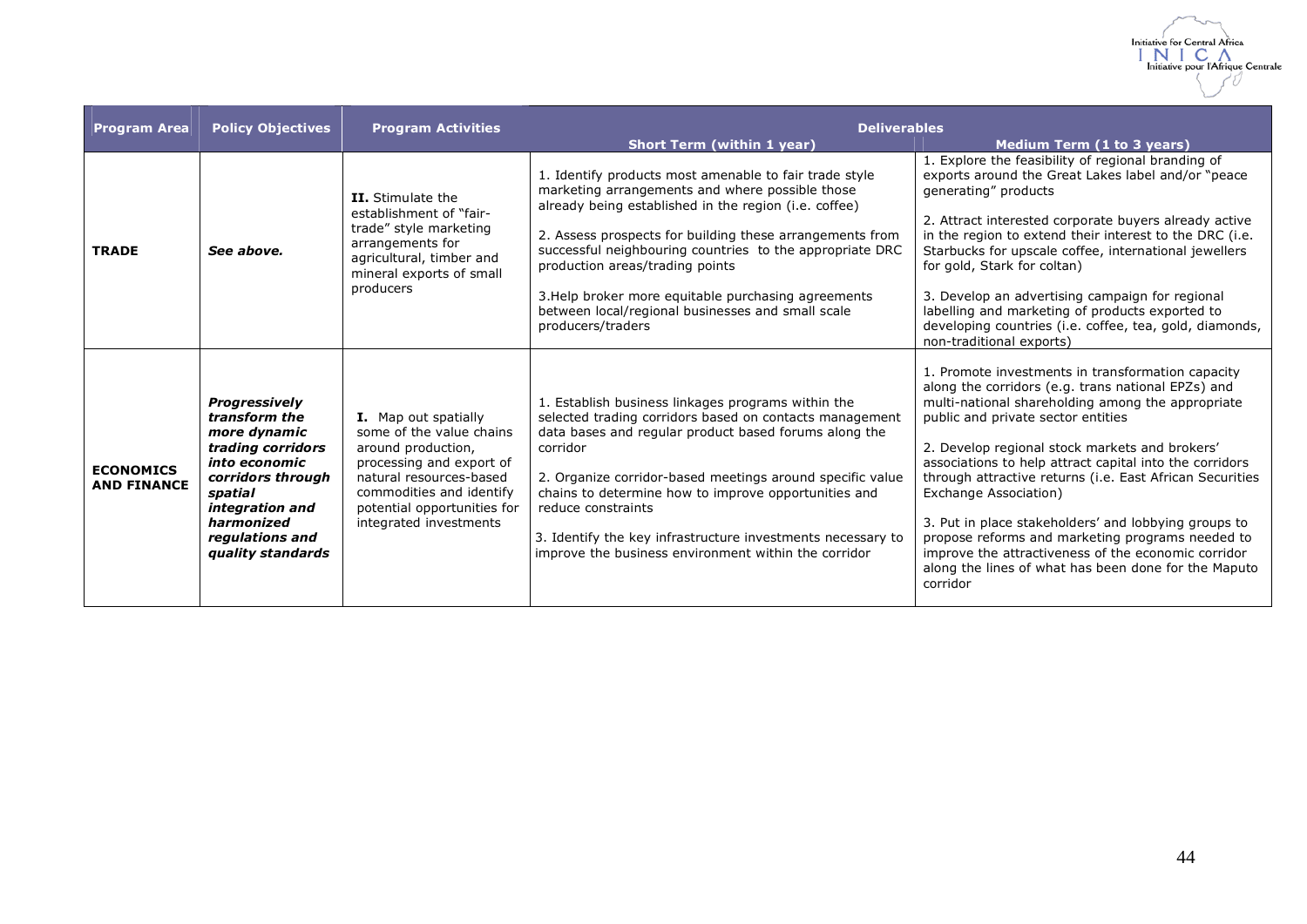

| <b>Program Area</b>                    | <b>Policy Objectives</b>                                                                                                                                                              | <b>Program Activities</b>                                                                                                                                        | <b>Deliverables</b><br>Medium Term (1 to 3 years)<br><b>Short Term (within 1 year)</b>                                                                                                                                                                                                                                                              |                                                                                                                                                                                                                                                                                                                                                                                                                                                                                                                                                                                                                                                                                                                                                                                                                                      |  |
|----------------------------------------|---------------------------------------------------------------------------------------------------------------------------------------------------------------------------------------|------------------------------------------------------------------------------------------------------------------------------------------------------------------|-----------------------------------------------------------------------------------------------------------------------------------------------------------------------------------------------------------------------------------------------------------------------------------------------------------------------------------------------------|--------------------------------------------------------------------------------------------------------------------------------------------------------------------------------------------------------------------------------------------------------------------------------------------------------------------------------------------------------------------------------------------------------------------------------------------------------------------------------------------------------------------------------------------------------------------------------------------------------------------------------------------------------------------------------------------------------------------------------------------------------------------------------------------------------------------------------------|--|
| <b>ECONOMICS</b><br><b>AND FINANCE</b> | See above.                                                                                                                                                                            | II. Encourage a cluster<br>approach to corridor<br>development through<br>lead investors and<br>appropriate fiscal<br>incentives for value-<br>adding businesses | 1. Map out the types of lead investors needed to stimulate<br>the cluster approach to mining, timber and agricultural<br>processing for short, medium or long distance export<br>2. Designate areas for small-scale miners and forestry<br>permits so as to ensure complementarity with industrial<br>developments while preserving protected areas | 1. Work with existing industries and or attract new<br>industries based on potential for upstream<br>(supplier/input industries etc.) and downstream<br>activities (beneficiation, transformation, packaging<br>$etc.$ )<br>2. Harmonize corridor development land use to<br>ensure an appropriate mix of SMEs and larger-scale<br>operations<br>3. Develop linkages among sectors to promote<br>multiplier effects through upstream/backstream/side<br>stream activities<br>4. Develop training and technology dissemination<br>programs to promote progressive improvement in the<br>transformation techniques used in the selected<br>corridors<br>5. Use corporate social responsibility programs of<br>large multinationals active in the region to<br>systematically develop upstream and downstream<br>opportunities for SMEs |  |
| <b>ECONOMICS</b><br><b>AND FINANCE</b> | <b>Improve</b><br>accessibility to<br>affordable<br>business services<br>including<br>banking/financial<br>services to the<br>informal and<br>small scale<br>traders and<br>producers | I. Financial deepening<br>in selected dynamic<br>corridors                                                                                                       | 1. Adopt creative solutions to the lack of a viable banking<br>sector in the DRC that involves mobile banking units, cell<br>phone banking, networking along the corridor with micro-<br>finance and banking institutions, independent oversight<br>mechanisms etc.                                                                                 | 1. Develop regional trade financing, effective regional<br>clearing-house mechanisms and banking/foreign<br>exchange services adapted to informal and small and<br>medium-scale entrepreneurs<br>2. Harmonize prudential and banking sector<br>regulations in the region including protection of bank<br>deposits and possibility of maintaining bank accounts<br>in foreign exchange                                                                                                                                                                                                                                                                                                                                                                                                                                                |  |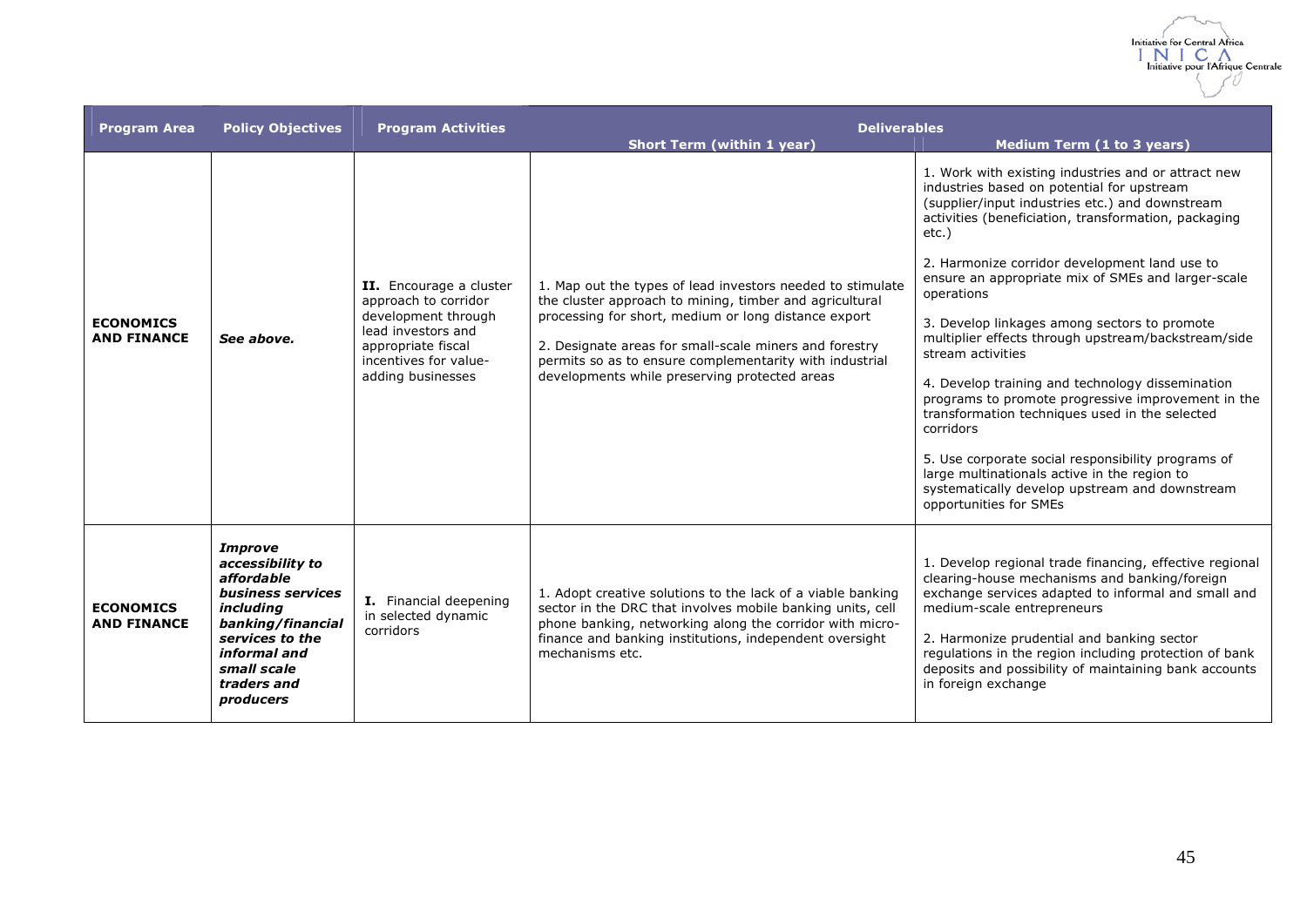

| <b>Program Area</b>                    | <b>Policy Objectives</b>                                                                                                                                                               | <b>Program Activities</b>                                                                                                                                                   | <b>Deliverables</b><br><b>Short Term (within 1 year)</b><br>Medium Term (1 to 3 years)                                                                                                                                                                                                                                                                                                                                                                                                                                                             |                                                                                                                                                                                                                                                                                                                                                                                                                                                                                                                                    |
|----------------------------------------|----------------------------------------------------------------------------------------------------------------------------------------------------------------------------------------|-----------------------------------------------------------------------------------------------------------------------------------------------------------------------------|----------------------------------------------------------------------------------------------------------------------------------------------------------------------------------------------------------------------------------------------------------------------------------------------------------------------------------------------------------------------------------------------------------------------------------------------------------------------------------------------------------------------------------------------------|------------------------------------------------------------------------------------------------------------------------------------------------------------------------------------------------------------------------------------------------------------------------------------------------------------------------------------------------------------------------------------------------------------------------------------------------------------------------------------------------------------------------------------|
| <b>ECONOMICS</b><br><b>AND FINANCE</b> | See above.                                                                                                                                                                             | II. Attracting business<br>development services to<br>the corridor                                                                                                          | 1. Assess need for business development services including<br>mechanisms that combine business handholding for small,<br>informal sector entrepreneurs with access to appropriate<br>financing mechanisms<br>2. Assess the prospects for attracting successful business<br>service providers including entrepreneur incubation programs<br>into the corridor<br>3. Assess the prospects for a regional dispute settlement<br>system run by the private sector                                                                                      | 1. Attract business development services to the<br>region through training, promotional schemes and<br>the gradual building up of the demand side.<br>2. Based on successful experience with managed<br>venture capital funds in the region (ie Shell<br>Foundation/Gro Fin) progressively expand them<br>across the border to DRC<br>3. If the assessment is positive establish a dispute<br>resolution mechanism under OHADA which provides<br>for arbitration through regional business<br>organizations (ie GICAM in Cameroon) |
| <b>ECONOMICS</b><br><b>AND FINANCE</b> | <b>Improved</b><br>regional<br>harmonization<br>and coordination<br>of trade tax,<br>royalties, income<br>tax rates.<br>dividend<br>withholding and<br>coordinate their<br>collection. | I. Establish a regional<br>coordinating body of<br>revenue and customs'<br>officials involving the<br>DRC, Burundi, Rwanda,<br>Uganda, Zambia and<br>add Kenya and Tanzania | 1. Based on existing coordination mechanisms explore how<br>such a coordinating body could function and which tax<br>regulations would need to be harmonized as a matter of<br>priority<br>2. Regularly share information among revenue authorities<br>regarding the amount of trade, income tax and royalties<br>collected from the main trading corridors<br>3. Based on improved trade monitoring through the trade<br>observatory regularly assess the amount of revenue leakage<br>due to illicit practices along the major trading corridors | 1. Improve enforcement mechanisms through a<br>regional oversight body that ranks the effectiveness<br>of revenue collection and repression of illegal<br>practices (demanding bribes, smuggling, tax<br>evasion) with appropriate penalties for lax<br>enforcement<br>2. Negotiate revenue sharing arrangements by<br>product and by corridor based on harmonized<br>regulations and services rendered                                                                                                                            |
| <b>ECONOMICS</b><br><b>AND FINANCE</b> | See above.                                                                                                                                                                             | II. Develop regional<br>trade collection systems<br>and cargo tracking along<br>major trading corridors                                                                     | 1. Assess the strengths and weaknesses of the current tax<br>guarantee scheme being tested along the northern corridor<br>2. Assess the strengths and weaknesses of the current cargo<br>tracking system being tested along the northern corridor<br>3. Regularly publish for the general public and corridor<br>stakeholders information on the revenues collected and how<br>they are utilized                                                                                                                                                   | 1. Establish effective revenue guarantee schemes<br>along the major trading corridors through better<br>tracking of the movement of goods<br>2. Introduce effective cargo tracking in collaboration<br>with the shipping lines and forwarding agents<br>3. Establish joint customs' clearance and tax<br>collection points between the DRC borders and<br>neighbours through computerized systems and<br>sharing of electric power sources                                                                                         |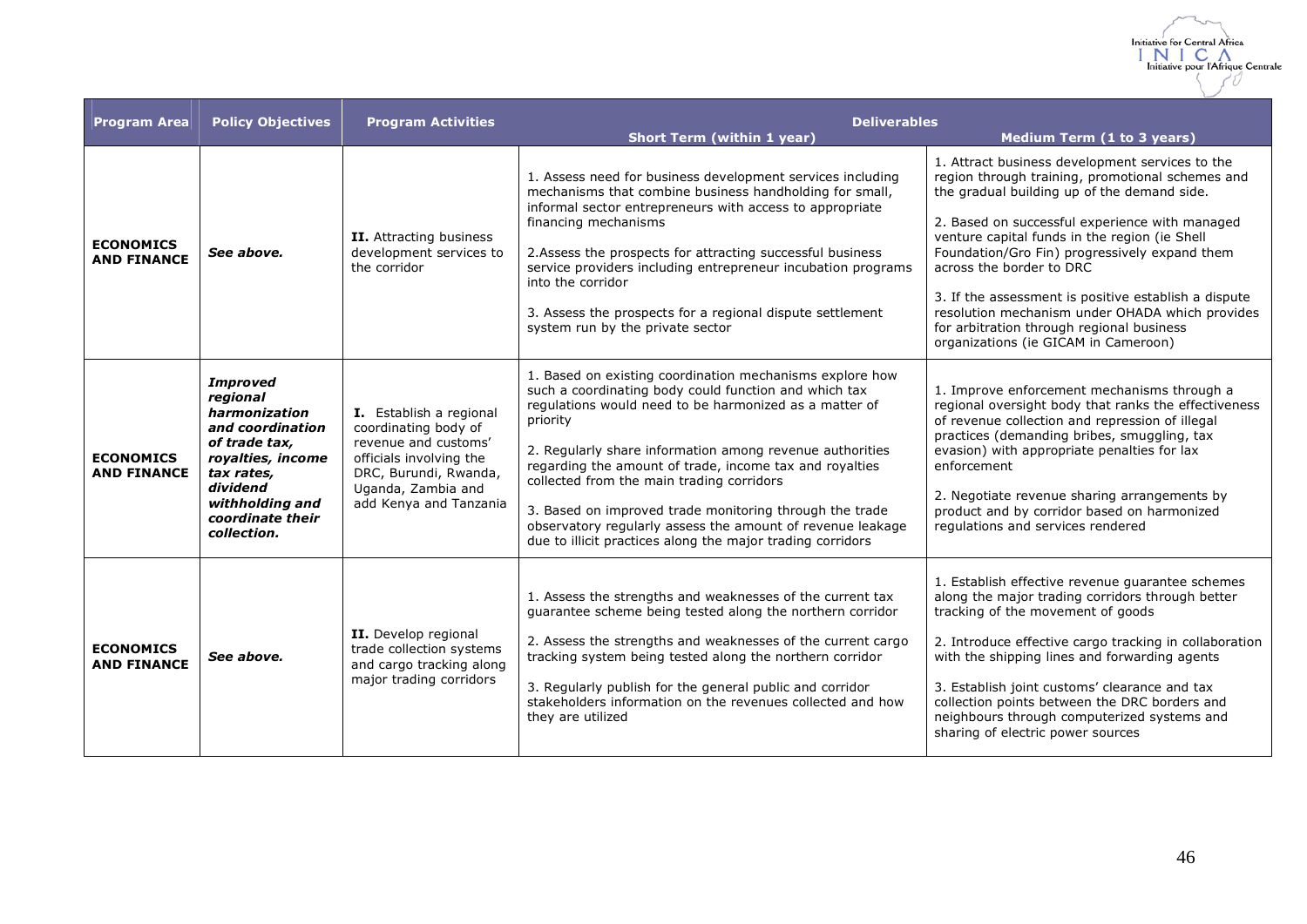

| <b>Program Area</b>                                       | <b>Policy</b>                                                                                                                                                                       | <b>Program Activities</b>                                                                                                                                                                                                                                        | <b>Deliverables</b>                                                                                                                                                                                                                                                                                                                                                                                                                                                                                                                                                                                                                                                                                                                                                                                                                                                         |                                                                                                                                                                                                                                                                                                                                                                                                                                                                                                                                                                                                                                                                                                                                                                                                                                                                                                                                                                                                                                                                      |  |
|-----------------------------------------------------------|-------------------------------------------------------------------------------------------------------------------------------------------------------------------------------------|------------------------------------------------------------------------------------------------------------------------------------------------------------------------------------------------------------------------------------------------------------------|-----------------------------------------------------------------------------------------------------------------------------------------------------------------------------------------------------------------------------------------------------------------------------------------------------------------------------------------------------------------------------------------------------------------------------------------------------------------------------------------------------------------------------------------------------------------------------------------------------------------------------------------------------------------------------------------------------------------------------------------------------------------------------------------------------------------------------------------------------------------------------|----------------------------------------------------------------------------------------------------------------------------------------------------------------------------------------------------------------------------------------------------------------------------------------------------------------------------------------------------------------------------------------------------------------------------------------------------------------------------------------------------------------------------------------------------------------------------------------------------------------------------------------------------------------------------------------------------------------------------------------------------------------------------------------------------------------------------------------------------------------------------------------------------------------------------------------------------------------------------------------------------------------------------------------------------------------------|--|
|                                                           | <b>Objectives</b>                                                                                                                                                                   |                                                                                                                                                                                                                                                                  | <b>Short Term (within 1 year)</b>                                                                                                                                                                                                                                                                                                                                                                                                                                                                                                                                                                                                                                                                                                                                                                                                                                           | Medium Term (1 to 3 years)                                                                                                                                                                                                                                                                                                                                                                                                                                                                                                                                                                                                                                                                                                                                                                                                                                                                                                                                                                                                                                           |  |
| <b>LIVELIHOODS</b><br><b>AND</b><br><b>SUSTAINABILITY</b> | <b>Build on the</b><br>vitality of the<br>informal sector<br>to create<br>revenue and<br>employment<br>opportunities<br>around natural<br>resources-<br>based<br><b>commodities</b> | I. Develop transition<br>mechanism building on<br>what already exists to<br>improve the business<br>environment and<br>opportunities for<br>grassroots producers,<br>traders and other<br>entrepreneurs,<br>especially those<br>operating from the<br><b>DRC</b> | 1. Assess opportunities for increased revenue to<br>small producers in the DRC and immediate<br>neighbours from short distance cross-border trade<br>in agri-food products and other petty commerce<br>(wood charcoal, wood for construction)<br>2. Build on existing marketing channels (i.e.<br>permanent and periodic markets, warehouses) to<br>facilitate market outlets for the production of agri-<br>food and timber products for consumption in<br>secondary towns in the region<br>3. Assess the most immediate constraints<br>(security, roads, bribes, price information) that<br>prevents informal sector operators from obtaining<br>higher prices for their produce and for scaling-up<br>the volume of their activities<br>4. Monitor the level of bribes paid by informal<br>sector traders, especially on perishable food<br>products along the corridors | 1. Establish grassroots professional organizations and<br>provide support for them to effectively promote the<br>introduction of technical and organizational reforms essential<br>for increasing revenue from regional trade in agri-food<br>products<br>2. Identify and conclude agreements with NGOs and local<br>business services already operating in the corridors to work<br>with informal sector traders and producers to improve the<br>quality of their products and the marketing channels used<br>3. Facilitate agreements between producers and traders in<br>the final market for the goods so as to reduce the number of<br>intermediaries in the supply chain<br>4. Help informal sector traders to organize and defend their<br>interests against security/customs officials' predatory<br>behaviour (i.e. rapid appeal mechanisms against abuses of<br>officials on transport corridors)                                                                                                                                                          |  |
| <b>LIVELIHOODS</b><br><b>AND</b><br><b>SUSTAINABILITY</b> | See above,                                                                                                                                                                          | II. Identify<br>opportunities for<br>diversification of<br>activities outside of<br>non-renewable<br>resources and<br>opportunities for more<br>efficient exploitation of<br>non-renewable<br>resources                                                          | 1. Examine prospects for introducing high value,<br>low volume products such as fruit juices, medicinal<br>and aromatic plants, nuts etc.<br>2. Examine prospects for introducing non-<br>traditional mining products and improving the<br>quality of geological information available to<br>diggers (SEAMIC) and opportunities for introducing<br>minerals beneficiation technologies<br>3. Examine prospects for developing integrated<br>cross-border mining corridors between DRC and its<br>immediate neighbours<br>4. Develop new legislation or regulations that<br>provide a direct incentive for grassroots economic<br>actors to organize themselves into professional<br>organizations and cooperatives<br>(ie access to credit, access to exploitation rights)                                                                                                  | 1. Attract lead investors interested in working with small<br>producers to develop these new agricultural products through<br>provision of quality inputs and the needed extension services<br>2. Work through CASM and other appropriate networks to<br>support the introduction of improved techniques for traditional<br>mineral products and new techniques to process non-tradition<br>mineral products<br>3. Draft and implement local cross-border development plans<br>for developing integrated mining corridors where this<br>approach is feasible<br>4. Improve the functioning of regional agri-food markets in<br>order to offer diversification opportunities to households<br>interested in reducing dependency on mining revenues<br>5. Protect mining, forestry and land rights of grassroots actors<br>in the face of rising demand for industrial exploitation<br>purposes<br>6. Develop arbitration mechanisms between customary rights<br>and right provided for under the DRC Forestry and Mining<br>Codes (ie per the experience in Tanzania) |  |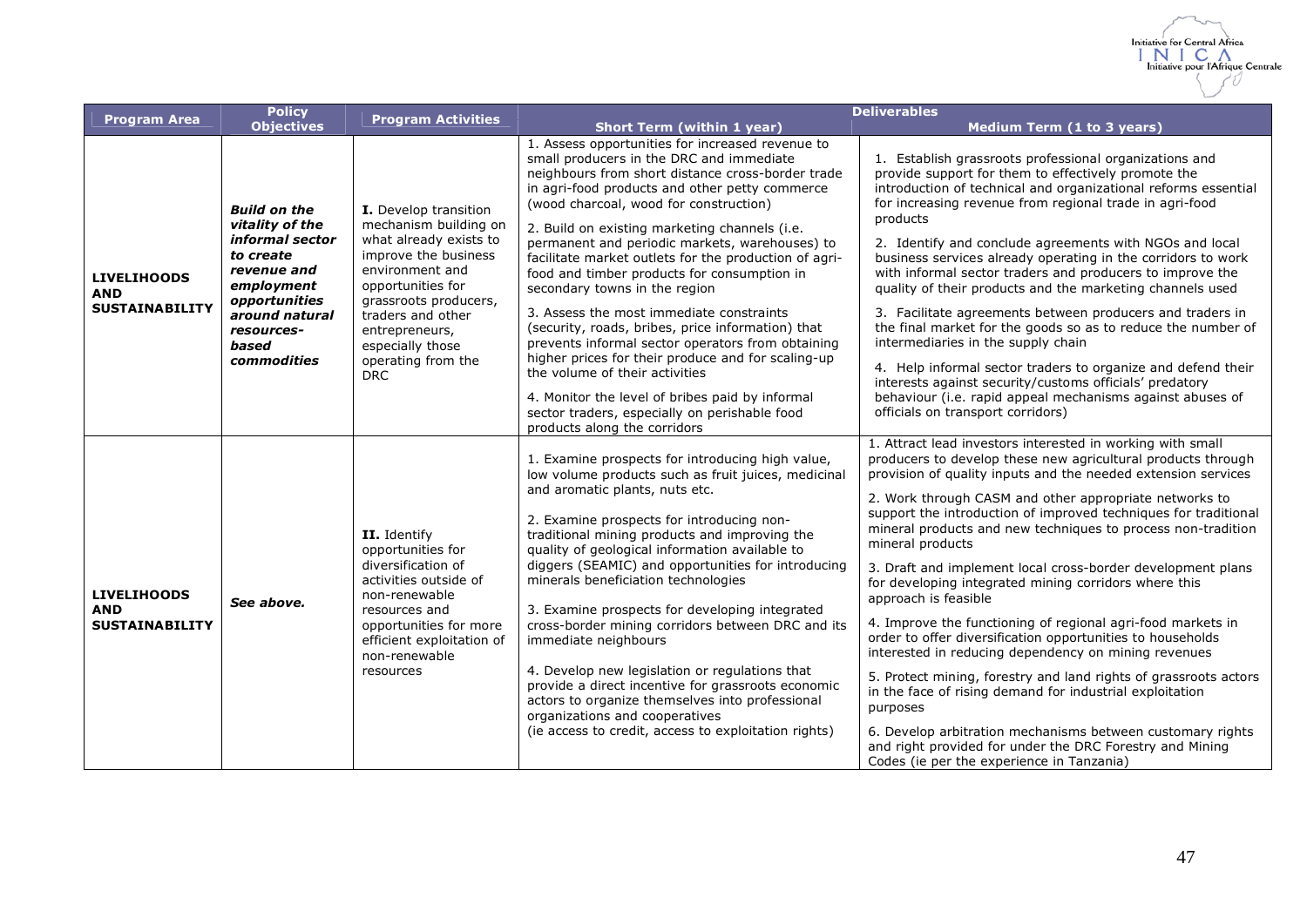

| <b>Program Area</b>                                       | <b>Policy Objectives</b>                                                                                                                                          | <b>Program Activities</b>                                                               | <b>Deliverables</b><br><b>Short Term (within 1 year)</b><br>Medium Term (1 to 3 years)                                                                                                                                                                                                                                                                                                                                                                                                                                                                                                                                                                                                                      |                                                                                                                                                                                                                                                                                                                               |
|-----------------------------------------------------------|-------------------------------------------------------------------------------------------------------------------------------------------------------------------|-----------------------------------------------------------------------------------------|-------------------------------------------------------------------------------------------------------------------------------------------------------------------------------------------------------------------------------------------------------------------------------------------------------------------------------------------------------------------------------------------------------------------------------------------------------------------------------------------------------------------------------------------------------------------------------------------------------------------------------------------------------------------------------------------------------------|-------------------------------------------------------------------------------------------------------------------------------------------------------------------------------------------------------------------------------------------------------------------------------------------------------------------------------|
| <b>LIVELIHOODS</b><br><b>AND</b><br><b>SUSTAINABILITY</b> | Limit negative<br>environmental and<br>social impacts<br>related to natural<br>resources<br>exploitation and<br>trade especially on<br>grassroots<br>communities. | <b>I.</b> Improve the social well<br>being of miners/foresters and<br>their communities | 1. Assess feasibility of improving health and safety<br>standards for miners/foresters in the artisanal and<br>industrial sectors<br>2. Assess the feasibility of enforcing minimum levels<br>of social investments and safety requirements to be<br>financed by industrial mining and forestry companies<br>3. Provide pamphlets with environmental and social<br>standards for artisanal and industrial mining and<br>forestry to local communities in local languages<br>4. Assess the feasibility of introducing savings<br>schemes for artisanal miners/foresters to ensure that<br>some of the proceeds are available to purchase<br>essential safety equipment and cover health care and<br>injuries | 1. Implement the security plan beginning<br>with border areas handling the bulk of<br>regional trade between the Kivus, Katanga<br>and the Indian Ocean ports<br>2. Implement a regional plan for coordinated<br>security along the main transport corridors<br>3. If feasible introduce integrated corridor<br>police forces |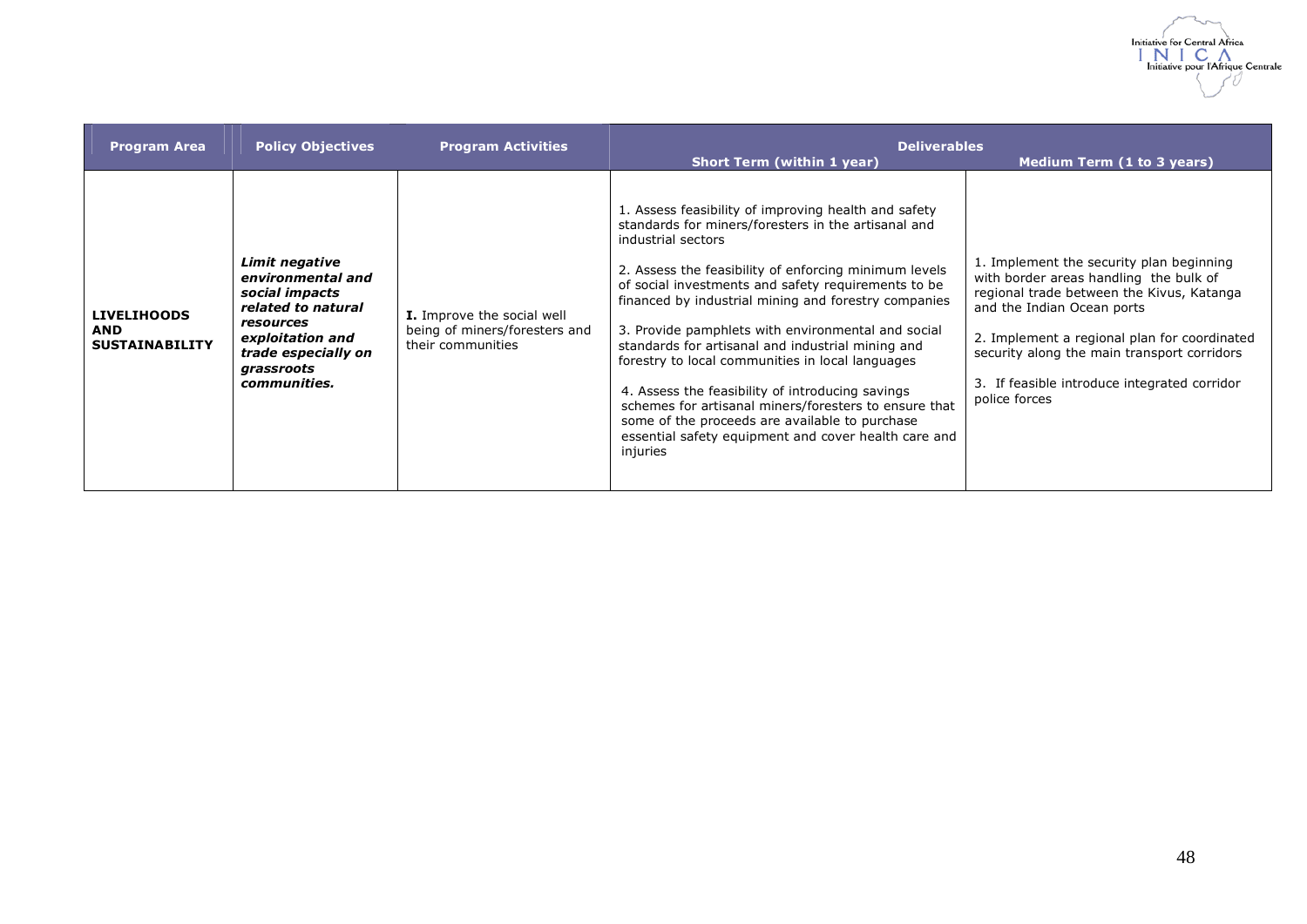

| <b>Program Area</b> | <b>Policy Objectives</b>                                                                                                                                             | <b>Program Activities</b>                                                                                                   | <b>Deliverables</b><br>Medium Term (1 to 3 years)<br><b>Short Term (within 1 year)</b>                                                                                                                                                                                                                                                                                                                                                                                                                                                                                                                                                                                                             |                                                                                                                                                                                                                                                                                                                                                                                                                                                                                                                                                                                                       |  |
|---------------------|----------------------------------------------------------------------------------------------------------------------------------------------------------------------|-----------------------------------------------------------------------------------------------------------------------------|----------------------------------------------------------------------------------------------------------------------------------------------------------------------------------------------------------------------------------------------------------------------------------------------------------------------------------------------------------------------------------------------------------------------------------------------------------------------------------------------------------------------------------------------------------------------------------------------------------------------------------------------------------------------------------------------------|-------------------------------------------------------------------------------------------------------------------------------------------------------------------------------------------------------------------------------------------------------------------------------------------------------------------------------------------------------------------------------------------------------------------------------------------------------------------------------------------------------------------------------------------------------------------------------------------------------|--|
| <b>GOVERNANCE</b>   | <b>Improve physical</b><br>and economic<br>security in the<br>region for economic<br>actors, especially<br>grassroots actors<br>unable to afford<br>private security | I. Reinforce joint border<br>patrols and coordinated<br>security actions in key border<br>flash points                      | 1. Work with the appropriate regional economic<br>communities, the tripartite plus mechanism and<br>ICGLR's Security, Stability and Development pact<br>to formulate a plan for joint security along the DRC<br>borders with neighbours (ie agreement among East<br>African states to jointly patrol Lake Victoria)<br>2. Assess the feasibility of introducing "corridor<br>security" which would interface with national<br>security forces and monitor the state of security<br>along the corridor, trouble shoot problems and<br>investigate complaints of improper conduct                                                                                                                    | 1. Establish an effective forwarding service for<br>informal sector traders engaging in shorter<br>distance trade especially in agri-food products<br>2. As part of INICA's cross border observatory,<br>train truck drivers to provide regular<br>information on the bribes they pay to cross<br>borders and move along transport corridors. (ie<br>already introduced in West Africa)<br>3. Consult with officials from the member<br>countries of the main international transport<br>corridors and/or of regional economic<br>communities regarding the abnormal practices<br>along the corridors |  |
| <b>GOVERNANCE</b>   | See above.                                                                                                                                                           | II. Strengthen economic<br>security especially for<br>grassroots actors involved in<br>short-distance cross-border<br>trade | 1. Post signs and make information pamphlets<br>available at the border areas informing people of<br>their rights and obligations for crossing the borders<br>2. Set up hot lines for traders/transporters<br>crossing borders that are available to provide<br>information and advice in the event of problems<br>3. Professionalize forwarding agents through<br>training courses (already begun in Kenya) and<br>provide opportunities for regular consultations<br>between customs' officials and forwarding agents<br>4. Examine the feasibility of introducing low-cost<br>forwarding services for shorter-distance cross-<br>border trade primarily conducted by informal<br>sector traders | 1. Formulate cross-border investment<br>programs designed to increase the<br>competitiveness of selected cross-border areas<br>and develop new market opportunities for the<br>areas' producers and entrepreneurs (sharing of<br>infrastructure, pooling of energy sources,<br>internet services, linking up market, transport<br>infrastructure)<br>2. Periodic reviews of the status of<br>implementation of agreed plans with the areas'<br>municipal officials, their technical staff, security<br>forces and provincial/district authorities                                                     |  |